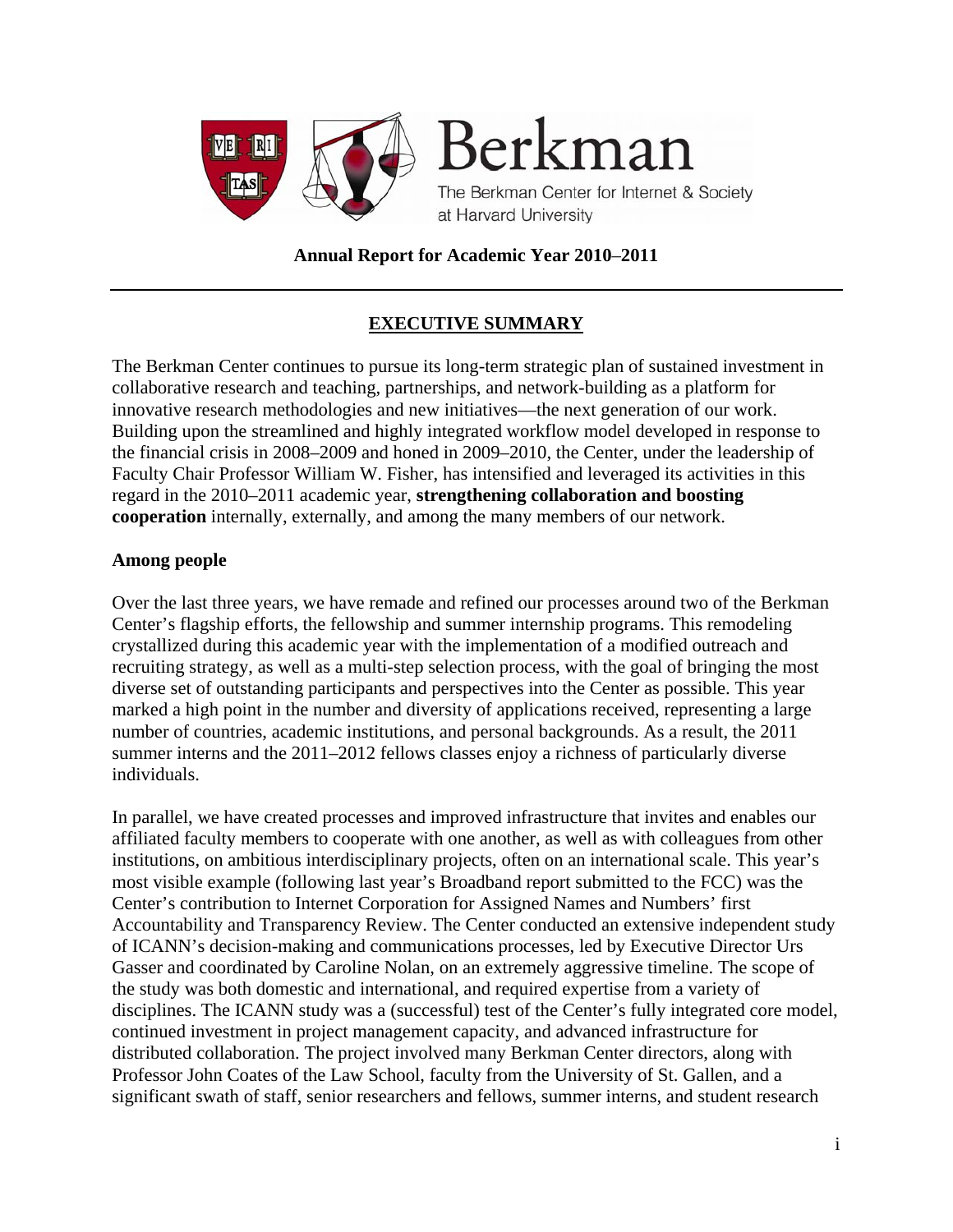#### assistants.

Less visible has been the Center's re-invention of its celebrated Internet Law (iLaw) program, led by Faculty Co-Director Jonathan Zittrain. (Professor Zittrain was recently appointed as the FCC's Distinguished Scholar; he will serve as the FCC's Distinguished Scholar while continuing his teaching and scholarship at Harvard.) The iLaw program will be held at Harvard Law School in the fall of 2011 and will feature a fresh take on the cyberlaw curriculum over an intensive four-day period. During the program, approximately 200 participants, including current HLS students, faculty, fellows, selected guests, and colleagues from the Harvard community, will revisit the foundational aspects of cyberlaw with our renowned faculty and colleagues and share current research efforts on Internet-related topics.

#### **Among projects**

In response to the increased complexity of our research endeavors, and in an effort to continue to harness some of the fruits of the more integrated core model developed in response to the financial crisis, the Berkman Center continues to create, leverage, and institutionalize synergies among our own research initiatives. Two efforts warrant special mention: Internet Monitor and the Youth and Media Lab.

*Internet Monitor:* This year we refined our plans for a public-facing dashboard that would create a single interface for accessing the streams of data that are generated by the many activities that fall primarily under our "Relationship between Internet and civic activity" research area, as well as our work on digital infrastructure. Data streams run the gamut from reports of website inaccessibility received by the Herdict Web platform, to mapping of autonomous systems around the world, to country-specific filtering results from the OpenNet Initiative. The proposed Internet Monitor would make it easy to access an up-to-date view of ways in which control is exerted and subverted online. The Internet Monitor will make explicit and publicly accessible some of the conceptual synthesis that occurs on the fly at the Center and will link a massive body of research and data collected over the past decade.

The collection of projects that will eventually feed the Internet Monitor proved their worth this year—in a kind of unplanned proof of concept—as the events of the so-called "Arab Spring" coincided with the international debates surrounding Wikileaks' release of US State Department cables. The Center's work on Arabic blogs, systems for circumventing technical censorship, distributed denial of service attacks, Internet filtering and content control, activism and technology, and media law helped inform in-depth academic analysis and controversial debates about the impact of digital technologies on political systems around the world.

*Youth and Media Lab:* Launched in spring 2011, the Youth and Media Lab is a youth-driven R&D lab that brings together talented young people with mentors from the Berkman Center and our broader network. The Lab is envisioned as the first node in an international network for media literacy and the digital empowerment of young people. The Lab unites strands of research around issues of youth technology use, online safety, privacy, and media literacy, threading them into a context of practice that emphasizes mentorship and peer-to-peer learning through an ambassadors program. We are excited about the possibilities of a national and international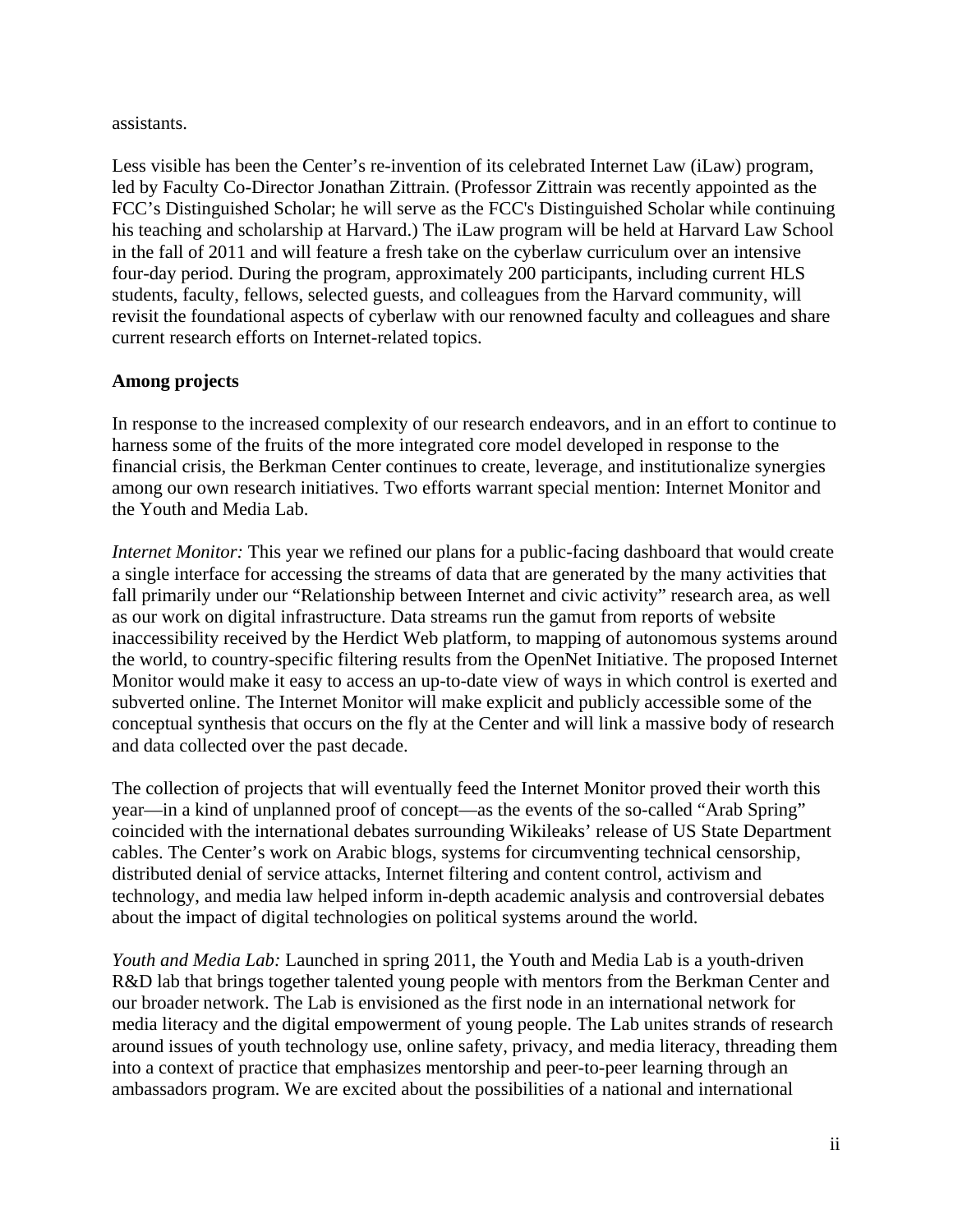archipelago of such Labs that will help empower a new generation of Internet users, while informing policymakers, researchers, technology providers, and stakeholders (like parents).

## **Across the University**

2010–2011 was the second year of the joint fellowship program between the Berkman Center and the Center for Research on Computation and Society (CRCS) at the School for Engineering and the Applied Sciences. While we continue to work on smoothing out the challenges of integrating two previously independent programs, our partnership has yielded numerous benefits for both centers, including the development of a series of NSF proposals as well as a proposal for a multi-year, multi-disciplinary initiative at Harvard that addresses privacy and cybersecurity. The initiative envisions a University-wide effort with teaching elements, research clusters, and policy outputs that will bring together experts from CRCS and Berkman with others around Harvard.

Our efforts to develop the privacy track of the proposal culminated in a major event this June, "Hyper-Public: A Symposium on Designing Privacy and Public Space in the Connected World," where scholars from diverse disciplines such as design, architecture, social science, law, economics, and evolutionary biology explored the new and blurring lines between private and public spaces. With regard to the cybersecurity cluster, the Berkman Center, in collaboration with the Radcliffe Institute, organized a University-wide, one-day workshop to exchange views on the state of the field and to discuss the contours and extent of cybersecurity as a space for shared inquiry, whether formal or informal. The resulting field mapping document will help to guide future collaborations, including a joint seminar series, in this area.

The Harvard Law School Library (HLSL), led by Berkman Co-Director Professor John Palfrey, the Harvard Library Innovation Laboratory at HLS, and the Harvard Office of Scholarly Communication (OSC) continue to support a cluster of shared conversations and thriving development work, including the recoding and improvement of our H2O suite of online teaching and learning tools. Another important cross-disciplinary initiative in which the Center has been involved is the metaLAB (at) Harvard, led by Professor Jeffrey Schnapp. This recently founded institutional home for Harvard's digital art, design, and humanities communities—which has been incubated and hosted by the Berkman Center— constitutes an additional linkage among our communities through the extraMUROS project, which makes it possible for Harvard-owned digital multimedia collections to be annotated, remixed, and connected to other repositories. The extraMUROS project is being developed under the auspices of the Harvard Library Lab and is a pilot implementation of Zeega, a platform for interactive, collaborative documentaries; it was created by a trio of the metaLAB's co-founders (based on the work they did after earning a Berkman Center Graduate Student Award) and was a Knight New Challenge winner this year.

## **Among organizations around the world**

Executive Director Urs Gasser continues to lead the Berkman Center's internationalization efforts, with a particular focus on creating opportunities to capitalize on our active collaborations with Keio University in Japan, the NEXA Center for Internet & Society in Italy, and the Research Center for Information Law at the University of St. Gallen in Switzerland, among other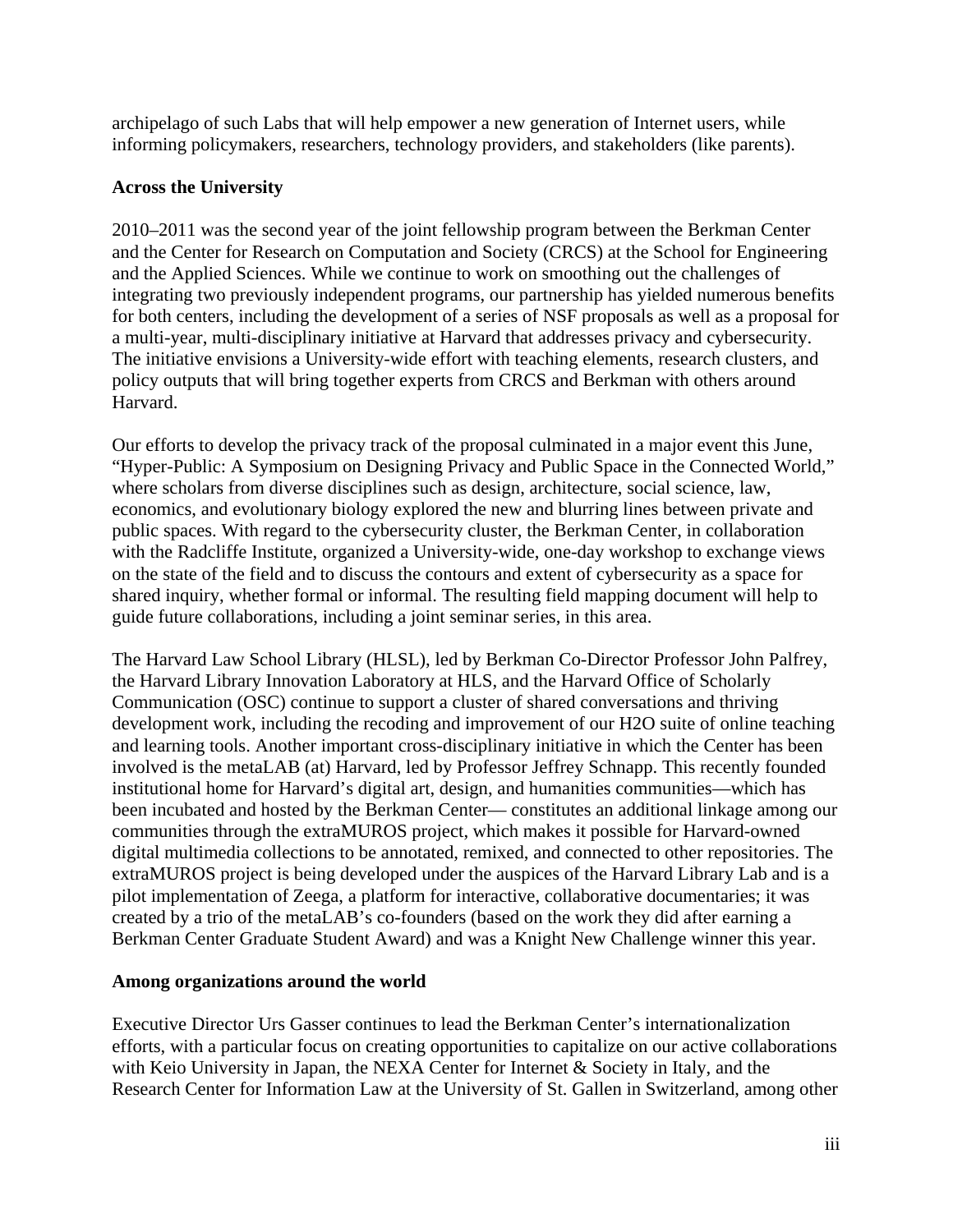institutions around the world. Faculty and staff members from St. Gallen contributed to the ICANN study and Hyper-Public symposium, and Professor Herbert Burkert was appointed visiting professor at Harvard Law School for the next academic year.

As part of its collaboration with Keio University, where Gasser has been appointed guest professor, the Center co-organized an international workshop in Tokyo in November 2010 on a broad range of legal and regulatory issues associated with the Internet of Things. Our partnership was also extended via an exchange program for individual faculty members and senior researchers. The Center is working in close collaboration with Keio, the NEXA Center, and the University of St. Gallen on its Cloud Computing initiative, which seeks to develop a set of best practices for policymakers engaged in the development of an appropriate, interoperable legal and regulatory framework for cross-border cloud services. The initiative will be supported by Vivek Kundra, who currently serves as the US government's first Chief Information Officer and will join the Center as a fellow in the next academic year.

Following June 2010's "University and Cyberspace: Reshaping Knowledge Institutions for the Networked Age," which Berkman faculty and staff helped to design and organize, the NEXA Center has continued to collaborate with the Center, primarily regarding key questions raised in the context of the conference, such as the role of and opportunities for universities in a networked age. NEXA director Juan Carlos de Martin, who is currently working on a book project with Berkman Faculty Co-Director Charles Nesson, will be a Berkman fellow in the coming academic year. In addition, Gasser has recently been appointed a member of the NEXA board of trustees.

Berkman Faculty Co-Director Yochai Benkler initiated and directed a research collaboration with Sciences Po in France, where he is undertaking a set of joint studies with leading faculty members and researchers, examining the microfoundations and dynamics of online interactions between Internet users of various types. (This year, Professor Benkler also received the \$100,000 Ford Foundation Visionaries Award as one of twelve innovators chosen for their vision, leadership, and pioneering work.)

The Berkman Center has continued to work in Nigeria with the Georgia Institute of Technology. An event last summer on "ICTs and Civic Engagement: the 2011 Presidential Election and Beyond", in conjunction with Nigeria's Digital Bridge Institute and the National Democratic Institute for International Affairs, provided the foundation for a series of smaller conversations in Nigeria and at the Center. On the anniversary of the earthquake in Haiti, the Berkman Center—in collaboration with the ICT4Peace Foundation, a Swiss NGO, and the Georgia Institute of Technology—released a collection of essays on *Peacebuilding in the Information Age: Sifting Hype from Reality, the first in a planned series of related publications.* 

Launched in December 2010 with funding from the Sloan Foundation, the Digital Public Library of America (DPLA) planning initiative—a large-scale, multi-year collaborative effort to make the cultural and scientific record of humanity available online to all—is led by Faculty Co-Director John Palfrey, who also chairs the DPLA Steering Committee. (Professor Palfrey was named one of *Library Journal*'s Movers & Shakers of 2011 in the Change Agents category.) The Berkman Center serves as the Secretariat of the effort, and, in the course of the DPLA's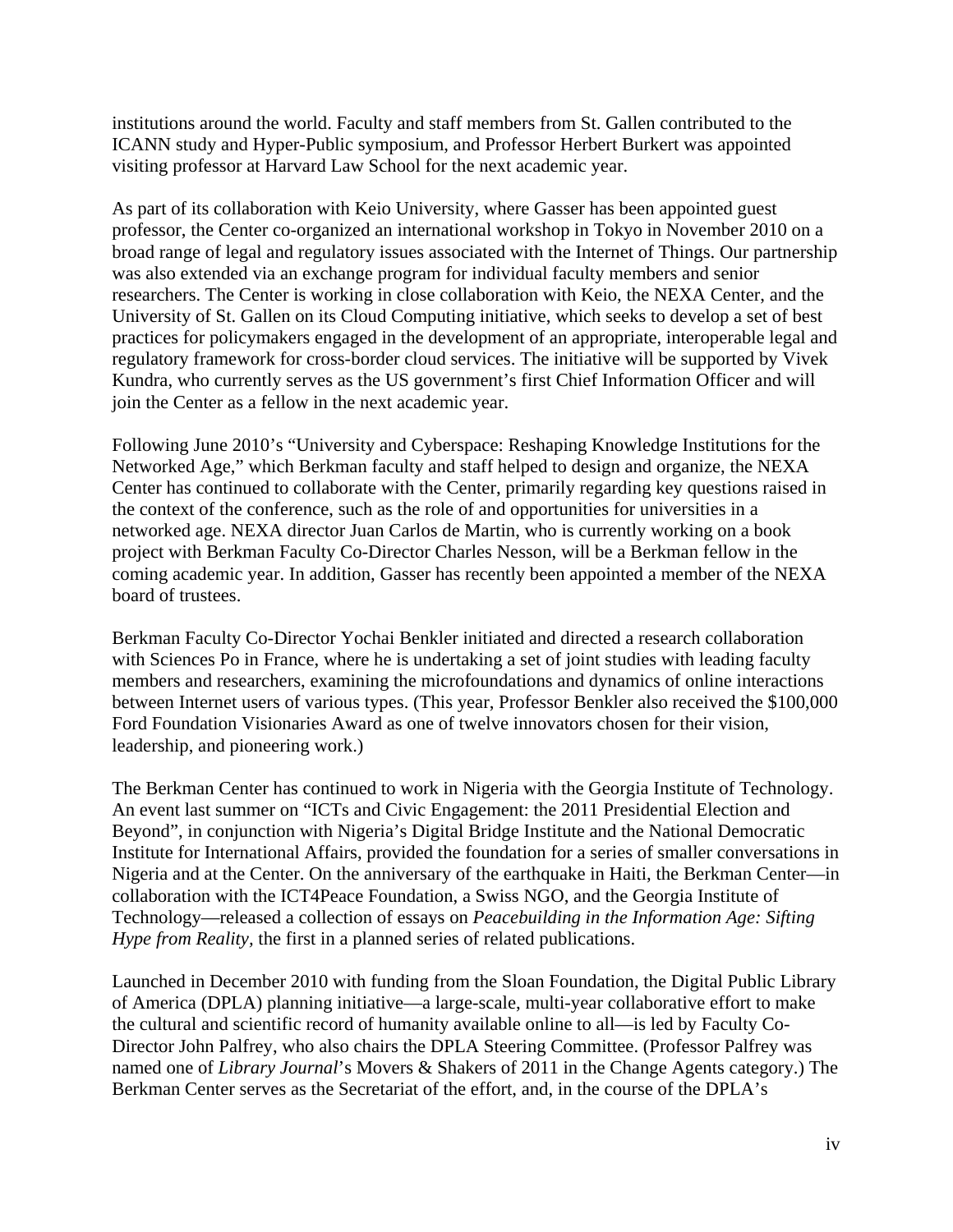development toward a working prototype, has connected with a wide variety of actors and constituencies involved in the building of digital libraries within the US, as well as foreign initiatives such as Europeana. The "big tent" approach of the DPLA has produced synergistic effects within our own extended network, e.g., with affiliated groups entering the DPLA's Beta Sprint, which seeks innovations from individuals, libraries, organizations, and others that could play a part in the building of a digital public library.

Finally, long-time Berkman fellow Ethan Zuckerman has been named the director of the MIT Media Lab's Center for Civic Media. The Center is excited about this appointment and is looking forward to increased exchanges with the larger Media Lab community under the new leadership of Berkman affiliate Joi Ito, as well as with the students and developers contributing to the Center for Civic Media (our recently revamped Media Cloud project will serve as a first natural bridge between the two organizations). During his many years at the Center, as a fellow and a member of the Fellowship Advisory Board (FAB), Zuckerman's work has been tremendously inspiring and influential; he will continue to serve on the Berkman Center's FAB this year.

#### **About the Berkman Center**

#### **Mission**

The Berkman Center's mission is to explore and understand cyberspace; to study its development, dynamics, norms, and standards; and to assess the need or lack thereof for laws and sanctions.

We are a research center, premised on the observation that what we seek to learn is not already recorded. Our method is to build out into cyberspace, record data as we go, self-study, and share. Our mode is entrepreneurial nonprofit.

#### **Scholarship with Impact**

The Berkman Center is devoted to research and teaching on issues at the intersection of emerging technologies, law, public policy, industry, and education and to the development of dynamic approaches and rigorous scholarship that can affect and support the public interest.

A foundational element of our mode and mission is to find ways to make our intellectual community more vibrant and enriching for our faculty, students, fellows, staff, and the rest of the University. Our status as a University-wide research center has benefited the Center, the Law School, and the larger University community by enabling us to collaborate more effectively with other schools, departments, and centers. It also facilitates the realization of our goal of being truly interdisciplinary in orientation, mode, and scope.

## **Areas of Inquiry**

The Berkman Center seeks to be an honest broker in conversations about the relationship between the Internet and related technologies and society. Our efforts concentrate on three zones, united by the question of how the Internet can elicit the best from its users: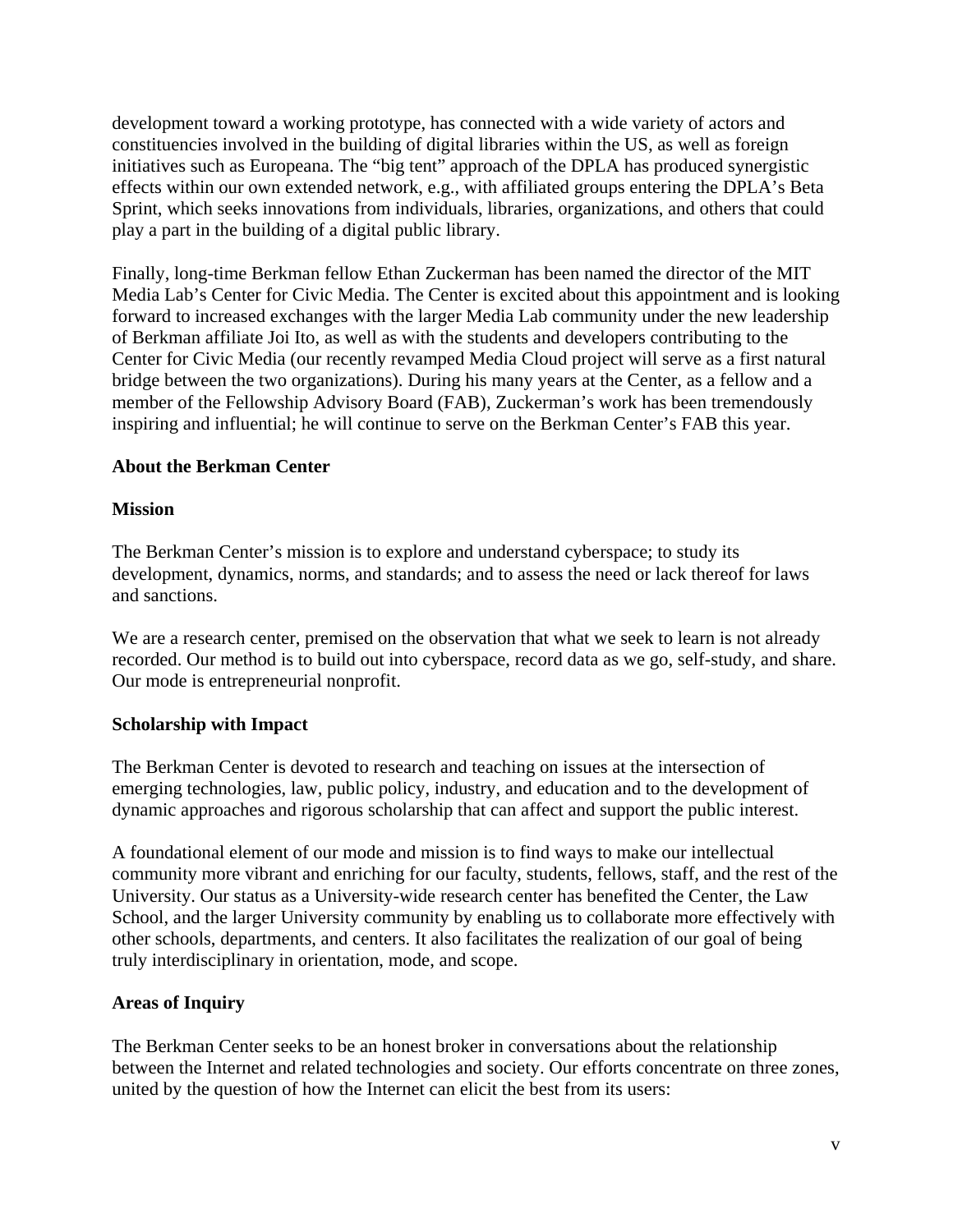- Law, Technology, Innovation, and Knowledge
- The Relationship between the Internet and Civic Activity
- Technology, Law, and Development

In the field of **intellectual property**, we have sought to develop creative ways of resolving, in a rapidly changing technological environment, the tension between the need to stimulate innovation and the importance of providing broad public access to the fruits of that innovation. In our second core area, we see an enormous need to bring clarity to the conversation about the **Internet's impact on democracy**. As more activists are using the network as an essential toolkit for speaking out in democratic and non-democratic regimes alike, their personal security is increasingly threatened and their self-expression thwarted. In our third area of focus, we envision a growing opportunity to use Internet technologies to enhance **economic and educational opportunities** in developing countries, to improve the way that we teach and learn, and to make information accessible to citizens around the world who are not physically proximate to our libraries.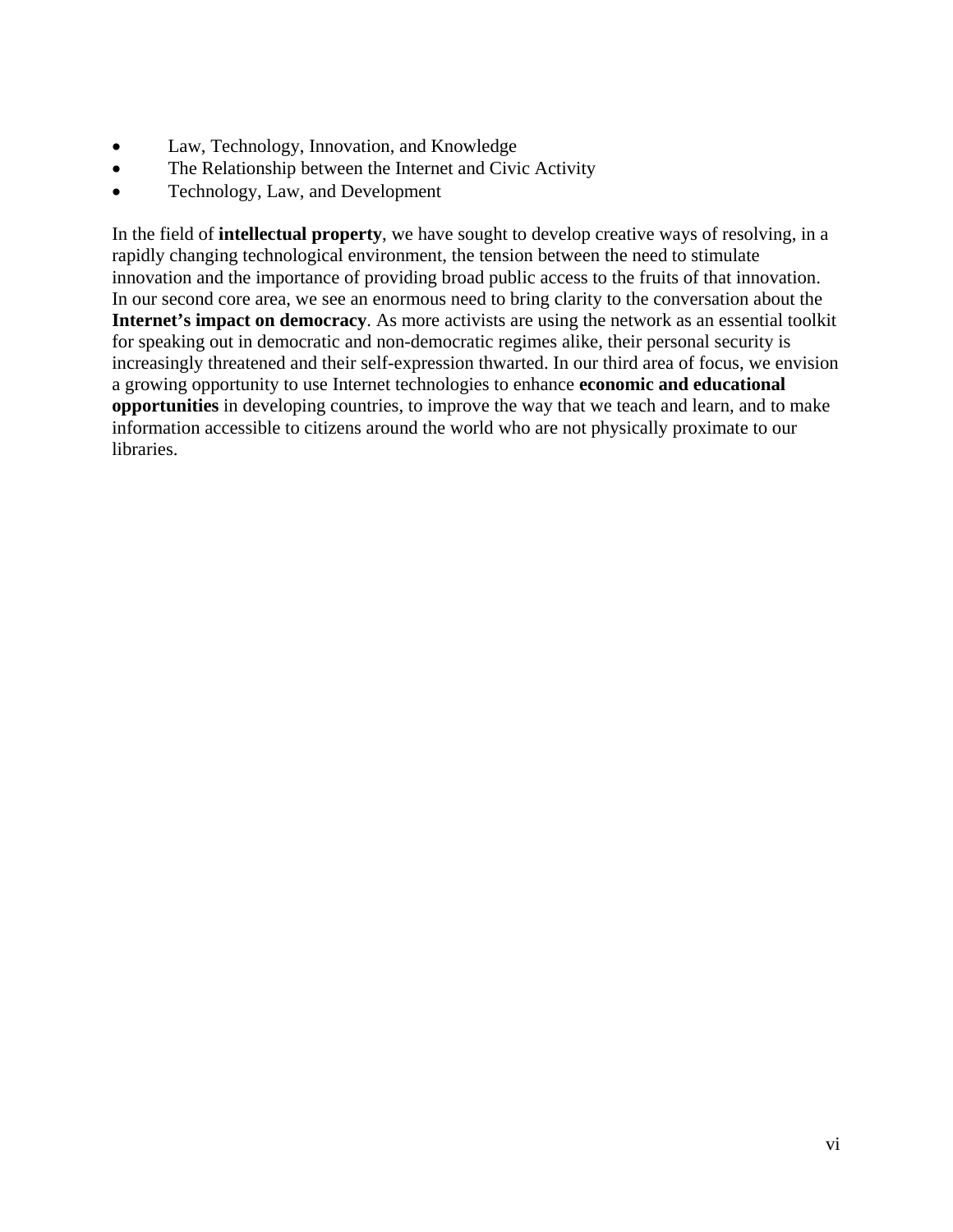## **TABLE OF CONTENTS**

## **EXECUTIVE SUMMARY…i**

#### **I. REPORT OF ACTIVITIES…1**

- A. Teaching…
	- 1. Contributions to the Teaching Programs…1
	- 2. The Cyberlaw Clinic…2
	- 3. Participation of Students in Program Activities…8
	- 4. Curricula and Materials Development…9
		- Copyright Course Materials H<sub>2</sub>O
- B. Law Reform, Impact and Advocacy…10
	- Online Media Legal Network

Input to ICANN Accountability and Transparency Review Process

- C. Research and Scholarship…11
	- 1. New Projects…11

Digital Public Library of America

metaLAB (at) Harvard

2. Ongoing Projects…12

Blogging Common Broadband Policy Chilling Effects Circumvention Cloud Computing Cooperation Copyright for Librarians Cybersecurity Digital Media Law Project DDoS research project Global Network Initiative Herdict Web ICTs in Crisis and Conflict Impact of the Internet on Russian Politics, Media & Society Interoperability Law Lab MediaCloud Mobile Giving Study OpenNet Initiative Public Radio Exchange Survey of Internet safety and security practices Youth and Media Project

- Youth, Social Media, and Civic Engagement in Nigeria
- 3. Selected Independent Scholarship…21
- 4. Publications…28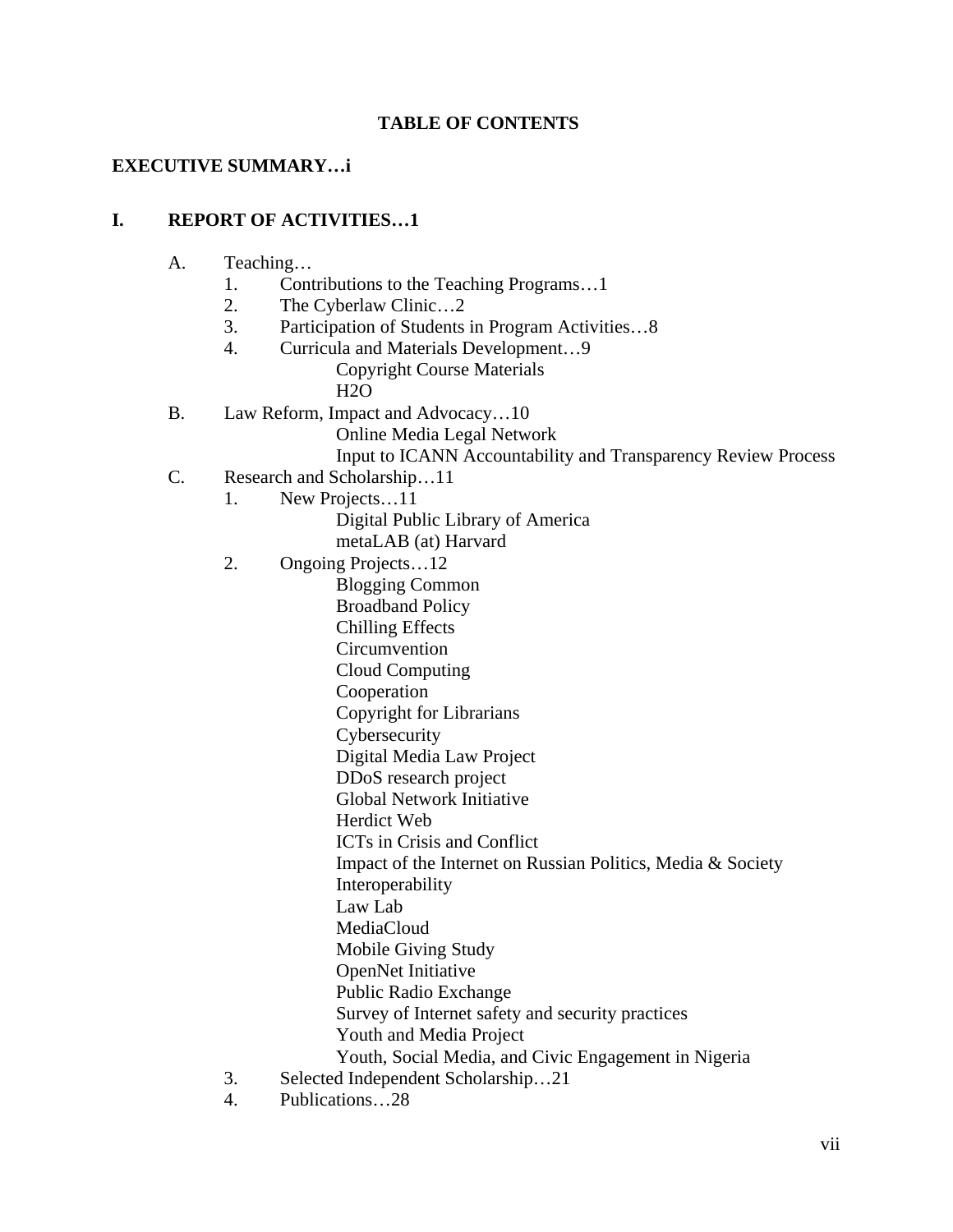- D. Communications and Digital Media...30
- E. Conferences and Events…31
	- 1. Ongoing Events and Series…31 Luncheon Series
		- Harvard-MIT-Yale Cyberscholar Working Group
		- 2. Conferences and Special Events…34
	- 3. Working Groups…36
	- 4. Project Events…37
- F. Technical Infrastructure Support…37

#### **II. LOOKING AHEAD…38**

- A. Development and refinement of interdisciplinary and technologically-enabled research and teaching methods, tools and platforms…38
- B, Collaboration with other research centers (at Harvard, in the US and worldwide)… 39
- C. Organizational development: Staff functions, diversity program, and converged research agenda… 39

#### **III. ADDITIONAL INFORMATION: TEAM…40**

- A. Faculty…40
- B. Staff…41
- C. Berkman Center Organizational Chart…43
- D. Fellowship Program…44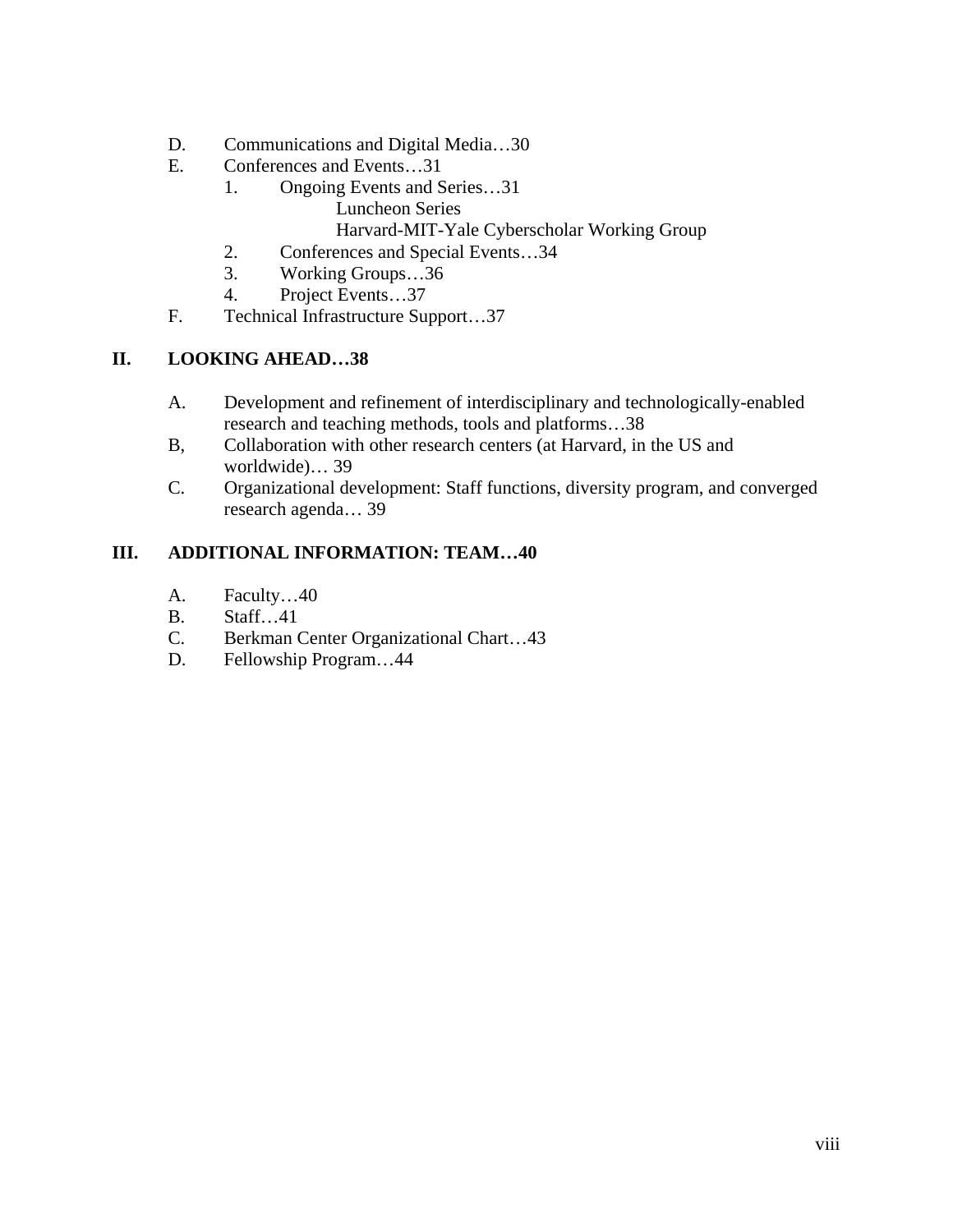# **I. REPORT OF ACTIVITIES**

# **A. Teaching**

Since the Berkman Center's inception, our top priority has been teaching across the wide range of our areas of inquiry.

# **1. Contributions to Harvard's Teaching Programs**

Berkman faculty, staff, and fellows taught a number of courses at Harvard Law School, Harvard College, and Harvard Extension School during the 2010–2011 academic year, including:

- "Copyright," taught by Professor Terry Fisher;
- "Online Law and Business in a Globalized Economy," a seminar taught by Berkman Center Executive Director Urs Gasser;
- "Evidence," taught by Professor Charles Nesson;
- "The American Jury," a seminar led by Professor Charles Nesson;
- "Property," taught by Professor Yochai Benkler;
- "Cyberlaw: Difficult Problems" / "Ideas for a Better Internet," taught by Professor Jonathan Zittrain and Elizabeth Stark, a Lecturer in Computer Science at Yale University and an Adjunct Associate Professor at New York University, in conjunction with Stanford Law School;
- A seminar, "Antitrust, Technology, and Innovation," and a first-year reading group, "Identity, Anonymity, and Accountability in an Online World," both taught at Harvard Law School by Professor Phil Malone;
- "Internet and Society: Technologies and Politics of Control," taught at Harvard Extension School by the Berkman Center's Research Director, Rob Faris, and the outgoing Director of the Center's Citizen Media Law Project, David Ardia; and
- "Cyberspace in Court: Law of the Internet," a freshman seminar taught at Harvard College by Professor Phil Malone.

Assistant Director of the Cyberlaw Clinic Christopher Bavitz taught a new seminar on "Music and Digital Media" at HLS during the spring semester 2011. The course explored a variety of legal issues relating to the creation, exploitation, and protection of creative works. The seminar focused on traditional legal regimes, business models, and the ways in which new technologies (particularly digital media and the Internet) have affected legal and business strategies for the distribution and protection of these works. As described below, the class served as a "feeder" course for the Cyberlaw Clinic, and several students from the class enrolled in the Clinic during the 2010–2011 academic year.

As part of the Berkman Center's teaching program, Harvard Law School students participate in the Center's Cyberlaw Clinic (discussed below) in conjunction with substantive courses offered at the Law School. Clinic-affiliated courses last year included: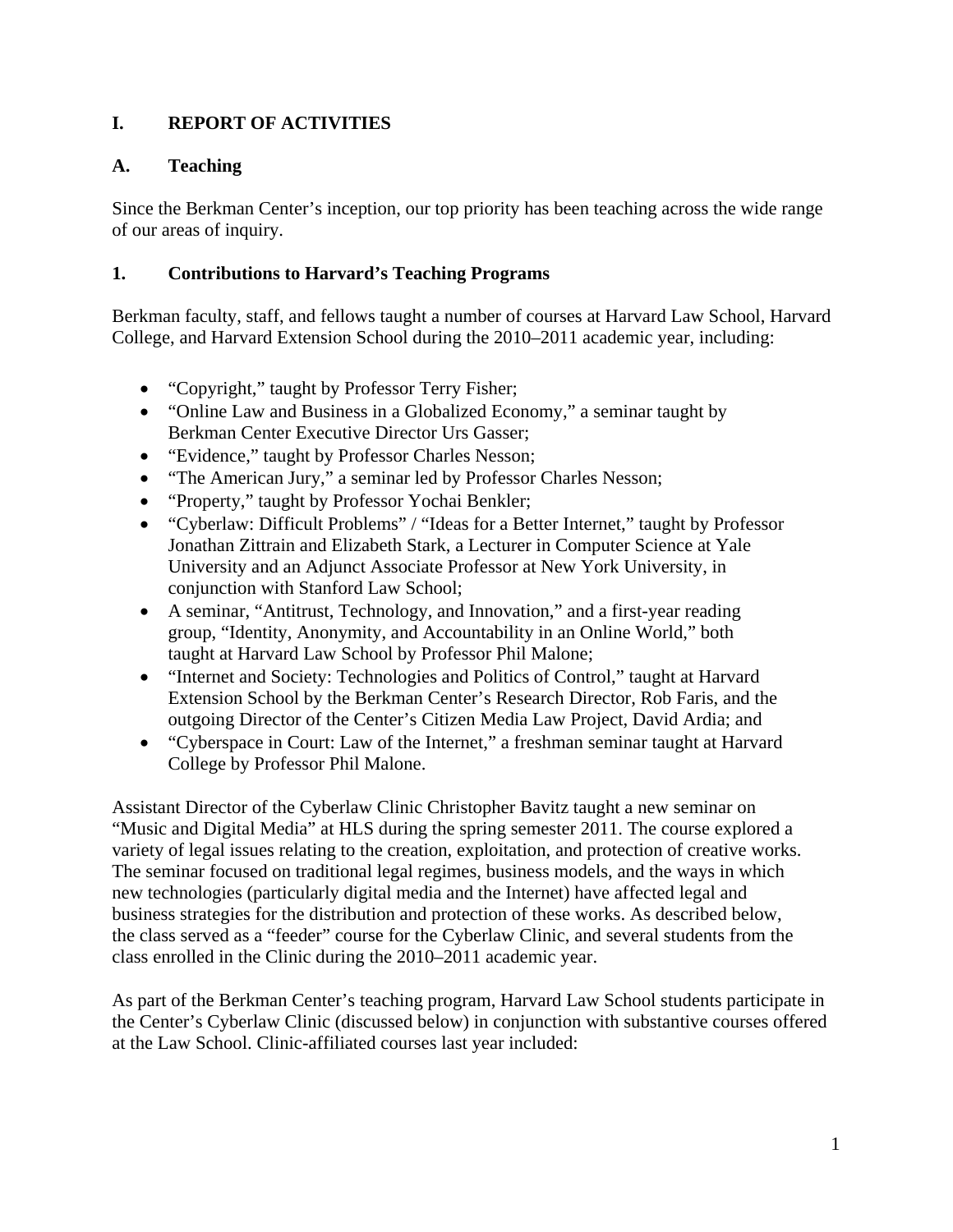- "Practical Lawyering in Cyberspace," co-taught by Clinical Professor and Cyberlaw Clinic Director Phil Malone and Clinical Instructor and Cyberlaw Clinic Assistant Director Christopher Bavitz;
- "Cybercrime," taught by Clinical Director Phil Malone;
- "Child Exploitation, Pornography, & the Internet," co-taught by Clinical Instructor and Cyberlaw Clinic Assistant Director Dena Sacco and Lecturer Diane Rosenfeld;
- "Music and Digital Media," taught by Christopher Bavitz; and
- "Intellectual Property Law: Advanced," taught by Professor Terry Fisher.

## **2. The Cyberlaw Clinic**

The Berkman Center's Cyberlaw Clinic engages Harvard Law School students in a variety of real-world litigation, licensing, client counseling, advocacy, and legislative projects and cases, covering a broad spectrum of legal issues. The Cyberlaw Clinic was the first of its kind, and it continues its tradition of innovation in this area. In recent years, the Clinic has grown dramatically in popularity (in terms of numbers of students enrolled and on waitlists), the breadth and complexity of its cases and projects, the types and variety of clients it serves, and the sophistication of its pedagogy and the connections it develops in its students among theory, doctrine, and practice.

During the 2010–2011 academic year, the Clinic enrolled 36 students for a total of 80 credits. Reflecting its great popularity with Harvard Law students, the Clinic had many times that number of student slots on waitlists for enrollment through the Clinic's affiliated HLS courses. The Clinic's three supervising attorneys managed approximately 4,800 hours of student work during this year. The Clinic also hired five law student summer interns in both 2010 and 2011. The Cyberlaw Clinic consistently has some of the longest waitlists of students wishing to enroll of any Harvard Law School clinic. In order to better meet the enormous demand from students interested in the Clinic, we expect to hire an additional Clinical Instructor for the upcoming academic year.

The Cyberlaw Clinic continued its emphasis on providing students with a broad range of substantive and practice opportunities working with innovative clients on challenging legal issues. Many of the Clinic's cases and projects fall into a handful of key areas, including: legal counseling on open access, digital copyright, licensing and other contractual issues (especially concerning Creative Commons licenses), and fair use issues; litigation, *amicus* brief writing, and other forms of advocacy to protect online speech; developing online legal resources and advice for citizen journalists; software and music licensing and contract advice; and advocacy for effective but balanced protection of children in the areas of child pornography, "sexting," and cyberbullying.

Since its inception, a fundamental goal of the Cyberlaw Clinic has been to develop and leverage deep ties linking scholarship and research with legal practice. The Clinic has pursued this goal, in part, through the involvement of leading practitioners in its field; for example, the Clinic has an established relationship with Cooley Godward Kronish LLP, one of the nation's leading law firms working in the areas of high-technology and high-stakes litigation. This relationship has facilitated important collaborations between the Clinic's faculty and students and experienced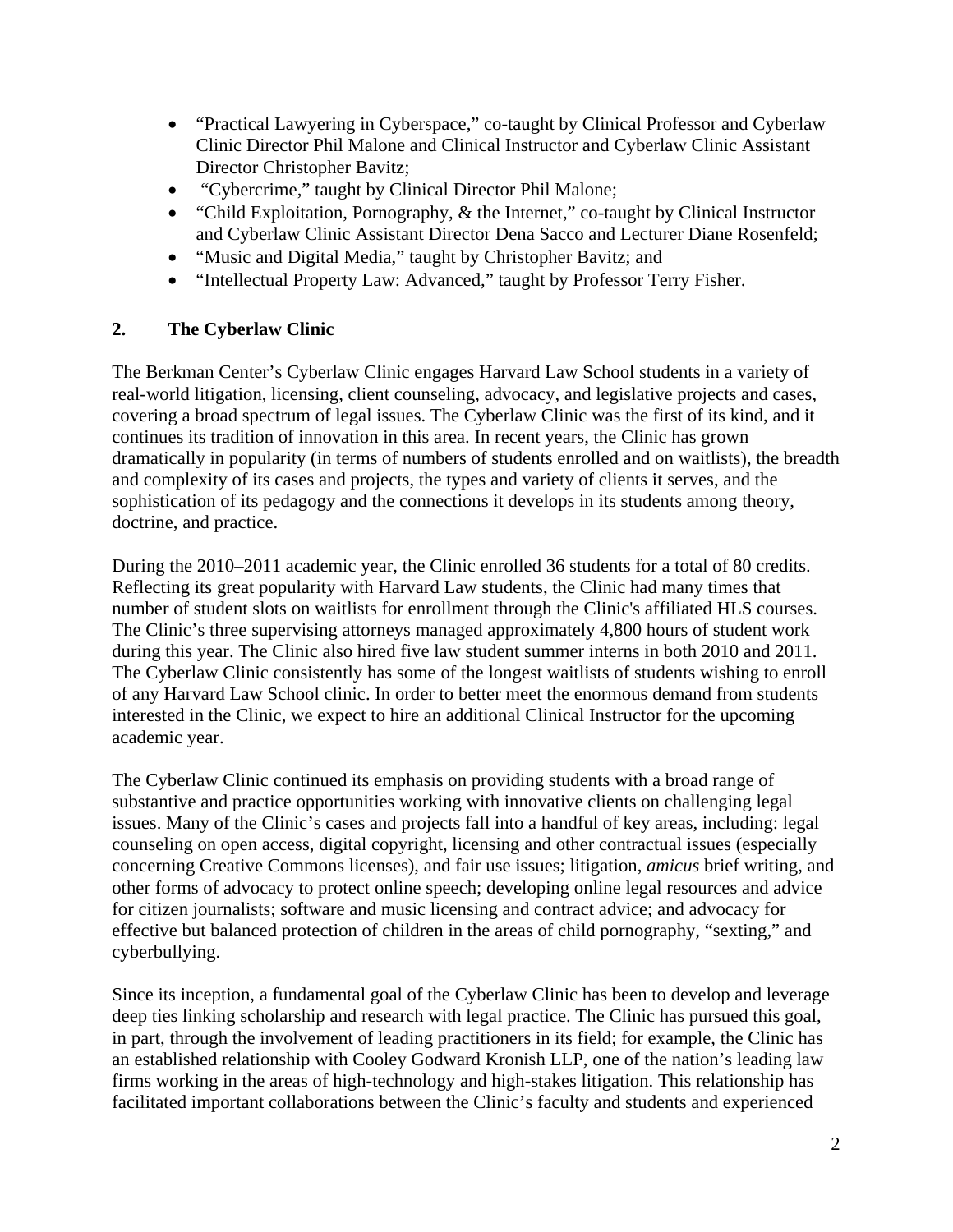practitioners from Cooley. In addition, Cooley is in the third of five years of generously helping to support one of the Clinic's supervising attorneys. Cooley's gift and the collaboration with the firm will continue to enable teaching and mentoring of students on a range of litigation, counseling, and transactional/licensing projects and cases.

The Clinic's teaching team brings tremendous practical expertise to the Cyberlaw Clinic and to the Berkman Center as a whole. Clinical Professor Phil Malone, a 20-year veteran of the US Department of Justice (DOJ), has directed the Clinic since 2004. Professor Malone was the senior civil service litigator on the government's antitrust case against Microsoft and helped try the antitrust case against Oracle. The clinical teaching team also includes Clinical Instructor Christopher Bavitz, who spent four years at a law firm and six years in-house in the music industry before joining the Clinic. Rounding out the team is Clinical Instructor Dena Sacco, HLS '93. Prior to returning to HLS, Sacco spent three-and-a-half years at a law firm and over eight years with the DOJ, first as a counsel in the Office of Policy Development and then as the federal prosecutor in Massachusetts with primary responsibility for child exploitation cases.

In addition to the clinical cases and projects described below, Clinic staff organized and participated in a variety of events and outreach to the HLS community and beyond during the 2009–2010 academic year. The Clinic co-presented a fall talk that looked closely at *Cartoon Network, LP v. CSC Holdings, Inc.*, 536 F.3d 121 (2d Cir. 2008), which has enormous implications for timely intellectual property issues related to cloud computing. The event included a discussion between two lawyers closely involved in the case. Clinic staff also addressed issues including intellectual property, speech, privacy, and access to government documents and information at a number of conferences, symposia, and other events, including the Rethink Music (April 2011) and South by Southwest (March 2011) music conferences; the HLS symposium, "The Next Big Thing: Emerging Issues in Entertainment Law" (November 2010); and the Association of Moving Image Archivists / International Association of Sound and Video Archives 2010 Joint Conference (November 2010). They also presented on Privacy, the First Amendment, and "Dotrights" at the ACLU's "Internet and the Law: Contentious Issues and Emerging Solutions conference" (April 2011) and on questions of the copyrightability of the law at a Law.gov conference at HLS in June 2010.

During the past year, the Cyberlaw Clinic continued its ongoing expansion of the number and types of clients it serves, including individuals, small start-ups, nonprofit organizations, professors, and government entities. Simultaneously, the Clinic continued its strategy to increasingly integrate Clinical student representation and legal support with research projects at the Berkman Center. Clinical students provided representation to the following clients, among many others: The Citizen Media Law Project, The Commonwealth of Massachusetts (Information Technology Division), The Massachusetts Trial Court's Special Adviser for Access to Justice Issues, The Global Network Initiative, Herdict Web, Public Radio Exchange, StopBadware, Inc., the United States Attorney's Office for the District of Massachusetts, WGBH, and the Youth and Media Policy Working Group Initiative.

A few prominent examples of cases and projects handled by Clinic students last year include: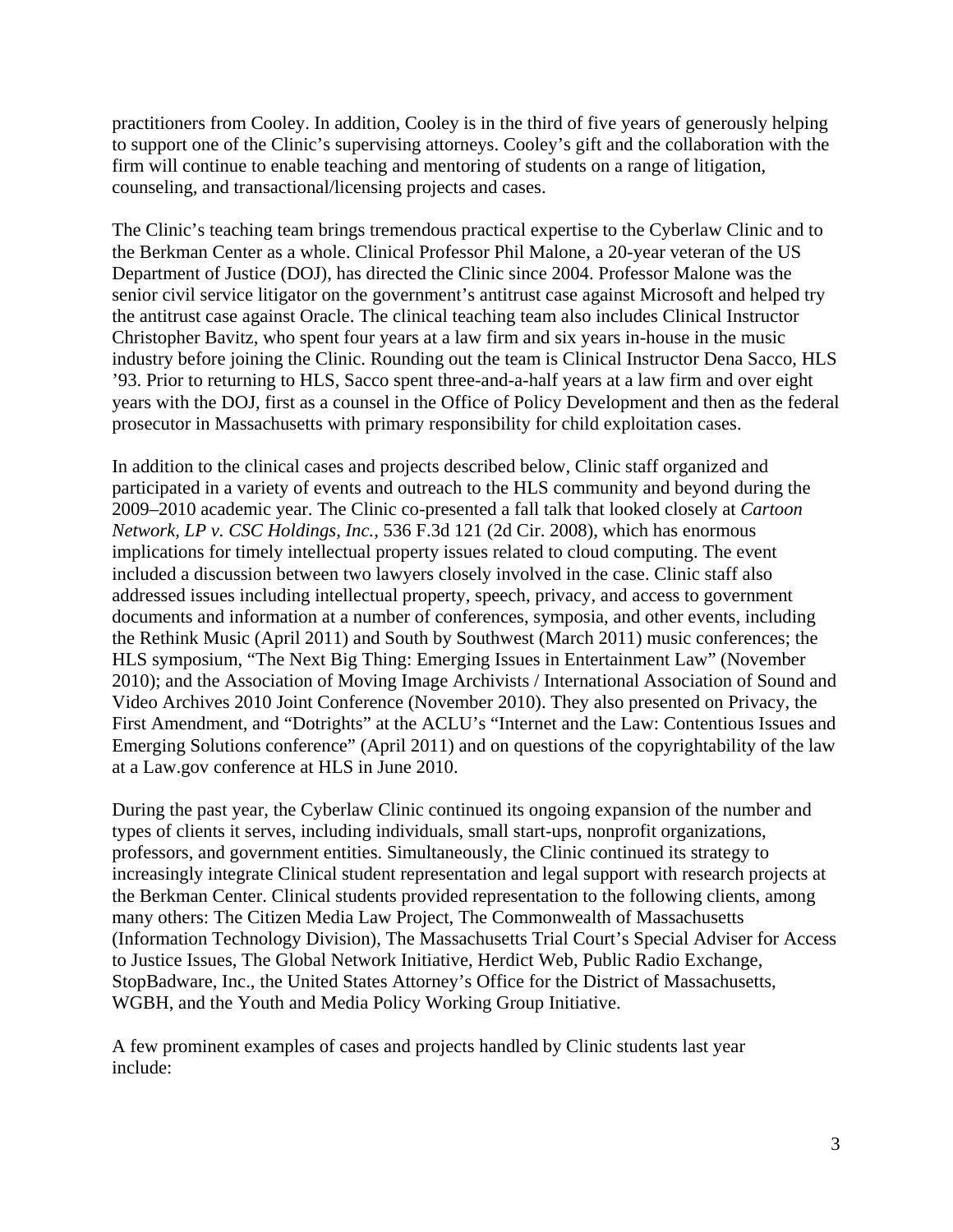*(a) Litigation:* The Clinic, directly and working in tandem with law firms located throughout the United States, has represented individuals and organizations in connection with pre-litigation disputes and active litigation concerning a wide range of issues, including online speech and intellectual property matters. Of particular note during the 2010–2011 academic year, the Clinic appeared as co-counsel on a Motion to Intervene filed in Massachusetts District Court for Norfolk County and a petition to a Single Justice of the Massachusetts Supreme Court on behalf of OpenCourt.us, a Knight Foundationfunded project of WBUR public radio in Boston. OpenCourt.us offers live streams and audiovisual archives of proceedings in Quincy District Court in Massachusetts, and the motion and petition concerned limitations placed by the District Court on OpenCourt.us's ability to report on proceedings that take place at the courthouse.

*(b) Amicus Advocacy: Amicus* advocacy has become a core part of the Clinic's practice, and the Clinic routinely contributes to several *amicus* briefs each year. During the 2010-2011 academic year, such briefs included the following:

- The Clinic submitted an *amicus* brief in January 2011 in *Glik v. Cuniffe*, No. 10-1764 (1st Cir. January 23, 2011), a case before the First Circuit that concerns the right of individuals to make audiovisual recordings in public places (and, specifically, recordings of on-duty police officers engaged in an arrest). The brief argued that the Massachusetts Wiretap Statute cannot be applied to criminalize recordings where the subjects of those recordings do not reasonably expect their communications to be private. The brief—drafted largely by fall and winter term students—was prepared on behalf of the Citizen Media Law Project and joined by a large and prestigious *amicus* coalition that included Dow Jones & Company, Inc., GateHouse Media, Inc., Globe Newspaper Company, Inc., The Massachusetts Newspaper Publishers Association, Metro Corp., NBC Universal, Inc., New England Newspaper and Press Association, Inc., The New York Times Company, Newspapers of New England, Inc., the Online News Association, and the Reporters Committee for Freedom of the Press. (For reasons that remain unclear, the First Circuit denied the *amici*'s motion for leave to file the brief.)
- The Clinic's *Glik* brief served as a model for a Seventh Circuit brief filed in April 2011 by the Reporters Committee for Freedom of the Press (joined by the Citizen Media Law Project and others) in *American Civil Liberties Union of Illinois v. Alvarez*, No. 11-1286 (7th Cir. April 22, 2011). The case raised issues similar to those raised in Glik, concerning the Illinois Eavesdropping Act and its implications on recording of police officers in public places. The Reporters Committee for Freedom of the Press prepared and filed the *Alvarez* brief with support from a spring 2011 Cyberlaw Clinic student.
- In March 2011, the Clinic filed an *amicus* brief before the Massachusetts Supreme Judicial Court on behalf of the Citizen Media Law Project, joined by Community Newspaper Holdings, Inc., GateHouse Media, Inc., Massachusetts Newspaper Publishers Association, Metro Corp. d/b/a/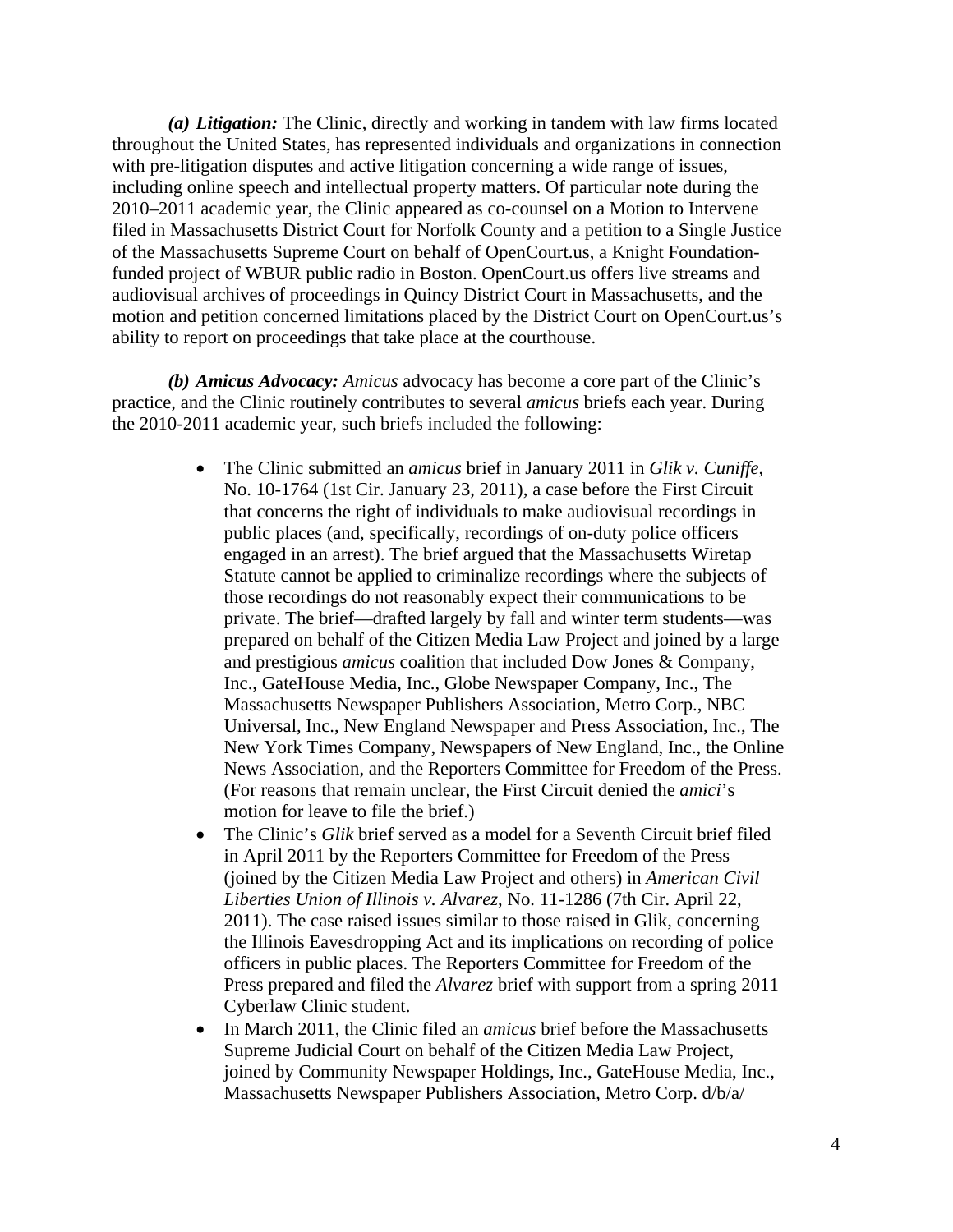*Boston* Magazine, and New England Newspaper and Press Association, Inc., in *Globe Newspaper Company, Inc. v. Superior Court for County of Norfolk*, No. SJC-10798 (Mass. March 21, 2011). The brief argued that a public right of access to inquest materials allows journalists, bloggers, and other news gatherers to inform citizens on matters of public concern.

During the 2010–2011 academic year, state and federal courts issued at least two decisions in cases in which the Clinic had previously submitted *amicus* briefs:

- In March 2010, the Clinic submitted an *amicus* brief to the Illinois Supreme Court on behalf of the Citizen Media Law Project and other media and advocacy organizations in *Wright Development Group LLC v. Walsh*, No. 08-2783 (Ill. Mar. 3, 2010). In the brief, *amici* urged the court to reject two lower courts' narrow interpretations of Illinois's Anti-SLAPP statute, known as the Citizen Participation Act. The brief argued that a SLAPP defendant should be entitled to appellate review of a lower court ruling denying a motion to dismiss under the Citizen Participation Act, even when the case is subsequently dismissed on other grounds. The brief also argued that the Citizen Participation Act protects statements made to the press at a public forum on an issue of public and governmental concern. The Illinois Supreme Court issued its decision, *Wright Development Group LLC v. Walsh*, 235 Ill. 2d 607 (Ill. 2010), in October 2010, holding that a lower court's ruling depriving plaintiff of remedies under the statute "contradicted the legislature's express finding of public policy in favor of [awarding] attorney fees and costs to the prevailing movants." The opinion, using words that closely mirrored the text of the Clinic's *amicus* brief, went on to hold that "[n]othing in the words 'any act or acts' suggests a requirement of direct appeal to a government official."
- In June 2010, the Clinic prepared a brief to the Second Circuit in *Barclays Capital Inc. v. TheFlyOnTheWall.com*, No. 10-1372-CV (2d Cir. June 21, 2010). The brief, filed on behalf of the Citizen Media Law Project, the Electronic Frontier Foundation, and Public Citizen, argued that the Second Circuit should consider carefully application of the century-old "hot news misappropriation" doctrine. Specifically, *amici* argued (without expressly supporting one side or the other in the case) that the Court should apply First Amendment scrutiny and evaluate how application of the hot news doctrine might curtail speech rights. In June 2011, the Second Circuit issued a decision finding that there was no viable hot news misappropriation tort claim on the facts before the Court due to preemption by the Copyright Act.

*(c) Child Protection and Youth Online Safety:* The Cyberlaw Clinic has been active in promoting youth online safety through collaborations with advocacy organizations, researchers, and state and federal law enforcement agencies. The Clinic's work in this area has ranged from providing guidance for parents and educators to actively supporting the criminal prosecution of individuals engaged in the creation or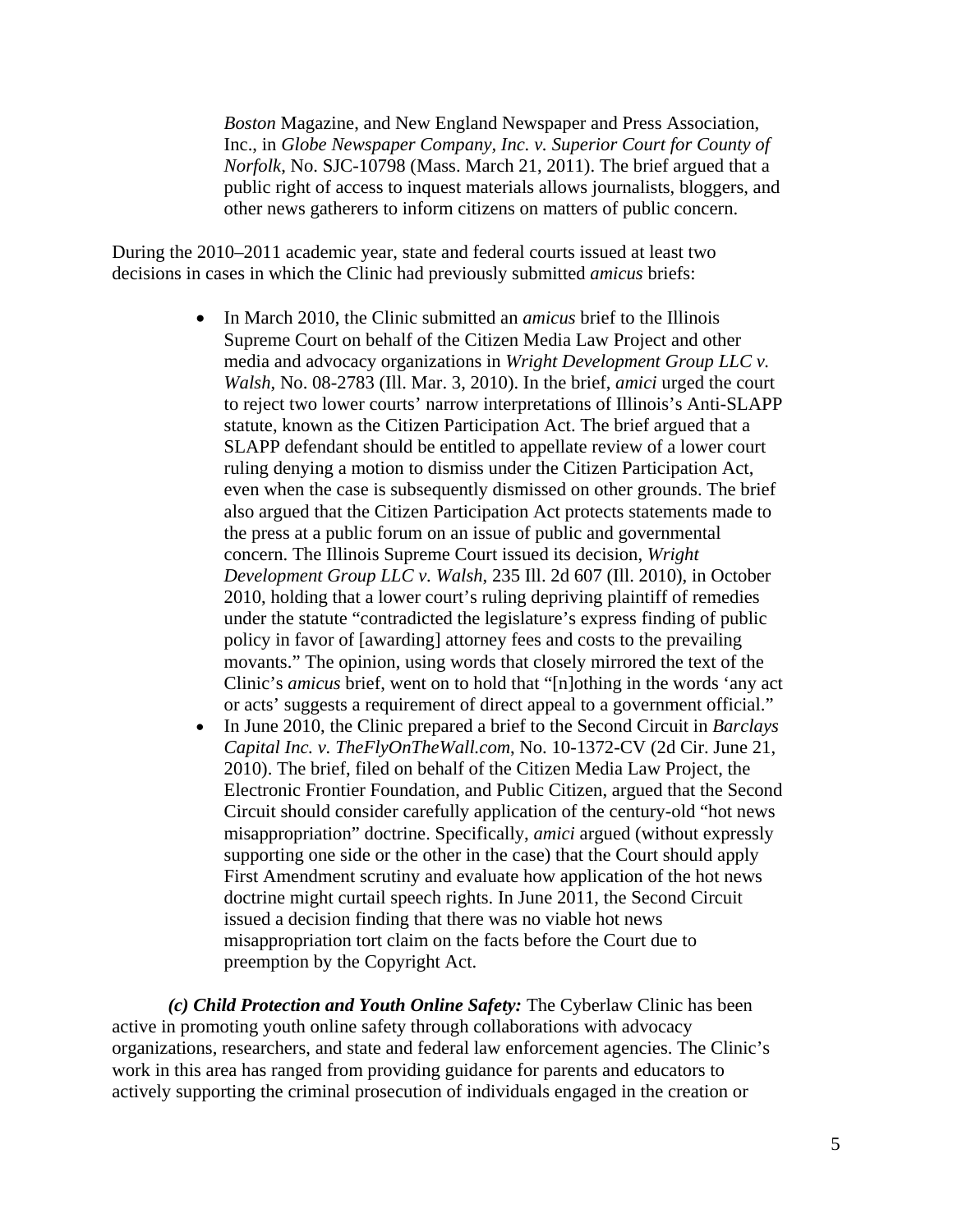distribution of child pornography or other online conduct that is harmful to children. Representative matters in this area of practice include the following:

- Clinic students continued to provide legal analysis and support to the Berkman Center's Youth and Media Policy Working Group Initiative, following the publication in 2010 of "Sexting: Youth Practices and Legal Implications," available at http://cyber.law.harvard.edu/node/6223. In addition to a continued focus on sexting, this support included analysis of Massachusetts' anti-bullying law and school district model plans, as well as research related to state criminal records systems and sex offender registries.
- Clinic students drafted memoranda for the US Attorney's Office in Boston in child exploitation and other Internet crimes cases, addressing issues relating to victim restitution in child pornography cases and computer search and seizure, among others.
- Clinic students collaborated with Berkman Center Faculty Co-Director and HLS Professor John Palfrey to collect and analyze anti-bullying resources for the John D. and Catherine T. MacArthur Foundation in conjunction with the launch of a digital literacy portal by the federal government, http://www.DigitalLiteracy.gov.

*(d) Consumer Protection and Regulatory Compliance:* The Cyberlaw Clinic has done a variety of work in the area of consumer protection and regulatory compliance. Notably, the Clinic has continued to serve as counsel on a number of legal issues for StopBadware, an online consumer protection initiative to combat malware which was founded at the Berkman Center, but now fully independent. Clinical students have provided day-to-day advice on legal matters, reviewed and drafted agreements, and responded to legal claims from organizations questioning StopBadware's coverage of alleged malware offered by those organizations.

 *(e) Intellectual Property:* Clinical students addressed a wide range of intellectual property issues during the past year, including the following:

- Advising research and advocacy organizations on open source licensing options for software tools, including addressing questions about what open source licenses would be appropriate to govern code in certain situations and how to responsibly engage in an open source development process while assuring rights issues are addressed.
- Working with a number of prominent public media organizations, including helping one to develop best practices to be applied in addressing rights and other legal issues when archiving news footage online.
- Clinic students were actively involved in the Berkman Center's preparations for the April 2011 Rethink Music conference, put on by Berklee College of Music and MIDEM in association with the Center and Harvard Business School. In connection with the conference, the Center prepared a briefing book, available at

http://cyber.law.harvard.edu/publications/2011/Rethinking\_Music, which includes pieces written by a wide range of contributors about law and policy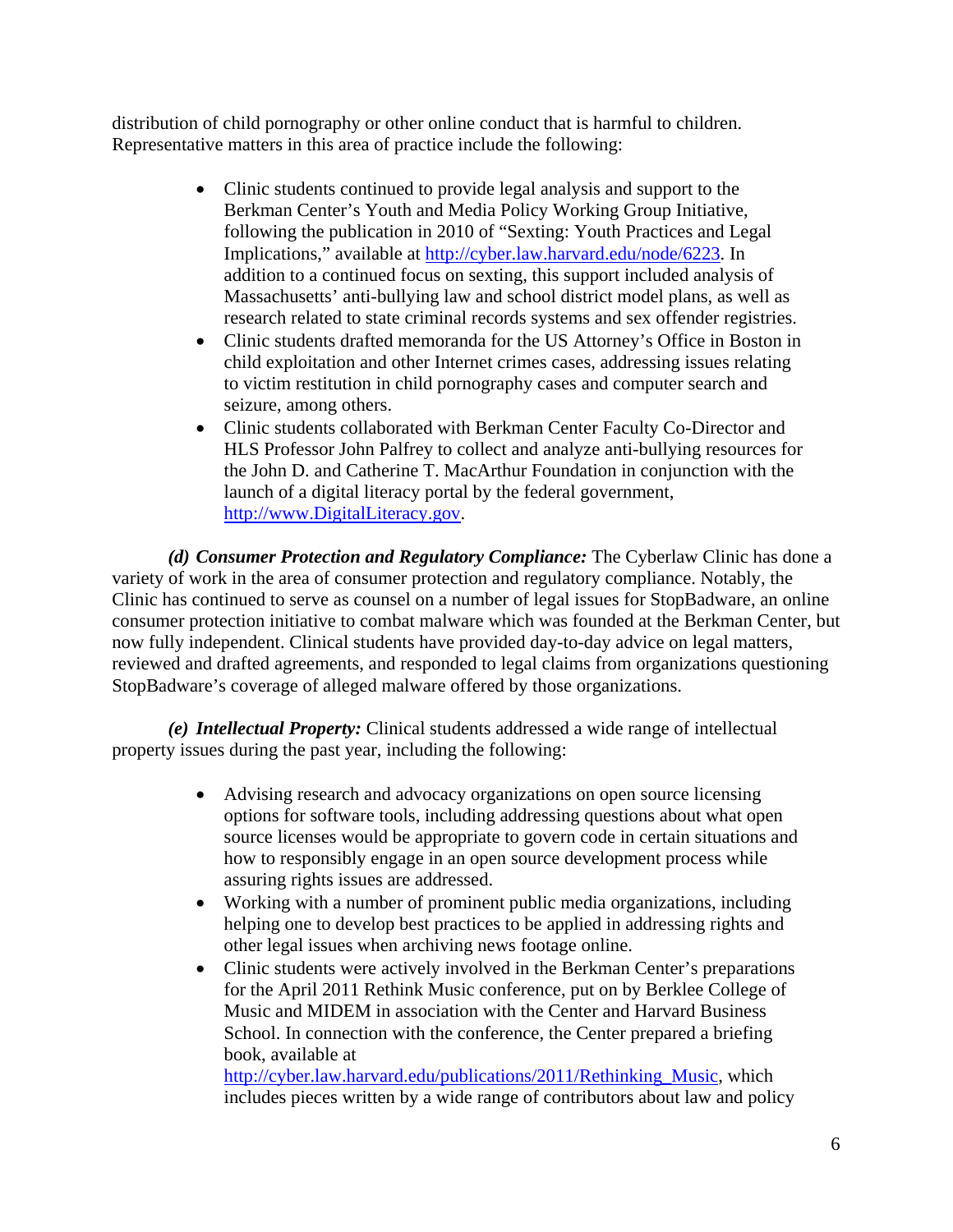issues relevant to those who create, distribute, and consume music. A spring 2011 Cyberlaw Clinic worked closely with Jay Fialkov, Deputy General Counsel of WGBH, on his contribution to the briefing book, "Music Rights Clearances and Public Media." In addition to compiling materials contributed by others, the Clinic was responsible for preparing a framing paper that serves as a broad overview of the major questions of law and policy relevant to the music industry today. Clinical Instructor Christopher Bavitz worked closely with a Clinic student and an HLS student research assistant to prepare that framing paper and to craft the entire book. The Clinic's work in this area dovetailed with Bavitz's new Music & Digital Media class, and it is expected that matters relating to music and other content rights will remain a core component of the Clinic's practice.

*(f) Media Law and Online Speech:* The Cyberlaw Clinic has been very active in addressing a broad spectrum of legal issues faced by web-based media, including bloggers, website commenters, and other online speakers. The Clinic has provided advice and counsel in matters involving First Amendment issues, defamation claims, immunity under Section 230 of the Communications Decency Act, and anonymous speech online. Most notably, the Clinic continued its long-running collaboration with the Citizen Media Law Project (CMLP), a joint initiative that the Clinic helped to co-found in conjunction with the Center for Citizen Media that seeks to provide legal training and resources for individuals and organizations involved in citizen media. CMLP supports research and advocacy on free speech, newsgathering, intellectual property, and other legal issues related to citizen media. As noted above, the Clinic collaborated closely with CMLP on several *amicus* briefs during the past year, and Clinic students were actively involved in a number of CMLP initiatives relating to promotion of citizen journalism. The Clinic also represented several Knightfunded news startups and projects emerging from MIT's Center for Future Civic Media (now the Center for Civic Media) on issues relevant to digital news and information gathering and dissemination.

*(g) Filtering, Surveillance, and Censorship:* Filtering, surveillance, and censorship of online activities are problems in countries throughout the world. The Cyberlaw Clinic has worked with a number of entities at the forefront of documenting and responding to these issues globally. During the past year, the Clinic continued to provide legal support to the Global Network Initiative, a multi-stakeholder group of companies, civil society organizations (including human rights and press freedom groups), investors, and academics that have adopted a collaborative approach to protecting and advancing freedom of expression in the Information and Communications Technology (ICT) sector.

*(h) Access to Justice:* Since the spring of 2010, the Clinic has been assisting the Massachusetts Trial Court's Special Adviser for Access to Justice Issues with research, advice, strategic planning, and best practices for using technology to pursue "access to justice" initiatives throughout the Commonwealth, identifying ways in which technology can help to assist *pro se* and other litigants in their dealings with the court system. In July 2010, the Clinic provided the Trial Court with a preliminary report containing a major review of the existing literature, similar initiatives throughout the country, and effective use of available technologies. In November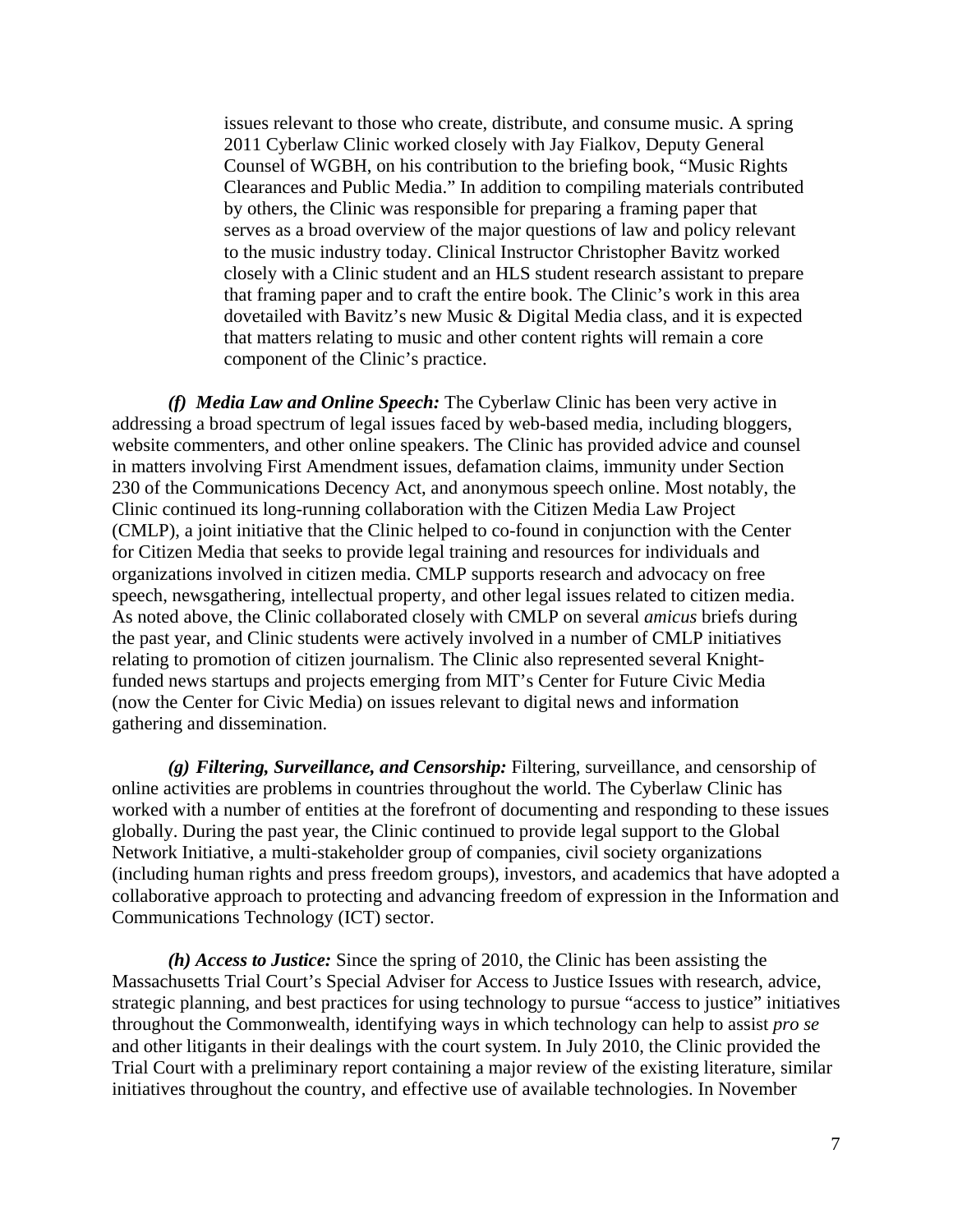2010, Clinic students organized and led a workshop on Innovative Web Content for Access to Justice for the Massachusetts Access to Justice Commission, Website and Technology Working Group. In addition, Professor Malone leveraged the Clinic's work in this area in two presentations, *Partnering with the Courts on Technology-Based Initiatives* at the National Meeting of State Access to Justice Chairs at ABA Equal Justice Conference in May 2011 and *Transformative Technology: Best Practices for Synthesizing Technology for Teaching with Technology for Enhancing Access to Justice,* at the Society of American Law Teachers Conference, "Teaching in a Transformative Era: The Law School of the Future," in December 2010.

## **3. Participation of Students in Program Activities**

In addition to the Cyberlaw Clinic and course offerings, we build relationships with students through research assistant positions, summer internships, and weekly events. As with years past, this year we worked with nearly 100 students directly through Berkman project research, and countless others participated formally and informally across our program areas.

At the beginning of the fall semester we hosted an open house in Pound Hall. Over 300 people came to the event, and we were able to connect with students, faculty, and the public at large to talk about Berkman opportunities and substance.

This interest and involvement was sustained into the fall and beyond. Building on existing relationships and connections made at the open house, students played extensive roles in the substantive work of most of the Center's projects, performing research, helping to design and draft legal and other research papers, conducting literature reviews, composing blog posts for project websites, conducting outreach and helping to build outside relationships and contacts, and writing code for research platforms and tools.

The Berkman Center's embrace of student participation has also inspired students to lead events and research of their own, outside the Center. Many students working with the Berkman Center share its entrepreneurial spirit.

Selected examples and outputs of students' dynamic Berkman Center engagement:

- For the Rethink Music conference, the comprehensive framing paper about the music industry's current landscape was researched and drafted with research assistant and HLS 2L Joey Seiler with Cyberlaw Clinic student Adam Gottesfeld.
- We have continued our support of the research and design efforts of Jesse Shapins, a Ph.D. candidate at the Harvard Graduate School of Design, and James Burns, who received his Ph.D. this year from Harvard's Department of Economics. Their longstanding work in the digital humanities has, under the leadership of Professor Jeffrey Schnapp and with the input of other academics and practitioners, developed into the metaLAB (at) Harvard. More information on the metaLAB efforts can be found in the Research and Scholarship section below.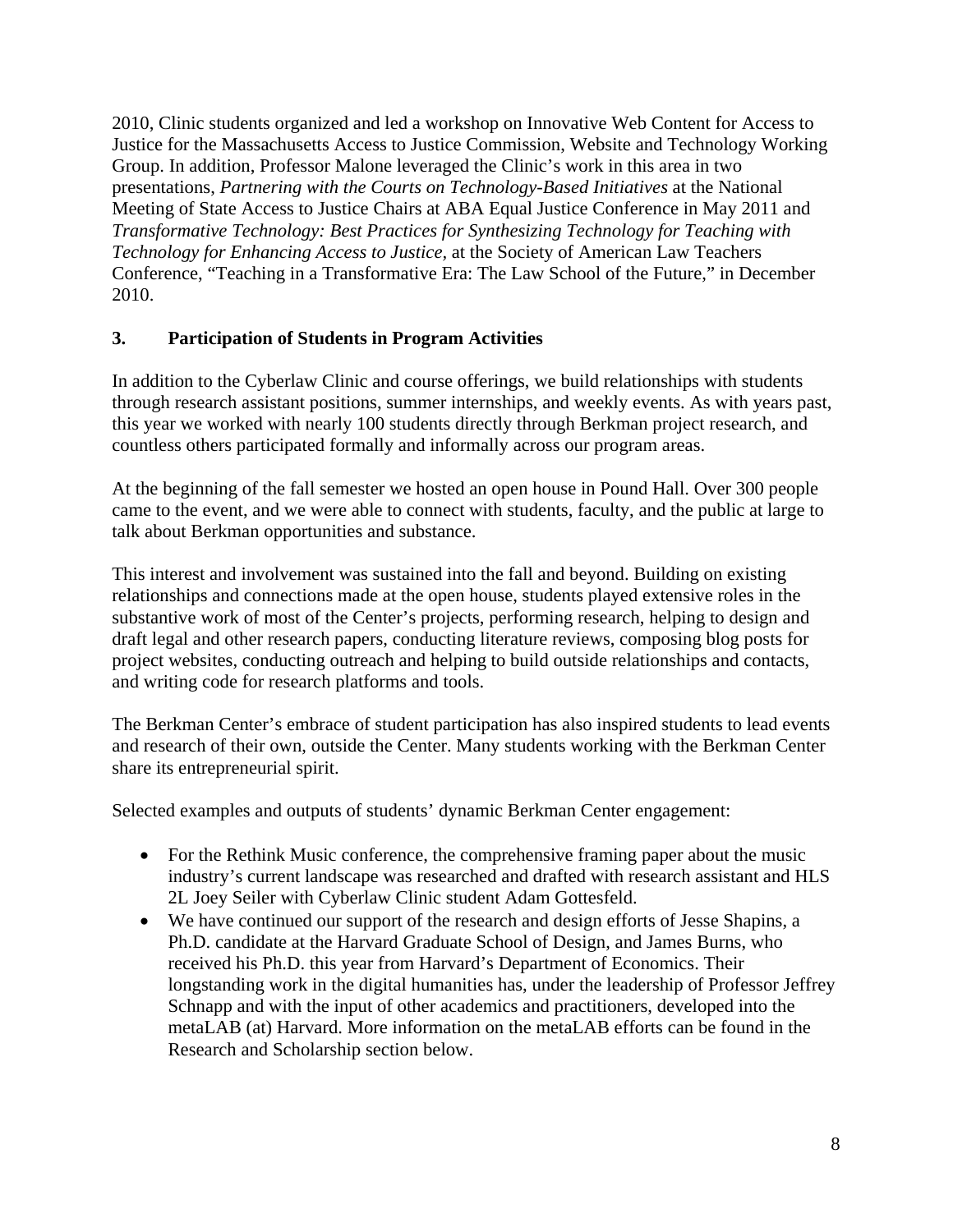- Berkman co-sponsored the 2011 Students for Free Culture Conference, held in New York City. Summer 2010 intern Adi Kamdar, with whom we have maintained a relationship, was one of the lead organizers for the conference.
- TurboVote, a nonpartisan, online voter registration tool, was launched and developed by Seth Flaxman, 2011 Harvard Kennedy School graduate and 2010 Berkman summer intern. The project was recently highlighted at a Berkman Tuesday Luncheon series talk.

The Berkman Center's summer internship program has become one of the most sought-after summer positions for students engaging in Internet & Society studies and a training ground for future colleagues and collaborators. Although last year's 400 applicants were a challenge to narrow down, this summer we were faced with over 700 impressive applications from over 50 countries and countless fine educational institutions.

After a rigorous selection process based on the needs of our projects and the skills and interests of the applicants, Berkman hosted 31 full time summer interns, ranging from high school students to Ph.D. candidates, from schools around the world. Interns were integrated into our project teams and contributed meaningful research while participating in other summer program activities, such as lectures and reading groups with our faculty and fellows, and working on cross-project multi-media teams.

Our summer intern class included talented students from Harvard College, Harvard Law School, Amsterdam University College, Brown University, Carnegie Mellon University, Columbia University, Duke University, Erasmus University Rotterdam, Georgetown University, Grimsley High School, Michigan State University, New York University School of Law, Princeton University, Swarthmore College, The International Max Planck Research School for Competition and Innovation, University of Basel, University of California Davis School of Law, University of Kentucky Law School, University of Michigan, University of Rochester, and the University of Texas at Austin.

# **4. Curricula and Materials Development**

**Copyright Course Materials.** Since Fall 2010, the syllabus and materials for Professor Terry Fisher's Harvard Law School "Copyright" course have been entirely online and made available to the public. In addition to online resources, the syllabus links to "maps" which contain Professor Fisher's lecture notes for all of his courses on intellectual property law. The four maps and collateral slide presentations contain overviews of the principal fields of intellectual property law, including copyright, patent, and trademark law, and intellectual property theory; June Casey of the Harvard Law School Library staff was enormously helpful in annotating them. [http://cyber.law.harvard.edu/people/tfisher/Copyright%20Syllabus%20Fall%202010.htm; also see http://cyber.law.harvard.edu/people/tfisher/IP/IP%20Maps.htm]

**H2O**. With support from and in collaboration with the Harvard Law School Library, the Berkman Center began revamping a set of classroom tools under the H2O banner in mid-2010. These tools, initially developed several years ago, are now being recoded and integrated to create a suite of classroom tools. Much focus has been put on Playlists, a platform for collections of online content that are easily shared and remixed (ideal for use as an online course syllabus), and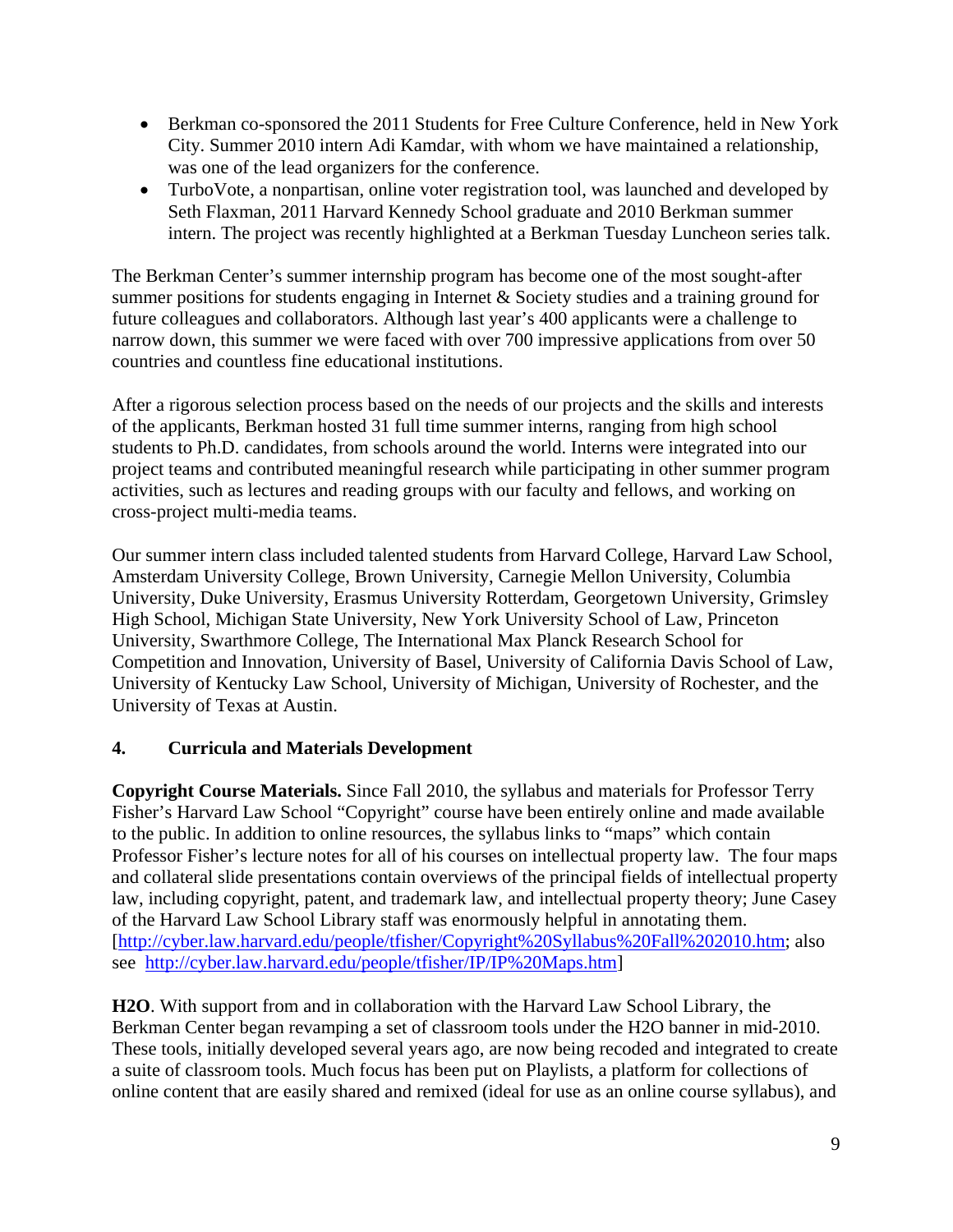Collage, an application that allows a seed document to be annotated with various layers and notes. Professor Zittrain's fall 2010 Torts class used a set of blended materials from both a traditional casebook and the H2O platform. Also in the fall, Professor Zittrain and project manager Laura Miyakawa led a Berkman luncheon discussion that showcased H2O's features. Over the past year, we have developed course materials for Professor Lessig and Professor Nesson. Additionally, Professor Zittrain offered a video contribution to the Harvard Law School Library's "The Future is Now" conference discussing some of the concepts behind the tool set's development. We are currently improving the user interface and interactivity of the site and completing materials for Professor Zittrain's fall 2011 Torts class. [http://cyber.law.harvard.edu/research/h2o]

## **B. Law Reform, Impact and Advocacy**

In December 2009, we launched the **Online Media Legal Network** (OMLN), which emerged in response to the issues identified by the Citizen Media Law Project. OMLN is a legal referral network that seeks to provide free and reduced-fee legal services to qualified online media ventures and other digital media creators. OMLN supports promising ventures and innovative thinkers in online and digital media by providing access to legal help that would otherwise be unavailable. Network lawyers assist qualifying clients with a broad range of legal issues, including business formation and governance, copyright licensing and fair use, access to government information, pre-publication review of content, and representation in litigation. For their part, participants enjoy the unique opportunity to serve and learn from some of the most exciting actors and issues in the online media space.

OMLN currently has more than 200 participating firms, individual lawyers, and law school clinics, with practices in 41 states. Law schools with participating clinics include Harvard Law School, Florida International University College of Law, Fordham University School of Law, UC Berkeley, University of San Francisco School of Law, University of Southern California Gould School of Law, University of Pennsylvania Law School, University of Washington School of Law, and West Virginia University College of Law.

Since its launch, OMLN has helped more than 135 clients on more than 270 matters. The network has assisted clients with a variety of issues, including defense of content liability litigation, business and non-profit formation, subpoena defense, prepublication review, preparation of licenses and independent contractor agreements, media insurance coverage, auditing and drafting of terms and conditions for websites, and intellectual property counseling and registration. [http://www.omln.org/]

**Input to ICANN Accountability and Transparency Review Process.** In August 2010, faculty and researchers at the Berkman Center, in partnership with colleagues and partners from Harvard Law School and University of St. Gallen and led by Executive Director Urs Gasser, initiated an independent, exploratory study analyzing ICANN's decision-making processes and communications with its stakeholders. The study focused on developing a framework and recommendations for understanding and improving ICANN's accountability and transparency.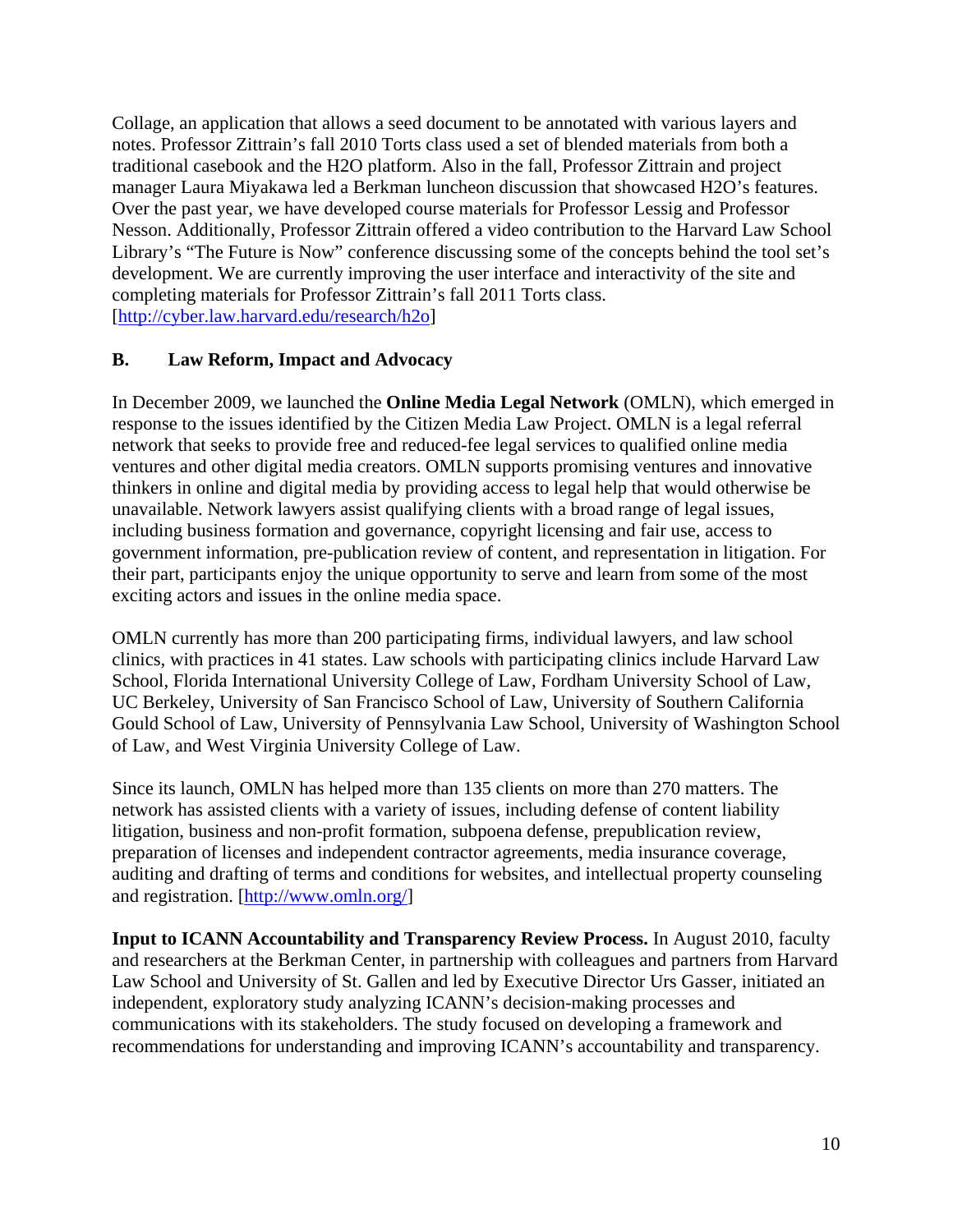The study was undertaken as part of ICANN's first Accountability and Transparency Review. In November 2010, the Berkman team's independent report was publicly posted alongside ICANN's Accountability and Transparency Review Team's Draft Proposed Recommendations for Public Comment on the ICANN website. In February 2011, the Berkman Center published the research materials, resources, and other inputs that were gathered in the course of the production of its final report. [http://cyber.law.harvard.edu/research/icann\_study]

# **C. Research and Scholarship**

## **1. New Projects**

The **Digital Public Library of America** (DPLA) planning initiative, established in December 2010 and led by Berkman Faculty Co-Director John Palfrey, is a new project that is convening stakeholders from the educational community, public and research libraries, cultural organizations, state and local government, publishers, authors, and private industry in a series of meetings, workshops, and online discussions to examine strategies for improving public access to comprehensive online resources. The ultimate goal of the planning initiative is to design a comprehensive workplan and technical proof of concept for a large-scale Digital Public Library of America. The project, managed by Berkman Fellow Maura Marx and project coordinator Rebekah Heacock, has established a 1000-member discussion listserv and public wiki to collect research and community input; coordinated initial research on a series of related issues; and convened over 100 participants from public and research libraries, government agencies, publishers, and private industry at a series of three workshops in March, May, and June 2011 to discuss the content and scope of the DPLA; global interoperability and linked data; and the key technical principles upon which the DPLA should be built. The May and June workshops were supported by grants from the Open Society Foundations and the National Endowment for the Humanities, respectively.

A Beta Sprint launched in May 2011 encourages independent actors to develop initial models for the DPLA for review by the Steering Committee and presentation at the first plenary meeting in October 2011. Over 60 statements of interest were received by the June 15, 2011 deadline; the DPLA Secretariat is developing resources, including a Beta Sprint listserv and a special section of the wiki, to encourage collaboration among sprinters as they build their betas. [http://cyber.law.harvard.edu/research/dpla]

**metaLAB**. In February, the Berkman Center began to incubate the metaLAB (at) Harvard, an experimental research unit dedicated to charting innovative scenarios for the future of knowledge creation and dissemination in the arts, media, and humanities. metaLAB was founded by Professor Jeffrey Schnapp, a Berkman Fellow since 2009, and a core group of longstanding Berkman collaborators: James Burns, Kara Oehler, and Jesse Shapins.

The lab is founded on the belief that some of the key research challenges and opportunities of the new millennium, not to mention crucial questions about experience in a connected world regarding the boundaries of culture and nature, democracy and social justice—transcend divisions between the arts, humanities, and sciences; between the academy, industry, and the public sphere; and between theoretical and applied knowledge. Less a unified structure than a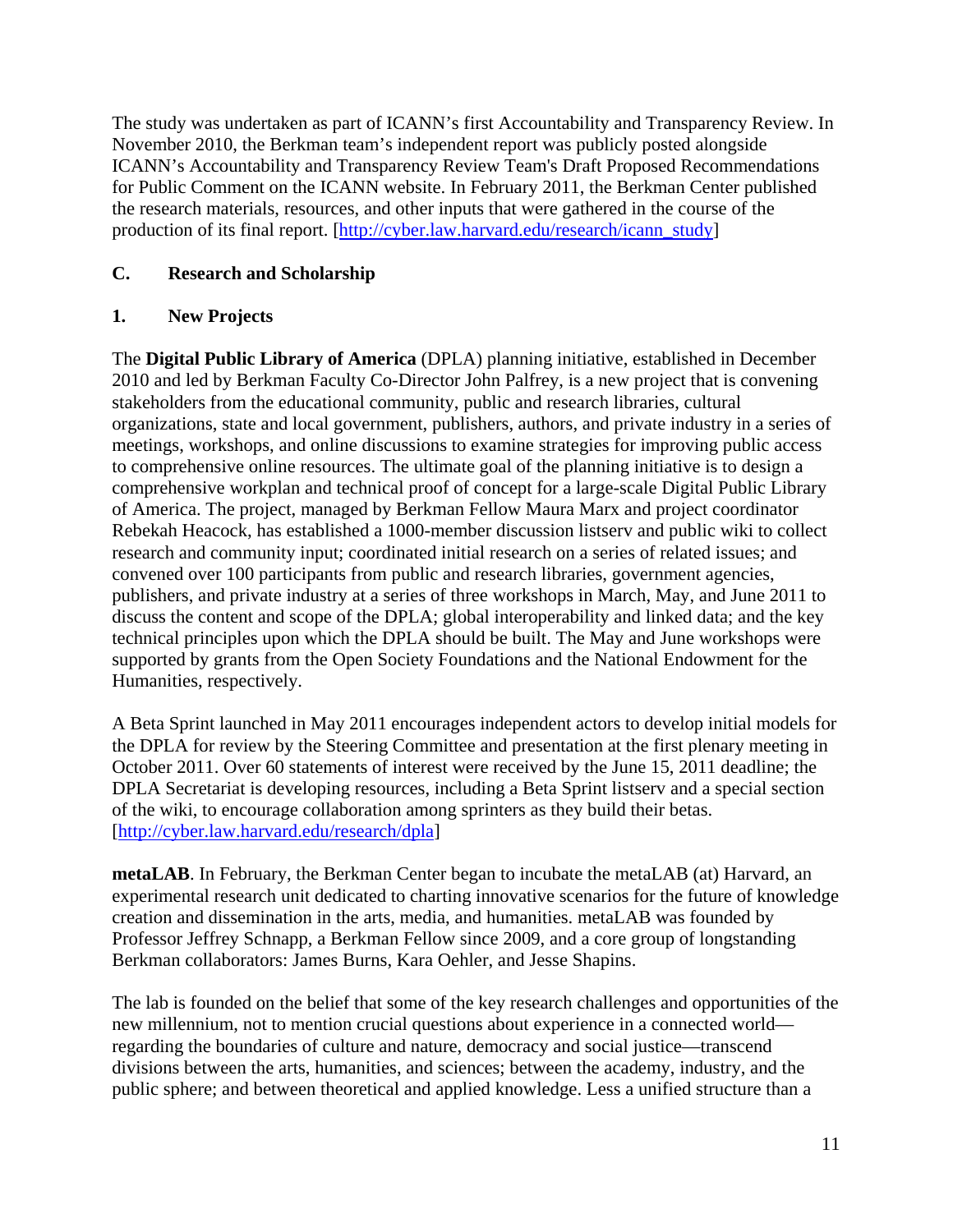cluster of experiments, metaLAB (at) Harvard provides an institutional home for Harvard's digital art, design, and humanities communities. Beyond the founders group, the lab has developed a team of researchers that includes Harvard College undergraduates, FAS and GSD graduate students, Harvard Library staff, Berkman Fellows, and independent designers and developers. A group of Senior Researchers includes John Palfrey and Jake Shapiro, as well as University Professor Peter Galison and Professor K. Michael Hays, who is also the Associate Dean of Academic Affairs at the GSD.

One of the group's major projects has been **extraMUROS**, a unique collaboration between metaLAB(at)Harvard, Frances Loeb Library, and a team of independent designers and developers. The project received a grant from the Harvard Library Lab; the prototype tools being developed are also being submitted to the Digital Public Library of America Beta Sprint. extraMUROS builds on top of **Zeega**, an open-source HTML5 platform for creating interactive documentaries and inventing new forms of storytelling. In June, Zeega was awarded a prestigious Knight News Challenge award to further develop the open-source toolkit to make it easy for anyone to collaboratively produce, curate, and publish participatory multimedia projects on web, tablet, and mobile devices.

The metaLAB team also collaborated with Berkman Faculty Co-Director John Palfrey on a successful grant for the **Augmented Harvard** project from the Provostial Funds for Arts & Humanities. The effort will result in an open-source iPhone/iPad application that allows faculty, students, curators, and the public to link Harvard art exhibitions to other spaces and objects across the University, and to see otherwise invisible features of the campus landscape such as long-ago demolished structures, alternative architectural plans, and inaccessible archives as they explore the campus core. [http://metalab.harvard.edu/]

## **2. Ongoing Projects**

**Blogging Common**, supported by the MacArthur Foundation, seeks to capture and present the spirit and wisdom of the blogosphere by surveying bloggers around the globe. In January 2011, Blogging Common launched a survey of 2000 English-language bloggers, half selected from a large random pool and half from a list of highly-linked bloggers. Over 20% of bloggers who received the survey responded. In April 2011, Blogging Common began translating the survey into Russian and assembling a sample of 2000 Russian-language bloggers; translation into Arabic began in June 2011. [http://bloggingcommon.org/]

**Broadband policy**. Following up on the 2010 *Next Generation Connectivity* report to the Federal Communications Commission, the Broadband team, led by Berkman Center Faculty Co-Director Yochai Benkler, has expanded and continued our data-driven approach. In early 2011, the team brought on Broadband Fellow Julio Ortiz and began work with HLS Library Statistician Travis Coan to analyze data made public by the National Telecommunications and Information Administration (NTIA) in the National Broadband Map. We continue to vet this data and explore the impact of competition on price and conditions that lead to successful municipal fiber networks. [http://cyber.law.harvard.edu/research/broadband\_review]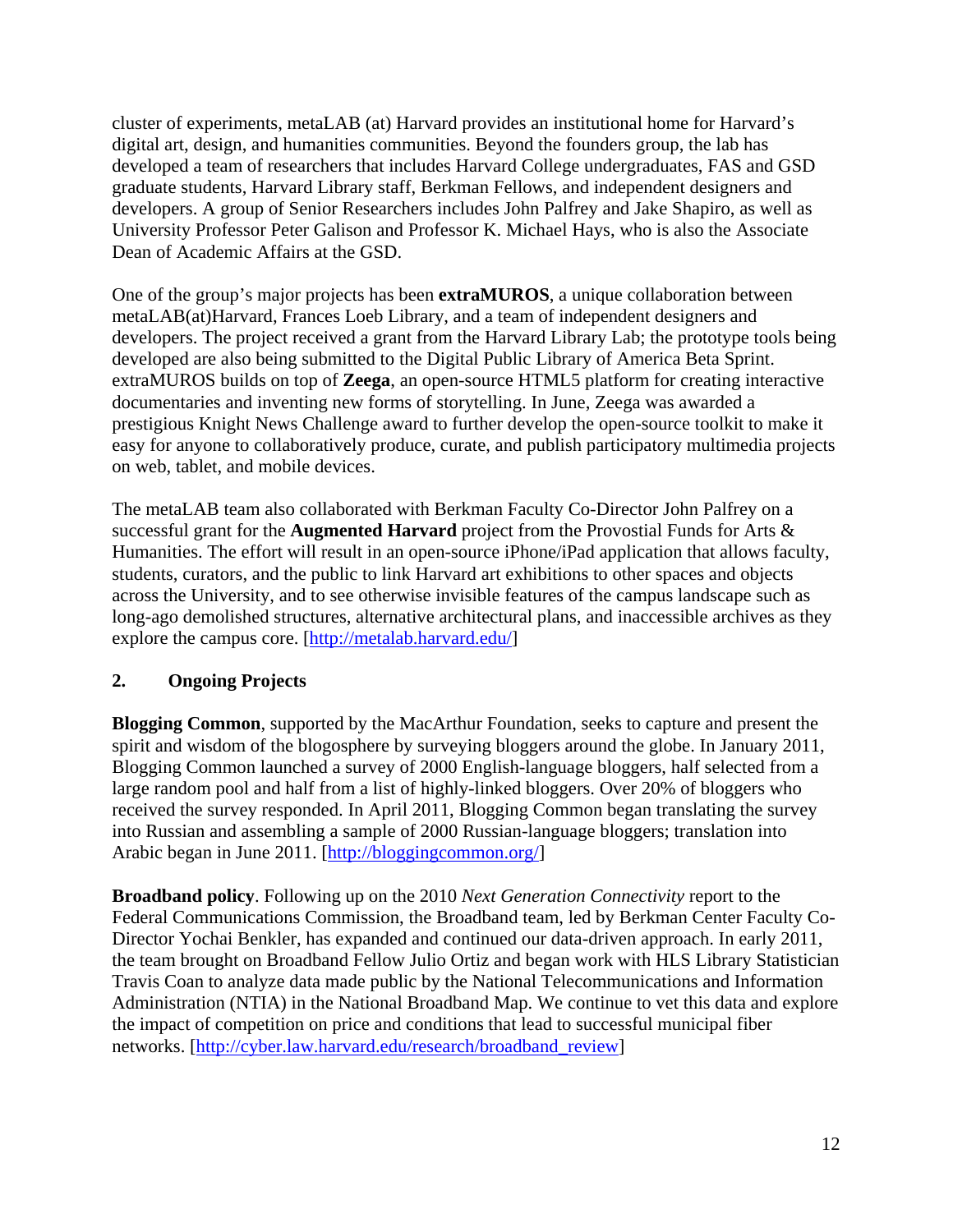**Chilling Effects.** Founded by Fellow Wendy Seltzer in 2001 and now a collaboration with the Electronic Frontier Foundation (EFF) and law school clinics across the country, Chilling Effects provides an online clearinghouse analyzing cease-and-desist notices sent to Internet users and tracking their impact on online expression. The site now catalogs more than 50,000 cease-anddesist notices, counting submissions from Twitter, Google, Digg, Quora, and other bulk and individual submitters. As a research platform and resource, Chilling Effects has been cited in more than 25 scholarly works. [http://cyber.law.harvard.edu/research/chillingeffects]

**Circumvention**. The circumvention project focused on improving our understanding of the functionality and prevalence of tools designed to get around government-mandated Internet filtering and to preserve anonymity online. The project, supported by the Internews Network, concluded in June 2011. The outputs of the project included research into usage patterns of circumvention tools around the world drawing on publicly available web metrics, interviews and a survey of bloggers, a technical evaluation of the various tools, a survey of VPN providers, and an inventory of open proxies. The project also engaged in field-building in the area of circumvention research, hosting meetings with researchers and tool developers. [http://cyber.law.harvard.edu/research/circumvention]

**Cloud Computing Initiative**. Under the leadership of Executive Director Urs Gasser in close collaboration with project manager Caroline Nolan, Berkman Fellow Oliver Goodenough, and project coordinator David O'Brien, the cloud computing initiative is a research effort that has grown out of the Berkman Center's Law Lab project (see description below) and is focused on developing research on emerging issues, law, policy, and current trends related to cloud computing. In addition to our second workshop on Interoperability and the Cloud, hosted in Washington, DC in January 2011 with over 25 representatives from industry, academia, civil society, and government, including Vivek Kundra, we have been assembling a set of current use cases that illustrate emerging challenges presented by the emerging cloud environment. With partners from Keio University, where Gasser has been appointed guest professor, the NEXA Center, and the University of St. Gallen, we have been developing a set of best practices related to data privacy, security, portability, and interoperability in the cloud. This spring, we established a wiki-base repository information on cloud computing, which will feed into and support a variety of Berkman efforts on a variety of relevant legal issues; we are also working on an associated white paper, which will be completed in November 2011. [http://cyber.law.harvard.edu/node/6082]

**Cooperation.** The 2010–2011 year saw a number of research efforts that grew out of a two-year Ford Foundation funded project that focused on mapping current practices in commons-based collaboration and human cooperation. The Law Lab also supported this work (see description below). Berkman Center Faculty Co-Director Yochai Benkler and a number of researchers continued a series of empirical studies into the design, mechanisms, and impacts of online cooperation, and a series of ongoing studies investigating the dynamics and effects of peer production in several different settings. One study looks at Wikipedia to analyze whether or not the distribution of awards among contributors to the online encyclopedia affects contribution patterns over time. Another project examines the relationship between peer production and the success of venture-funded Internet startups during 2001–2008. This project is currently in the final stages of data collection. This line of research will culminate in a study of a large sample of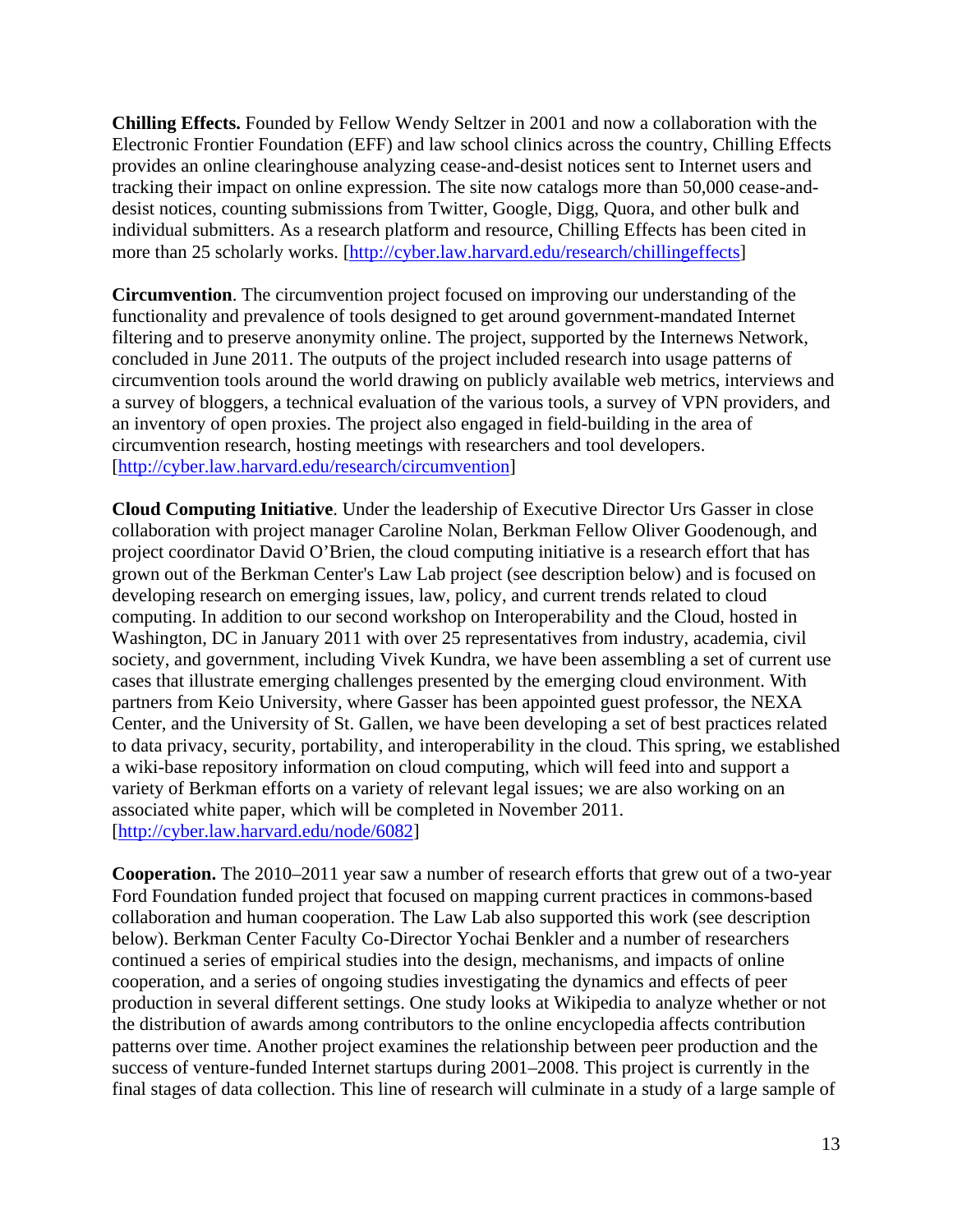Wiki communities to test hypotheses surrounding the effects of norm creation, rule enforcement, and participation inequalities on Wiki success. [http://cyber.law.harvard.edu/research/cooperation]

**Copyright for Librarians**. Initated by Professor Terry Fisher in collaboration with international nonprofit eIFL.net, "Copyright for Librarians" has been periodically updated since its March 2010 launch, and subsequently translated into Serbian, Chinese, Arabic, Russian, French, and Polish by instructors in each country. The course materials aim to inform librarians about copyright law in general, as well as the aspects of copyright law that most affect libraries, especially those in developing and transition countries. The curriculum includes nine modules organized into five different levels that can be used as the basis for a self-taught course, a traditional classroom-based course, or as a distance-learning course. [http://cyber.law.harvard.edu/copyrightforlibrarians/**]**

**Cybersecurity**. During 2010–2011, the Berkman Center engaged in a number of activities related to cybersecurity. Under the guidance of Berkman Center Faculty Co-Director Professor Jack Goldsmith, we have been developing a wiki that houses and annotates cybersecurity resources, such as academic and private sector whitepapers, articles, and other literature; the wiki will be made publicly available in September 2011. In October 2010, we convened a group of HLS faculty to consider ideas for developing our collective knowledge, teaching, and research on cybersecurity issues. In May 2011, we co-hosted a workshop with the Radcliffe Institute to explore issues related to cybersecurity and identify opportunities for multidisciplinary collaboration, research, and communication across the Harvard community. Among many next steps, workshop participants recommended creating a teaching case based upon the leak of diplomatic cables to WikiLeaks. The Berkman Team is taking the lead on this effort and will work with Radcliffe to develop a series of follow-up workshops on cybersecurity during the 2011–2012 academic year, ideally involving Harvard faculty and select participants from business, government, and other sectors.

The **Digital Media Law Project** (DMLP), formerly the Citizen Media Law Project, works to ensure that individuals and organizations involved in online journalism and digital media have access to the legal resources, education, and help that they need to thrive. The DMLP, which launched in May 2007 as the Citizen Media Law Project, focuses its work on three broad areas: legal education and training, litigation and *pro bono* legal services, and the collection and analysis of legal threats facing online speakers and publishers. With funding from the Open Society Foundations, Knight Foundation, and Harnisch Foundation, Fellows David Ardia and Jeff Hermes and intake attorney Arthur Bright accomplished a great deal this year, including:

*Organizing a Media Law Conference at Kennesaw State University***:** DMLP and the Center for Sustainable Journalism organized and hosted a one-day symposium and CLE program entitled "Media Law in the Digital Age: The Rules Have Changed, Have You?" The event covered new developments in media law and addressed some of the most pressing legal issues facing online media. More than 125 people attended the conference, which brought together a mix of lawyers, academics, journalists, and students.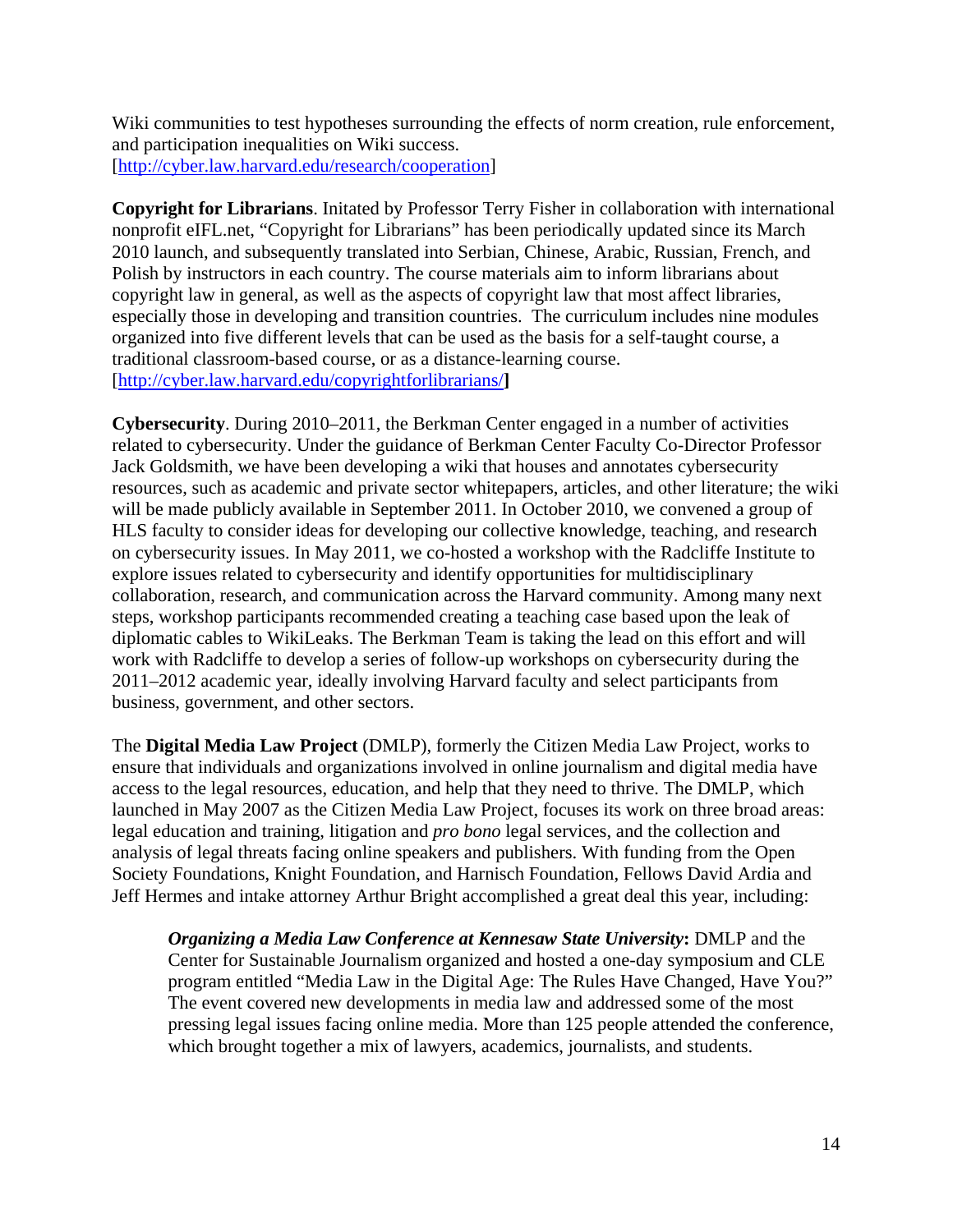*Publishing and Updating the Project's Legal Guide Materials***:** DMLP continued to publish legal guide materials on a range of topics relevant to digital media creators and other online publishers. This included publishing a detailed white paper on the legal issues arising from news aggregation as well as several new sections in our legal guide, including sections addressing: how to find and evaluate media liability insurance (including an interactive Q&A tool); how to form an L3C; live-blogging and tweeting from the courthouse; and FTC blogger rules regarding compensated endorsements. DMLP also maintained an active blog, written by project staff and outside contributors, that addresses legal and other developments affecting citizen media creators and other online publishers.

*Maintaining the Project's Legal Threats Database:* DMLP continued to maintain its Legal Threats Database, a catalog of the growing number of lawsuits, cease-and-desist letters, and other legal challenges faced by those engaging in online speech. As of July 2011, the database contained 914 published entries from 41 states and 12 countries. Each entry consists of a plain-language description of the case or threat and links to blog or press coverage. Most entries also contain the underlying documents, including copies of cease-and-desist letters, lawsuit complaints, legal briefs, and court orders.

*Amicus Efforts:* With the invaluable assistance of the Cyberlaw Clinic, DMLP helped organize media coalitions and contributed to a number of *amicus curiae* briefs on topics of importance to online media in the United States Supreme Court, federal courts of appeal, and various state courts. Topics included First Amendment protection for anonymous speech online, the application of the Massachusetts anti-SLAPP statute to members of the news media and professional bloggers, constitutional limitations on the "hot news" misappropriation doctrine, First Amendment protection for audiovisual recording in public places, and the public right of access to inquest materials. [http://cyber.law.harvard.edu/research/citmedialaw]

The **Distributed Denial of Service** (DDoS) project carried out research to improve our understanding of the prevalence and impact of DDoS attacks on independent media and human rights sites across the web. Supported by the Open Society Institute, Berkman Center researchers surveyed organizations that are likely targets of DDoS attacks in order to catalogue the incidence and frequency of attacks. Follow-up interviews with organizations that were subject to DDoS attacks addressed how these organizations responded and adapted to these attacks. Berkman hosted a working meeting involving organizations targeted by DDoS attacks, technical experts, and human rights organizations to propose and evaluate solutions to these attacks. A final report issued in December 2010 described the research findings and laid out a set of recommendations for organizations and funders to address the challenges of DDoS attacks. [http://cyber.law.harvard.edu/research/ddos]

**Global Network Initiative**. During 2010–2011, the Berkman Center continued to build on its long engagement with the Global Network Initiative (GNI), a multi-stakeholder coalition comprised of technology companies, investors, academics, and rights groups focused on advancing and protecting online free expression and privacy in the ICT sector. The Berkman Center has played a critical role in supporting the GNI's organizational development as it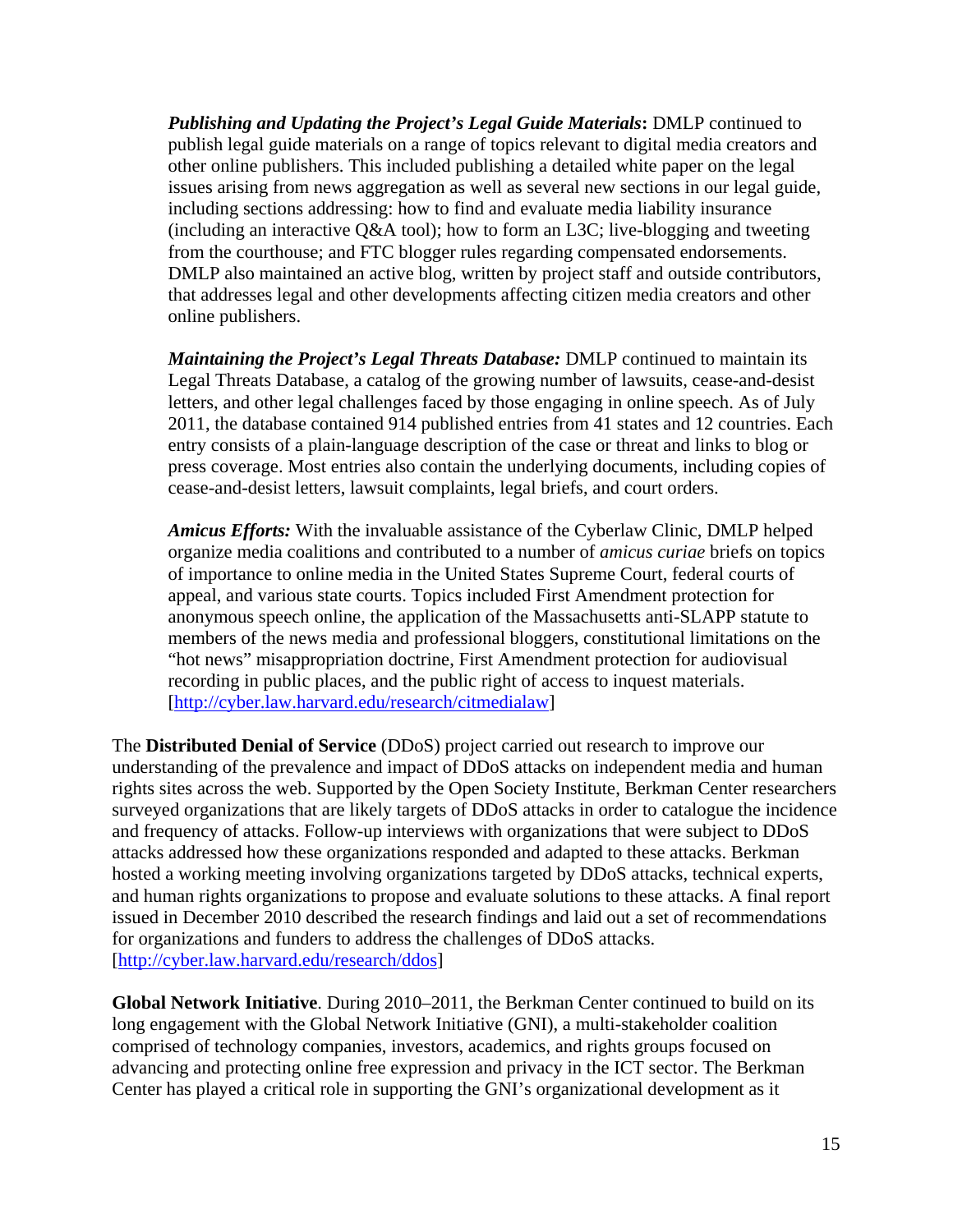strengthens and expands its global reach, community, message, and efficacy—all essential attributes of a successful and sustainable organization. Since the GNI's formal launch in 2008, our team, led by Managing Director Colin Maclay and project manager Caroline Nolan, has worked closely with the Executive Director to drive research, learning, and policy engagement on GNI issues and within the GNI; support companies in their implementation efforts; and strengthen the voice and contributions of the GNI to global conversation on the role and impact of ICT companies. The Berkman team has supported these objectives through Board service, including representation on all board sub-committees, including as co-chairs of the Policy and Learning committee. We have also conducted and presented research on a variety of emerging issues, including account deactivation and content removal, human rights risk assessments in the ICT space, and the impact of Arab Spring, among many others. With generous funding from the Bradley Foundation, Berkman will continue to be active in the GNI process by supporting its ongoing development and evolution and in learning from the GNI as an innovative digital institution that seeks to address gaps where law and policy are ill-suited. [http://cyber.law.harvard.edu/research/principles]

**Herdict Web**. Herdict Web, brainchild of Berkman Center Faculty Co-Director Jonathan Zittrain and managed by Berkman staff member Laura Miyakawa, continued to grow in its second year. Herdict—a portmanteau that means "the verdict of the herd"—is the only project devoted to globally collecting and freely disseminating real-time information about Internet filtering, denial of service attacks, and other blockages. It enjoys diverse and enthusiastic support, even though it has not been widely marketed and is still in beta. Working with the Omidyar Network, we have made tremendous progress over the past year. Our first priority was to deepen our reach through existing channels. We sought to make Herdict's proof of concept easier to use for Internet users at large, to make its data available as flexibly and meaningfully as possible, and to spread the word about it in a productively modest way to thought leaders around the world. We are committed to expanding the sources through which Herdict receives reports. This has included creating new ways to report (via Twitter, email, a Chrome web browser extension, and an iPhone app) and developing partnerships that can provide additional sources of inaccessibility data.

With our focus on improving the user experience and data quality, and without a pronounced media campaign, Herdict has still garnered extensive media attention, especially around individual instances of blocking. For example, amid Egyptian protests this spring, frequent government shutdowns of specific sites and connectivity in general led to many media mentions for Herdict. On January 25, rumors that Twitter.com had been blocked in Egypt resulted in @TwitterGlobalPR tweeting "To see where Twitter.com is blocked (or not), go to @herdictreport. For a view on Egypt today, see: http://t.co/UArh10v [Herdict reports for Twitter from Egypt]". Shortly thereafter, Herdict was included by pieces from Reuters, the AFP, Businessweek, CNET, and PC Magazine. [http://cyber.law.harvard.edu/research/herdict]

**ICTs in Crisis and Conflict.** The Berkman Center is working with the ICT4Peace Foundation and the Technologies & International Development Lab at Georgia Tech to explore ICTs in Crisis and Conflict. The group published "Peacebuilding in the Information Age: Sifting Hype from Reality," the first in a series of publications that target policymakers and examine ICTs in conflict prevention, peacebuilding, peacekeeping, and crisis response. Building on these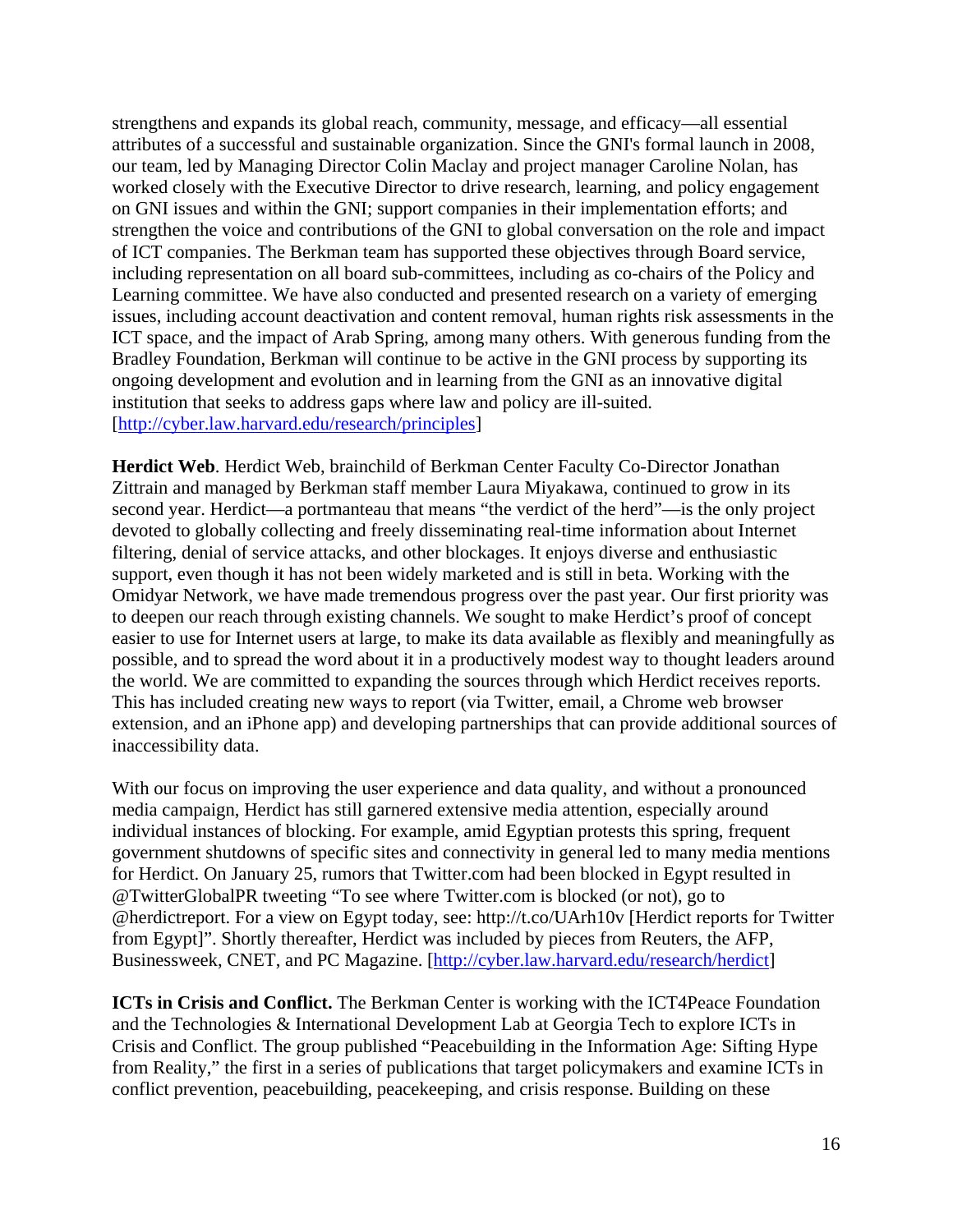initial efforts to bring different communities together, Berkman hosted a series of related conversations, ranging from an examination of UN Global Pulse and ongoing exchanges with Crisis Commons to a strategic brainstorming that convened diverse participants from the Harvard Humanitarian Institute, Global Voices, Ushahidi, the Georgia Institute of Technology, and elsewhere to identify gaps in practice and understanding around crisis response and management and associated areas for cooperation. The tremendous excitement over the promise of ICTs in grave and pivotal situations is only matched by our incipient understanding of the actual characteristics of ICTs in peacebuilding contexts, but through this multi-disciplinary and multi-sectoral collaboration, we hope to develop understandings that help ICTs to reach their potential for positive impact.

**Impact of the Internet on Russian Politics, Media, and Society.** This year, the Internet  $\&$ Democracy project, coordinated by Berkman project manager Bruce Etling, continued its focus on an in-depth investigation of the role of the Internet in Russian society. This study, funded by the MacArthur Foundation, includes a number of interrelated areas of inquiry that contribute to and draw upon the Russian Internet, including the Russian blogosphere, Twitter, and the online media ecology. In addition to investigating a number of core Internet and political communication questions, a key goal for the project is to test, refine, and integrate various methodological approaches to the study of the Internet, including: 1) social network analysis; 2) textual analysis of Russian online news content and blogs with Media Cloud, a text aggregation, indexing, and analysis tool; 3) textual and link analysis of Twitter; and 4) a scientifically rigorous online survey of Russian bloggers.

This year the project published a major study on the political and social mobilization in the Russian blogosphere, which was released at an event with the US Institute of Peace in Washington, DC, with leading academics and Russian blogger Alexey Navalny as respondents. The paper had excellent publicity in the Russian online and offline media, receiving coverage in most major Russian news outlets. The paper was translated into Russian and distributed at a major Russian new media conference. The Russian instance of Media Cloud is collecting and analyzing data from tens of thousands of online sources, and researchers have begun to share first outputs that compare various sources in the Russian media ecosystem. The project has collected millions of Russian language tweets from hundreds of thousands of users and is now parsing the Twitter network using social network and text analysis methods. The project's online survey of bloggers will be carried out in September 2011 and serve as another comparative point. A key focus going forward is to use the project's entire tool kit to study social and political mobilization across the entire online media space in Russia. [http://cyber.law.harvard.edu/research/russia]

**Interoperability**. This spring, Urs Gasser and John Palfrey finalized the draft manuscript for their book *Interoperability: The Promise and Perils of Highly Interconnected Systems*, which is slated for release in spring 2012. The book is inspired by their 2005 study and paper—"Breaking Down Digital Barriers: When and How Information and ICT Interoperability Drives Innovation"—which examined the relationship between interoperability and innovation in the ICT environment. The book builds a theory of interoperability, and then illustrates how that theory works and why interoperability is relevant for consumers, companies, governments, and the public. In addition to writing the book, the authors developed a series of case studies that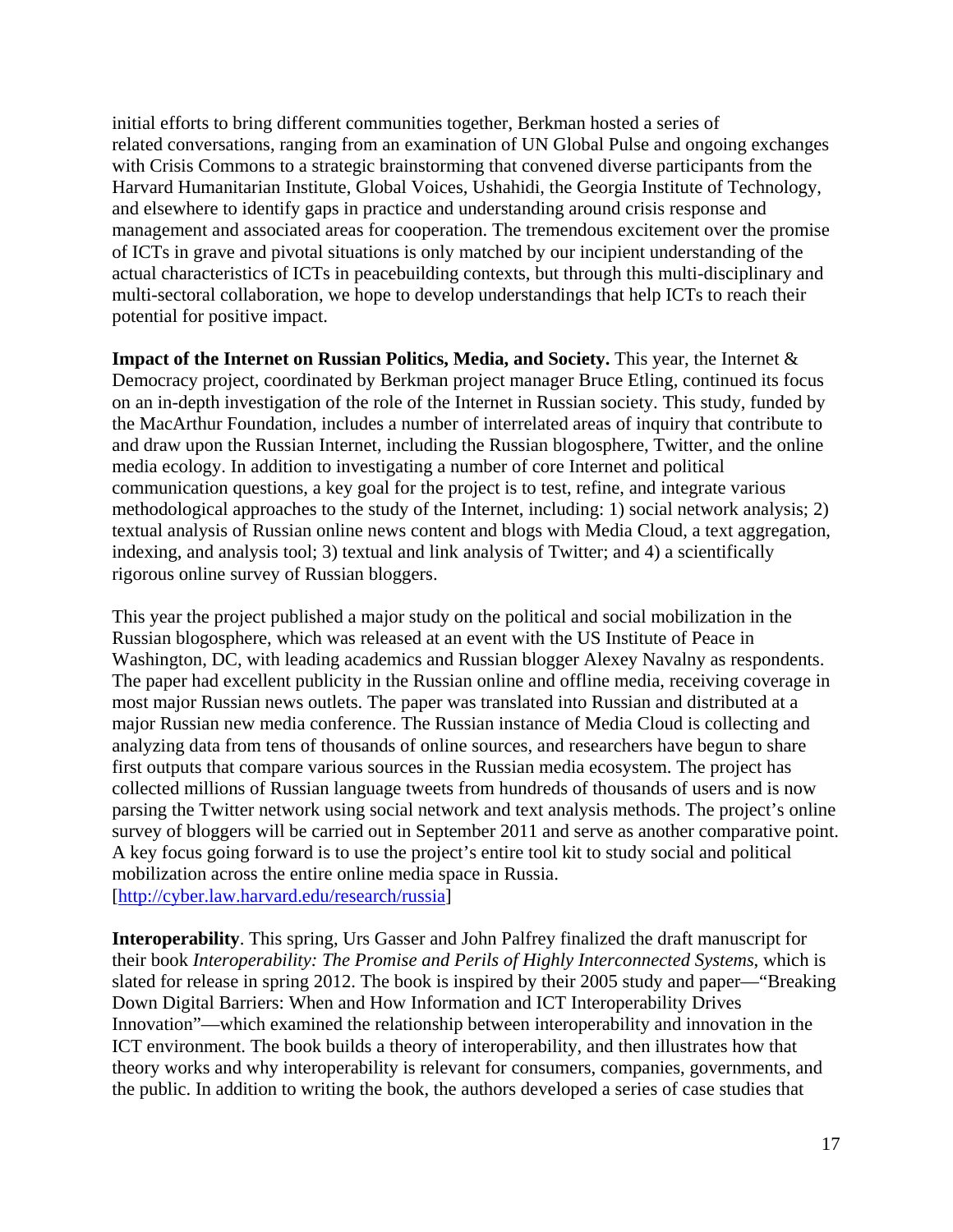focus on lessons learned from sectors where interoperability is critical, such as transportation, currency markets, and energy. Each case study explores the roles of law, policy, technology, market forces (e.g., innovation and economic incentives), and stakeholders, and how each of these can drive or inhibit interoperability. The interoperability team is also working to develop a set of associated resources online, including a wiki, blog, and student publications. [http://cyber.law.harvard.edu/interop/]

**Law Lab.** Founded in 2008, and led by Yochai Benkler, John Clippinger, Urs Gasser, Oliver Goodenough, and project manager Caroline Nolan, the Law Lab promotes research and application development to help law facilitate and accelerate innovation, entrepreneurship, and new forms of wealth creation. Over the course of this multi-year project, the Law Lab team has initiated a broad range of activities across a number of interacting fields of study. Primary efforts have centered on exploratory research, application development, and dissemination, including intellectual outreach and capacity-building, in three broad zones: Open Governance Platform for Entrepreneurship and Innovation; Digital Institutions for application in legal and business practice; and an Experimental and Observational Platform that forms the basis for multidisciplinary research within our sphere of economic behavior and beyond.

Select research achievements in 2010–2011 included the continuation of a series of empirical studies into the design, mechanisms, and impacts of online cooperation, including analyses investigating the dynamics and effects of peer production in several different settings; work on the design and function of digital institutions in the context of cloud computing and the Internet of Things; and a number of writings related to Educating the Digital Lawyer. In the zone of application development, we finalized the beta version of an open-source Digital LLC tool, which provides a platform for entrepreneurs to create virtual LLCs and virtual corporations, which can achieve full legal status and exist entirely in digital form. We also released the Senegal Law Wiki, a pilot aimed at exploring the use of the web to provide access to legal materials in developing countries. In intellectual outreach and capacity-building, we participated in and hosted a number of related events and workshops, including a workshop in January 2011 related to our series on legal, regulatory, and policy issues regarding cloud computing. Led by Urs Gasser, we worked with partners at Keio University in Japan to coordinate a session on legal issues raised by the Internet of Things at a conference in Tokyo; we also worked with Keio University and the NEXA Center in Torino on related research. [http://lawlab.org]

**Media Cloud** is an open source, open data platform that allows researchers to answer complex quantitative questions about the content of online media. Using Media Cloud, academic researchers, journalism critics, and interested citizens can examine what media sources cover which stories, what language different media outlets use in conjunction with different stories, and how stories spread from one media outlet to another. For the past year, with the generous support of the Ford and MacArthur Foundations, work on Media Cloud has focused on release of the public website where researchers and media analysts can conduct their own basic searches, as well as a team blog where the Media Cloud team posts early research results and weekly media analysis. The team also worked over the last year to improve the stability and efficiency of the tool. The Media Cloud team has worked closely with Berkman's Russia Project on Russian localization. Media Cloud is now collecting over 14,000 feeds from Russian blogs, top traditional and online newspapers, Russian government websites, and Russian TV. Researchers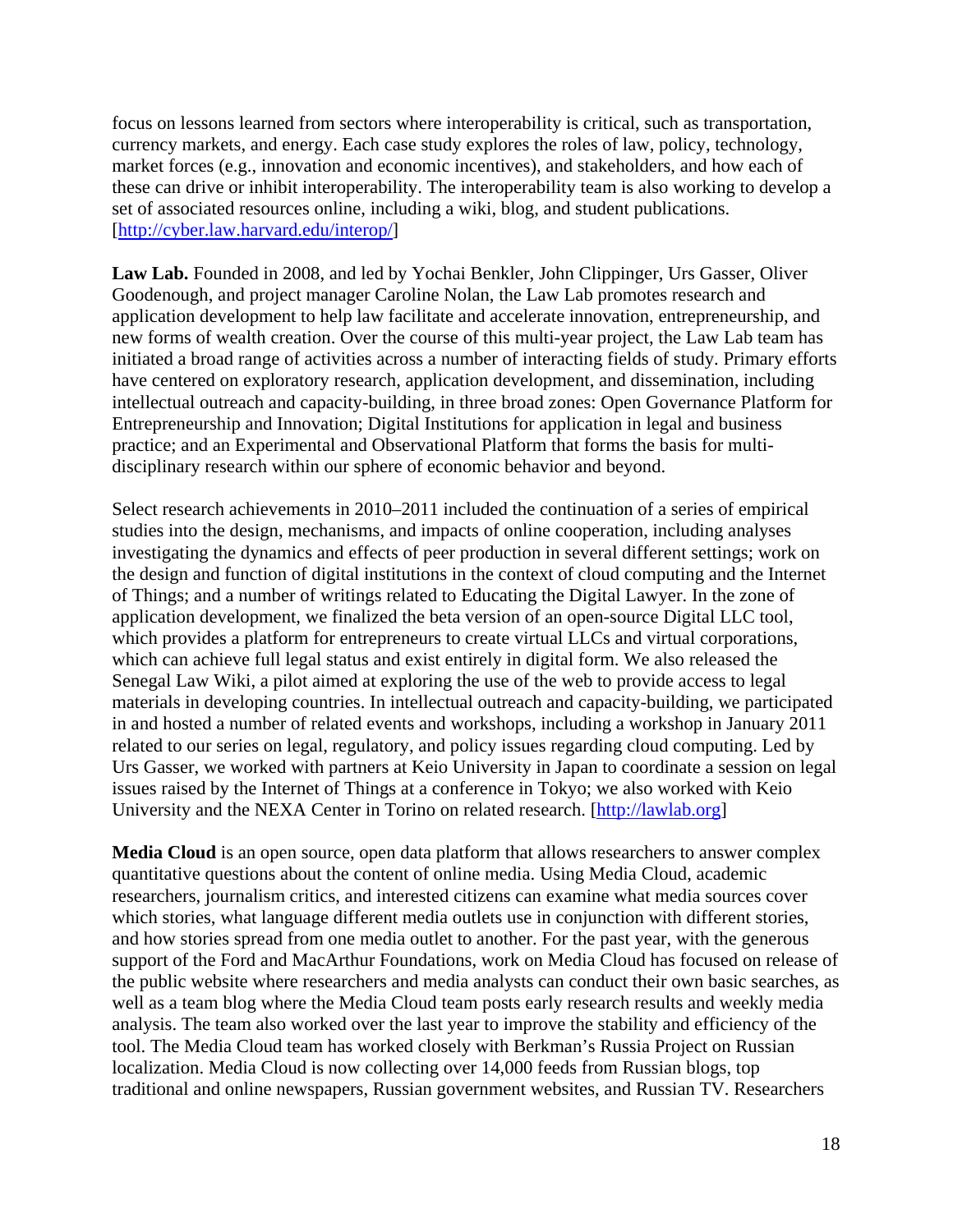have begun to post early results on the Media Cloud blog and use the tool to compliment the ongoing research on Russian blogs, Twitter, and blogger surveys. [http://mediacloud.org]

The **Mobile Giving Study**, a partnership with the mGive Foundation and the Pew Research Center's Internet & American Life Project, was established in January 2011 and is supported by the Knight Foundation. This project examines the impact of new digital tools on charitable giving, using mobile giving after the 2010 Haiti earthquake as a case study. The group has drafted a survey, which will be sent to 1000 randomly selected donors to the mGive Text Haiti campaign. The study has also created clusters of key words, phrases, and links relevant to the campaign, to mobile giving, and to charitable giving in general. These clusters will be used to create a map that explores how the campaigns spread within social media. A literature review of prior research on charitable giving, civic engagement, and social media, conducted in early 2011, helped support these efforts.

The **OpenNet Initiative** (ONI), supported by the MacArthur Foundation and Google, continues to identify and document Internet filtering and surveillance. The ONI has actively produced a number of reports in the past year on, among other things, filtering by Microsoft's Bing search engine of keywords related to sex and LGBT issues across the Arab world, various mechanisms of content control on privately owned platforms, and the use of Western filtering tools and services by governments in the Middle East. In addition to these reports, the ONI has established MENA Net Watch, a collection of special reports, blog posts, and news articles documenting current trends in information controls in the Middle East and North Africa.

The ONI is currently developing a new system that will standardize the format in which previous testing data is stored and in which future data is made available. The new system, called Internet Censorship Investigator (ICI), will allow for systematic longitudinal analysis of ONI data and will provide a robust and consistent structure for collecting, storing, and sharing data. The ONI is also working with a number of related projects across the Berkman Center to develop an online platform that will enable users to compare content controls, Internet infrastructure and access, and various aspects of online communities across countries, regions, languages, and ISPs. This system, called **Internet Monitor**, will integrate data from the ONI, Herdict, Arbor Networks, StopBadware, Blogging Common, and Morningside Analytics; Berkman research on distributed denial of service attacks, circumvention, and surveillance; information from Berkman's detailed case studies of the Iranian, Arabic, and Russian blogospheres; and technical data on autonomous system networks and traffic, Internet penetration and access, broadband access, and demographics. [http://cyber.law.harvard.edu/research/opennet]

In the spring of 2011, the Berkman Center conducted a **survey of Internet safety and security practices** among bloggers in the Middle East and North Africa. This survey, supported by the Institute for War and Peace Reporting, asked bloggers about their views and experiences with respect to online safety in the region. Its timing coincided with the Arab spring, a period of increased online information shaping, events-based blocking, and counter-control activities. The results will be used to help plan workshops on online safety in the region. Survey results were published in August 2011. [http://cyber.law.harvard.edu/node/6973]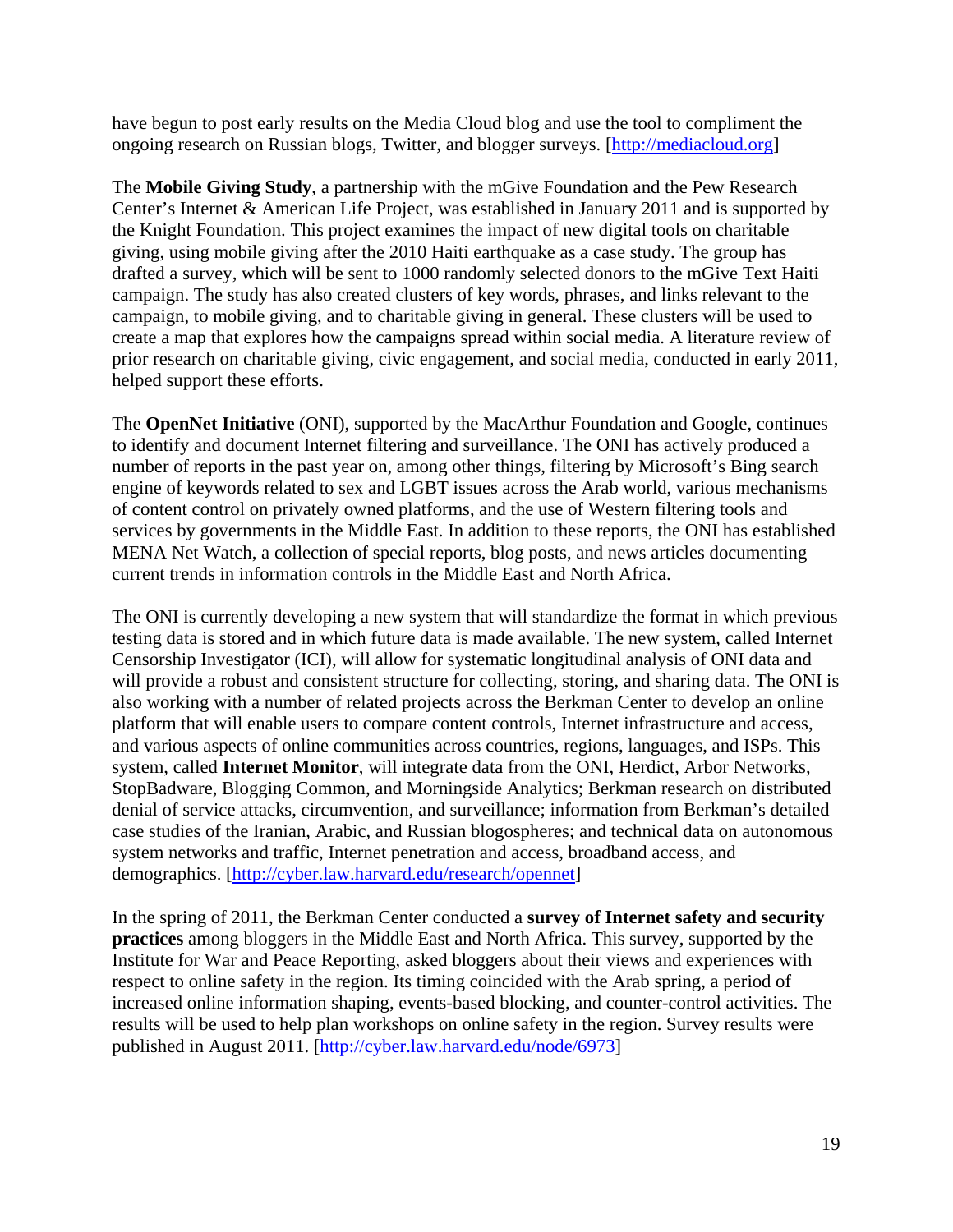Led by John Palfrey and Urs Gasser in close collaboration with Berkman Fellow Sandra Cortesi, the **Youth and Media project** at the Berkman Center for Internet & Society at Harvard University encompasses an array of research, advocacy, and development initiatives around youth and technology. By understanding young people's interactions with digital media such as the Internet, cell phones, and video games, we seek to address the issues their practices raise, learn how to harness the opportunities their digital fluency presents, and shape our regulatory and educational frameworks in a way that advances the public interest. [http://cyber.law.harvard.edu/research/youthandmedia]

During the past academic year the activities of the Youth and Media team focused mainly on three projects:

• The **Youth and Media Lab**, established in January 2011, is a youth-driven research and development lab for media literacy, information literacy, and digital empowerment. Goals include increasing youth participation in the formation of research agendas and promoting innovation in digital learning. Activities focus on exploratory research, curriculum building, tool development and testing, and peer teaching and learning. Since its incorporation, the Youth and Media Lab team has engaged in an extensive literature review on information quality and conducted a series of focus group interviews on the ways in which young users search, evaluate, and interact with information, knowledge, and entertainment. Additionally, we started to develop and test educational modules designed for both formal and informal learning settings in collaboration with partners such as Geanne Rosenberg of Baruch College and youth media organizations such as Press Pass TV, The LAMP, and Millennial Youth magazine. An important part of the Lab moving forward is the formation of a youth ambassador program, a small yet diverse group of talented and dedicated students that engage proactively with multifaceted online challenges and opportunities. Coached by Berkman mentors, the young members of the Lab are trained to engage kids in their home towns and school districts on various online youth issues using some of the highly effective peer-learning strategies identified in previous youth-related research.

[http://cyber.law.harvard.edu/research/youthandmedia/lab]

• In the past academic year, the **Youth and Media Policy Working Group Initiative**  continued to work towards policy recommendations for youth interaction with digital media. Led by John Palfrey, danah boyd, and Urs Gasser, the Youth and Media team explored policy issues that fall within three substantive clusters emerging from youth's information and communication technology practices: Risky Behaviors and Online Safety; Youth, Privacy and Reputation; and Information Quality. In each of these clusters, we mapped and analyzed key policy aspects that deserve attention by private and public policy-makers, summarized the current state of knowledge and research, identified key policy considerations, and, to the greatest extent possible, made specific policy recommendations. Our intended audience included policymakers in both the public and private sectors. We held a series of events, produced a range of publications related to the research and its impact on policy, and contributed to shaping public discourse through the media and other public appearances.

[http://cyber.law.harvard.edu/research/youthandmedia/policy]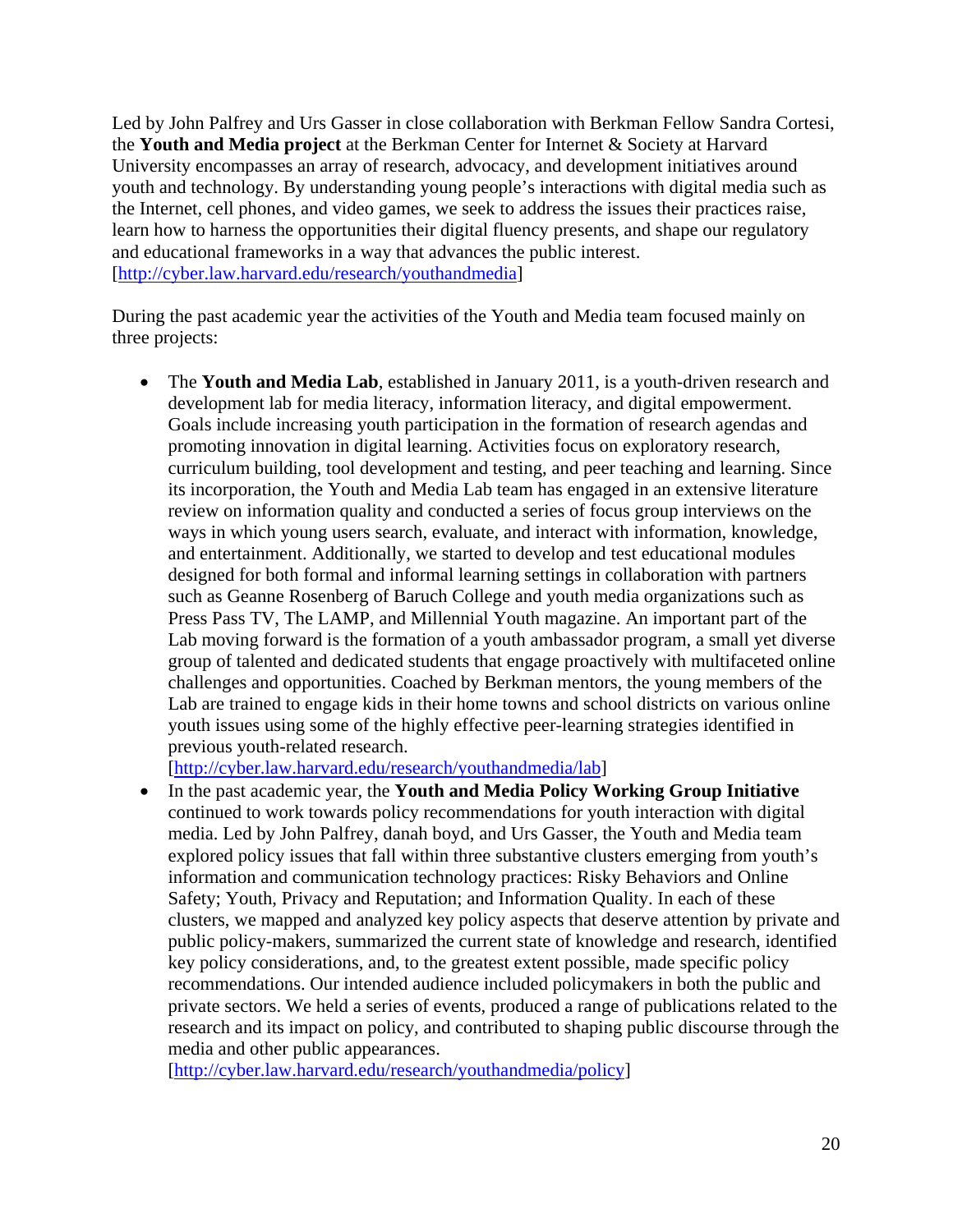• The **Youth in Developing Countries** project has been conducted in close collaboration with UNICEF's Youth Section and addresses online child safety issues in developing nations. Building on an exploratory study published last year, the Berkman team collaborated with the Digital Media and Learning (DML) Research Hub (supported by the MacArthur Foundation) and hosted a DML Research Hub Working Group aimed at further exploring safety issues related to the use of digital technologies (including mobile phones) in the developing world. The working group made a significant short-term contribution to research and practice by collecting, organizing, and providing public access to the information available on this important, but under-researched, topic. In the longer term, the initiative is looking for additional funding to create an open "one-stop shop" for data created by an international network of researchers and practitioners working in this field.

[http://cyber.law.harvard.edu/research/youthandmedia/developingcountries]

**Youth, Social Media, and Civic Engagement in Nigeria** focused its efforts on leveraging and tracking the impact of social media in the April 2011 elections, in partnership with Berkman Faculty Associate Michael Best and his colleagues at the Technologies & International Development Lab at Georgia Tech, we worked closely with EnoughIsEnough Nigeria, the Nigerian Elections Coalition, the Digital Bridge Institute, and MIT's Center for Civic Media. As a sort of culmination of a series of international workshops and conferences that looked at civic engagement and technologies more broadly and in electoral contexts, the team developed technologies and processes to enable real-time analysis and response to data streams including Twitter, SMS, blogs, mainstream media, Ushahidi instances, and more, peaking at fifty new items per second. At one point, the system identified two sisters trapped in their dorm room, and the team was able to direct public safety resources to rescue them. Next steps include distilling broader lessons from the experience and exploring the implications for use of social media in between elections, particularly around transparent and accountable government. The work was supported by—and conducted in genuine collaboration with—the Omidyar Network and the MacArthur Foundation.

## **3. Selected Independent Scholarship**

The majority of Berkman's scholarship occurs within the context of our projects, which leverage collaboration and reflect the collective input of our project teams and wider community. While many fellows commit the majority of their research efforts to Center-wide initiatives, many also pursue independent projects during their fellowship term. A few examples include:

**David Abrams** continued to work with Berkman Center Faculty Co-Director Jack Goldsmith, project manager Caroline Nolan, and several summer interns to create a comprehensive bibliographic wiki of cybersecurity references. He is also currently researching the multidefendant movie-downloading copyright lawsuits being filed against hundreds of thousands of "John Doe" defendants, trying to make sense of the interrelated economic, policy, and legal issues involved. In particular, these lawsuits offer defendants identified by their IP address only one rational economic choice: pay the settlement demanded by the plaintiffs in order to avoid higher costs defending a lawsuit, even if misidentified as copyright infringers. David is working to address the question of what percentage of the identified "John Doe" defendants are false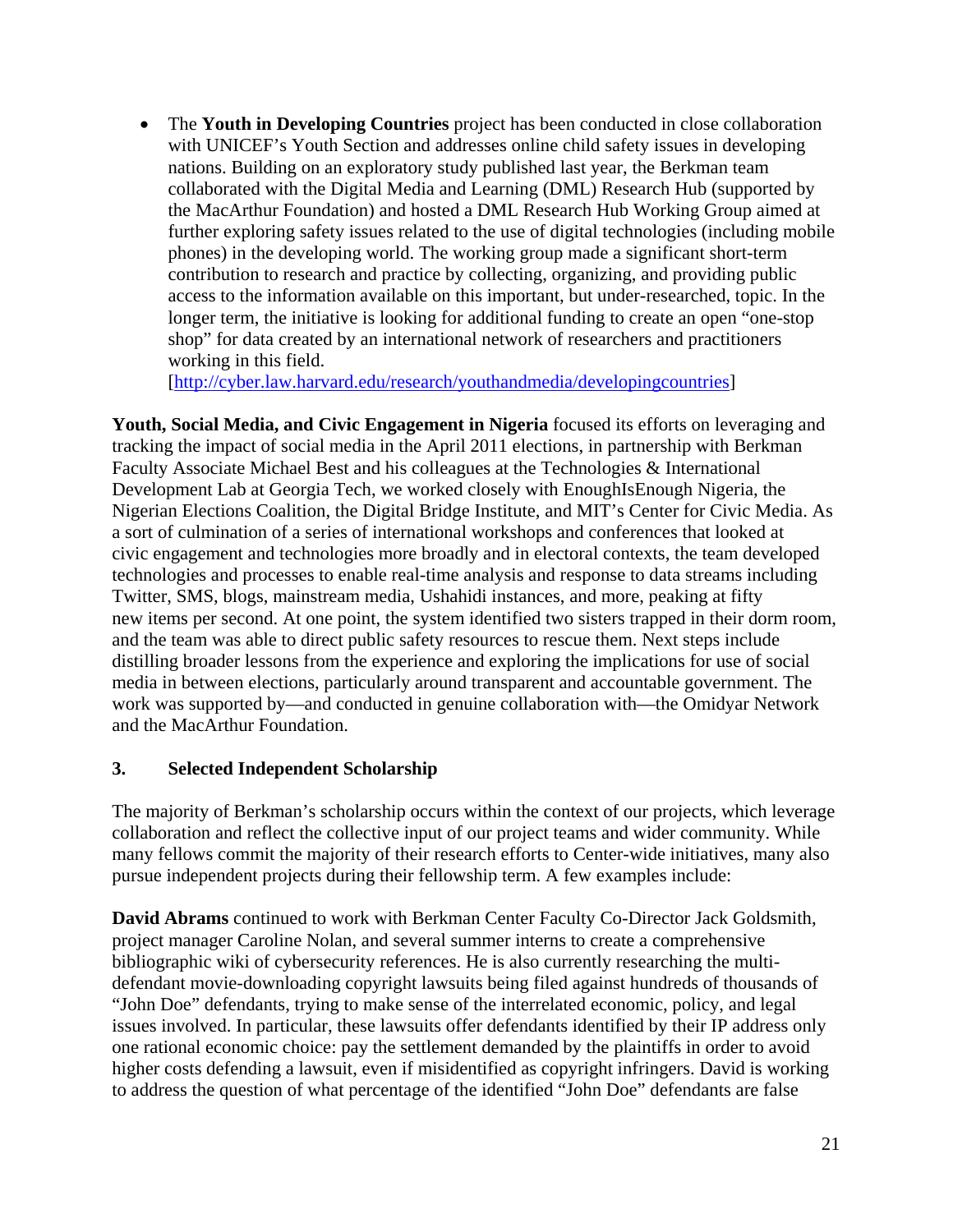positives. He is also examining deficiencies in the DMCA takedown ballet with an eye to proposing modification to the statute that would be acceptable to all stakeholders. Finally, David again shepherded the first-year class of Harvard Law School students through the new Problem Solving Workshop in his alternate role as Program Director of that course.

**Brad Abruzzi** is an attorney in Harvard's Office of the General Counsel, where he confronts a wide variety of legal issues that intersect with technology and higher education. Brad's Berkman Center focus has been on copyright; earlier this year he placed a law journal article, "Copyright and the Vagueness Doctrine," at the *University of Michigan Journal of Law Reform*. The article considers the constitutional objection that the Copyright Act draws an uncertain boundary between infringing and non-infringing expression and proposes a series of reforms that would mitigate the effects of copyright's vagueness. Currently, Brad is reviewing the Supreme Court's jurisprudence on the US Constitution's "Intellectual Property Clause" over the years. His research shows that the substantial deference the Court has recently shown to Congress's legislation in the area of patent and copyright is for the most part inconsistent with the Court's traditional role in interpreting and applying the IP Clause. Finally, Brad hopes to e-publish a novel in the fall, titled *New Jersey's Famous Turnpike Witch*.

**Mike Ananny** continued his research on online press practices, specifically: finishing his analysis of news organizations' APIs; presenting new work at conferences analyzing news organizations' social media policies; and with Daniel Kreiss (Yale), writing and speaking about a new model for funding journalism by reconsidering copyright. With a team that included danah boyd (Microsoft Research / Berkman), he also published an analysis of Twitter information flows between journalistic and non-press sources during the Tunisian and Egyptian uprisings; and with Beth Coleman (MIT / incoming Berkman Fellow), Mike began a project to understand relationships between Egyptian protesters' use of social media and physical risk-taking. Mike also published an *Atlantic* article reflecting on the sociotechnical construction of recommendation algorithms and is developing a new research project around this general topic. At Berkman, he participated in the Media interest group, headed by Fellow Tom Stites, began as a Fellow mentor with the Youth and Media Lab, and arranged a visit by Professor Kate Hennessy of Simon Fraser University to talk about online cultural heritage, indigenous media production, and intellectual property.

In addition to overseeing the work of the Digital Media Law Project and Online Media Legal Network, **David Ardia** advanced his own scholarship in the areas of First Amendment, media law, and cyberlaw. In early 2011, he published an article in the *BYU Law Review* titled "Government Speech and Online Forums: First Amendment Limitations on Facilitating and Moderating Public Discourse on Government Websites." The article discusses the role that government can play, consistent with the First Amendment, in providing online platforms for speech that are conducive to robust discourse and civic engagement. In March, David was invited to speak at the First Annual Internet Law Scholars Works-in-Progress Symposium at Santa Clara Law School, where he presented his work in progress titled "Speech Unjoined." The paper examines the constitutional and pragmatic reasons why courts have been reluctant to order injunctive relief in defamation cases, noting that this reluctance has deep roots in American and English Law. It then explores the challenges and dangers of enjoining defamatory speech on the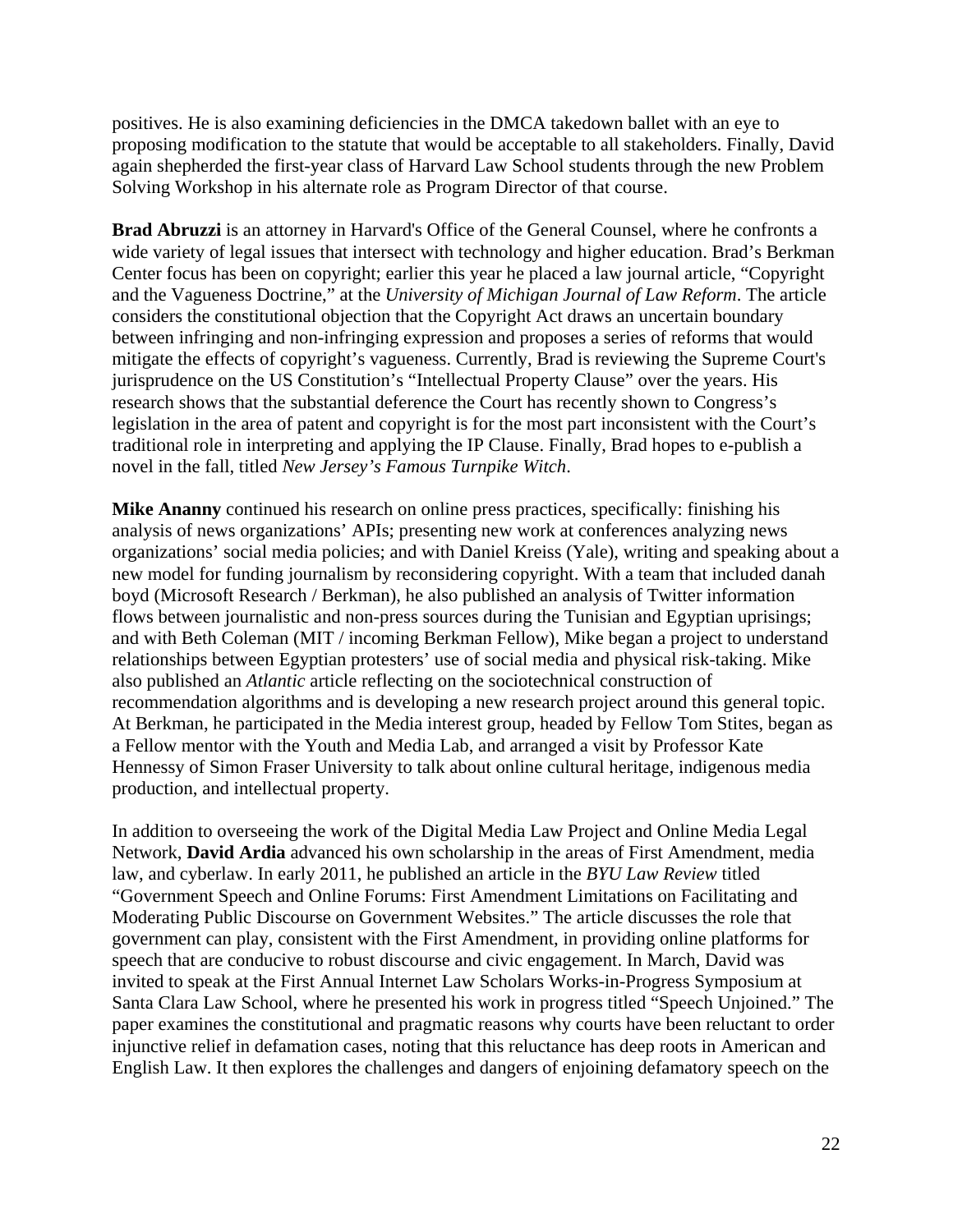Internet. David will be presenting the paper at the 11th Annual IP Scholars Conference in Chicago.

**Jim Bessen** continued his work on the empirical analysis of patents including research on patent "trolls" (patent holders who do not practice their patents, but engage in litigation), overall evaluation of the US patent system, analysis of software patents, pharmaceutical patent litigation, and international comparisons of patent value. He released a working paper on software patents called "A Generation of Software Patents," gave a series of lectures on empirical evaluation of patents at Beihang University in Beijing, and began a joint research project on estimating the value of Chinese patents. Jim also continued theoretical and historical research on patterns of technology life cycles and their relationship to patents and knowledge-sharing. He wrote three working papers, one of which has been accepted for publication in the *Journal of Economic History*, and worked on a book project.

**Sasha Costanza-Chock** continued to develop community-engaged scholarship in the fields of social movement media, digital participation, collaborative design, and media justice. He published various articles and book chapters, including one with USC-Annenberg Dean Ernest J. Wilson, III that documents persistent racial inequality in ownership and employment across all media platforms, and another with members of the VozMob project that discusses collaborative design of a mobile phone based platform for community journalism by day laborers and household workers in Los Angeles. Sasha presented at numerous events, including talk on transmedia mobilization at the Berkman Luncheon Series, on media and organizing in the immigrant rights movement at MIT's Comparative Media Studies program, and on communityuniversity partnerships and a critical pedagogy of media justice at the Harvard-MIT-Yale Cyberscholars Working Group. In the spring of 2011, Sasha taught a project-based, service learning class on Multimedia for Social Change at USC Annenberg, as well as an intensive graduate seminar on Methods in Multimedia Scholarship for the Annenberg Summer Institute for Methods and Statistics. In December, he traveled to Abu Dhabi to receive the United Nations World Summit Award for Mobile Content in the category of m-inclusion and empowerment, with other members of the VozMob project team. Most recently, Sasha co-organized the "Let's Build It Together: Collaborative Technology Design" track for the Allied Media Conference and helped plan the MIT-Knight Civic Media Conference. In the fall, he will be joining the faculty of MIT's Comparative Media Studies program as Assistant Professor of Civic Media.

**Oliver Goodenough** continued his involvement with several Law Lab projects. In the sphere of digital institutions, he collaborated on work to bring the digital LLC platform to completion and oversaw a project at Dartmouth's Tuck School of Business that developed alternative, web centered methods of early stage entrepreneurial finance. He supervised development and launch of the Senegal Law Wiki, a pilot aimed at exploring the use of the web to provide access to legal materials in developing countries, and has been a contributor to the Cloud Law initiative. He also helped to convene the working group around "Educating the Digital Lawyer," continued piloting a law school course on "Digital Drafting," and is editing a book on the implications of digital practice for legal education. His chapter "Digital Firm Formation" appeared in the Kauffman book *Rules for Growth*. He was also a participant in Berkman's ICANN governance review project, contributing to the final report.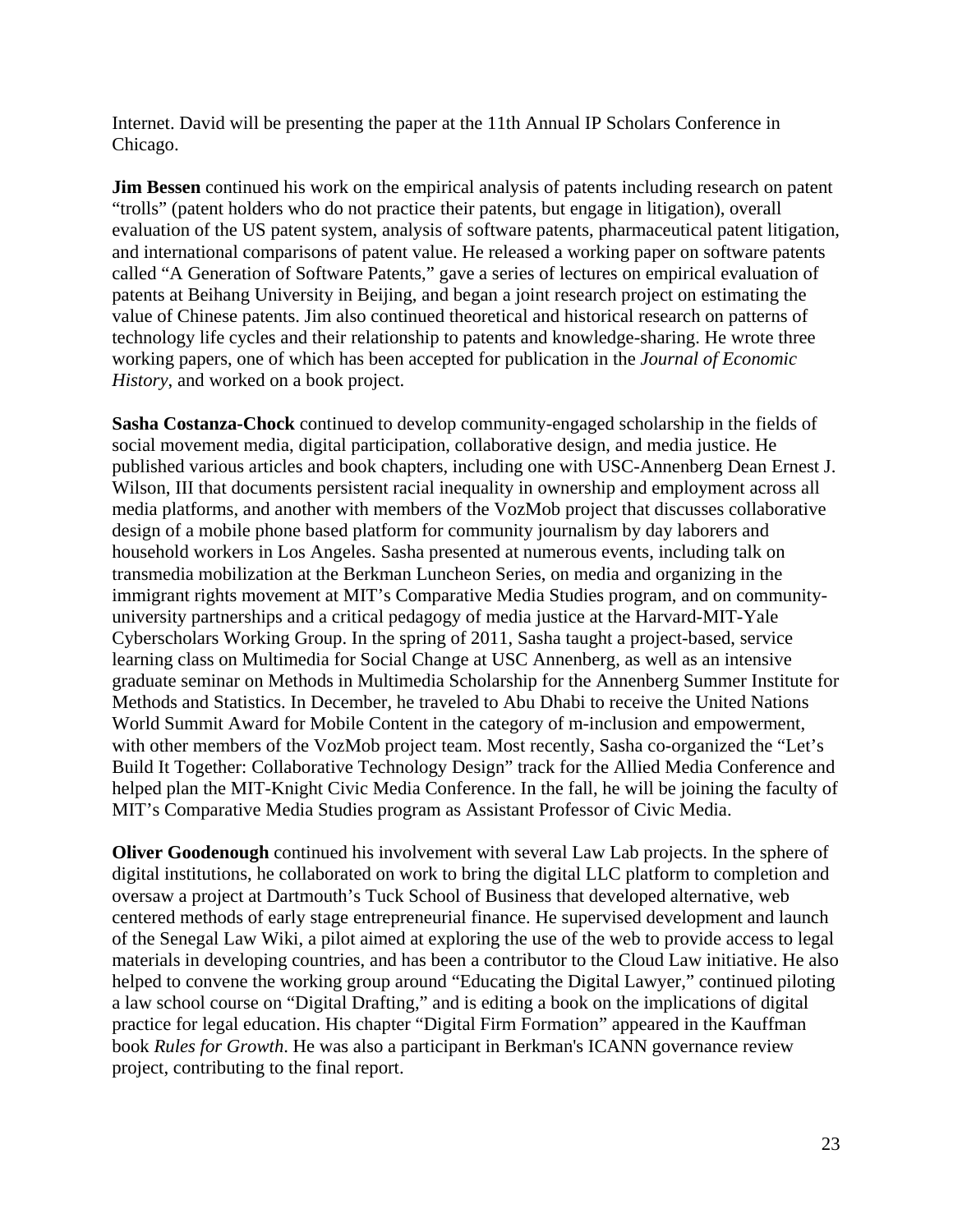**Eszter Hargittai** recently signed a contract with MIT Press for an edited volume (co-edited with Christian Sandvig) on the behind-the-scenes details of social science research methods that concern digital media, which follows her 2009 *Research Confidential* book. Several papers she worked on while in residence at the Berkman Center came out in print in the past year. One concerns how students use Wikipedia during their information-seeking process; it was coauthored with Ericka Menchen-Trevino and published in the journal *Information, Communication and Society*. The other is about young adults' health information seeking in the digital age and was co-authored with Christine Percheski and published in the *Journal of American College Health*. In a similar vein, but focusing more on different types of health content, Eszter co-authored a paper with Kerry Dobransky that is forthcoming in the journal *Health Communication*. Last summer Eszter worked with danah boyd on a paper about students' approaches to privacy issues on Facebook based on survey data collected in 2010 that was published in *First Monday*. With Patrick Yuli Hsieh, she authored a methodological piece about survey measures of Web-use skill that will be published in a future issue of *Social Science Computer Review*. With Eden Litt, Eszter wrote a paper (forthcoming in *New Media & Society*) looking at Twitter adoption among a diverse group of young adults, finding that the reason more African Americans tend to use the service is that they tend to be more interested in celebrity and entertainment news. Eszter also had two book chapters published, one about a typology of social network site usage, the other about digital inequality and why even those who aren't specifically interested in inequality questions should stay conscious of people's differentiated online involvement. She received a grant from UC Irvine's Digital Media and Learning Hub to organize a working group of scholars using log methods and measures of online behavior (Log-MOB). Eszter also gave 18 invited talks during the year and 6 conference presentations.

**Jason Kaufman** spent this year as a fellow continuing to analyze data drawn from a four-year, NSF-funded study of Facebook.com. He and his team currently have papers under review at two major journals. Last fall, Jason was also interviewed by NPR's Marketplace news program for a story about data privacy. *The Chronicle of Higher Education* is currently working on a data privacy piece that focuses specifically on the challenges his team have encountered trying to find secure ways to provide other researchers access to their data.

**Brian Kernighan** started and has almost finished a new book, tentatively entitled *D is for Digital*, on what an educated person needs to know about computing. The book is the outgrowth of a Princeton course called "Computers in our World," which attempts to convey the basic ideas of hardware, software, and communications to a non-technical audience and provide them with enough technical understanding to read, understand, and assess technology in everyday life. Brian spoke on this topic at Fellows Hour and at a meeting of the Cyberscholars Group. Another book project, a short and hopefully popular work on innumeracy, did not make nearly as much progress, but did provide material for a Berkman lunch and a guest appearance in the introductory computer science course CS50.

Based in Tokyo, **Catharina Maracke** has been helping to facilitate joint projects between the Berkman Center and Keio University's Shonan Fujisawa Campus, including the setup of a workshop "Internet of Things: New Challenges for Technology and Society?", co-hosted by the two research institutions during the IoT2010 conference in Tokyo last November. Together with Urs Gasser and Caroline Nolan she has also been working to initiate an international research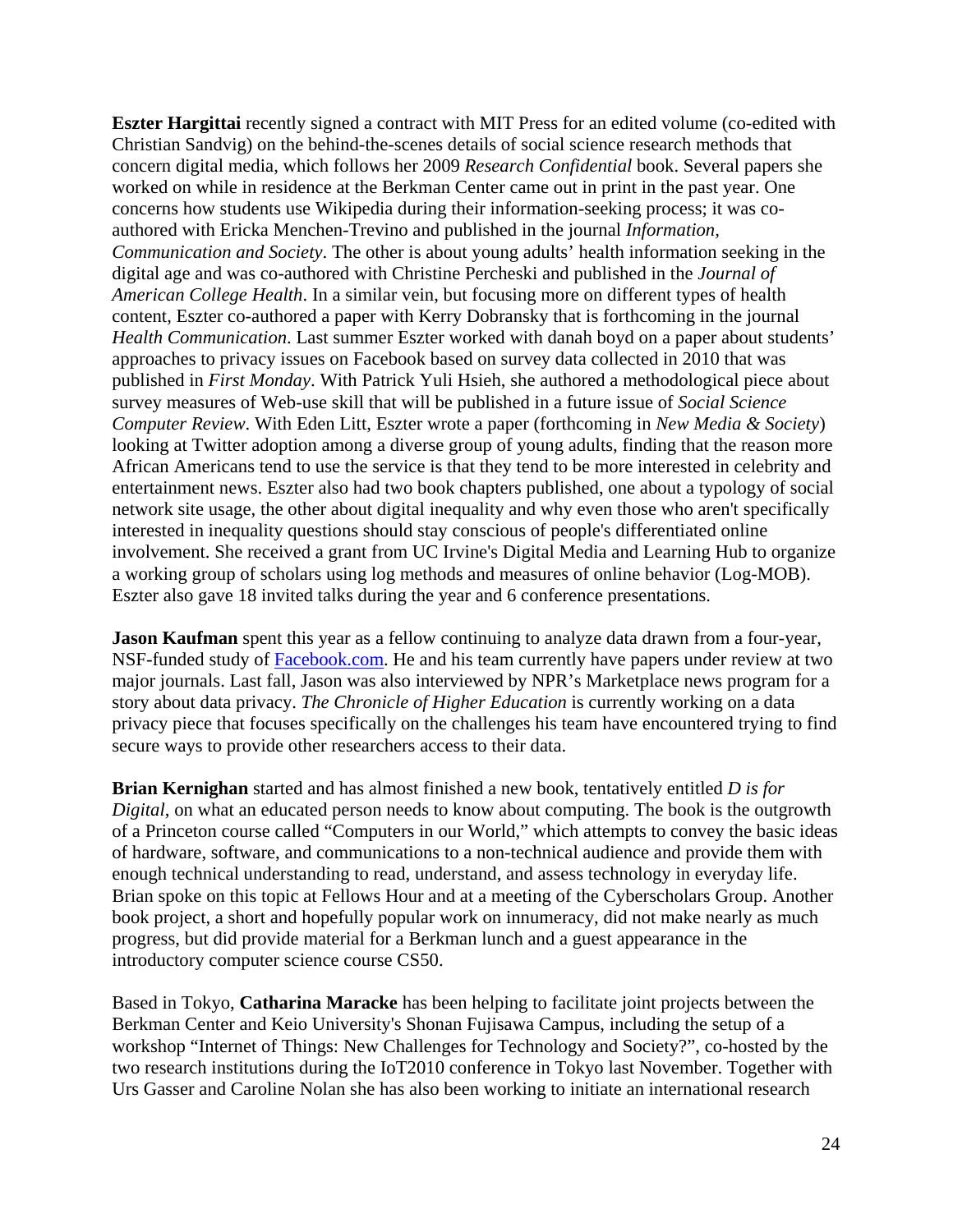project on cloud computing together with the NEXA Center for Internet & Society in Italy and Keio University's Shonan Fujisawa Campus in Japan. Through the year Catharina continued her research and projects on open content licenses, open educational resources, user generated content, and user innovation and gave numerous talks, including lectures on open access and the future of publishing at Humboldt University, Berlin.

**Maura Marx** has been working on the Medical Heritage Library (MHL), a subject-focused digital collaborative among some of the world's leading medical libraries (Harvard, Yale, Columbia, the National Library of Medicine, and with participation of the New York Public Library). Open Knowledge Commons started and funded MHL as a demonstration project: to work through some of the barriers to deep collaboration among institutional libraries; to identify and digitize all of the printed literature within a specific discipline; to provide a model for other subject repositories to follow. MHL is thriving in its second year and has recently received an NEH grant for further work on deep collaboration. In addition to her work with Open Knowledge Commons, Maura has been heavily involved in the Digital Public Library of America Project, working with members of the Berkman staff and faculty. She also serves on the on the Steering Committee of the DPLA with Berkman Faculty Co-Director John Palfrey.

**Charles Nesson** has been heavily relying on Internet tools to improve the learning experience at HLS, using the Berkman Center question tool as well as Surveymonkey to solicit class feedback. He has also been working to transfer the Evidence casebook to H2O. In a related effort, he has been working on the Jamaica project directly with educators as well as test prep company GoGSAT to incorporate technology as a teaching tool. Along with HLS students, he has sought to fight the good fight on behalf of innocent infringers: *amicus* briefs for Golan v. Holder, Jammie Thomas, Whitney Harper; as well as leading Joel Tenenbaum's appeal through both briefs and oral argument (heard this April), which awaits a verdict. In addition to these briefs, his writing efforts also included "Public Trial In The Age of Internet" (with Stephanie Weiner). Finally, poker of course still features prominently throughout the year.

**Julio Angel Ortiz** is seeking to understand competition in the US residential broadband markets and conducting an exploratory analysis of the NTIA National Broadband Map data on provider availability and speed offerings. In March, Julio helped update a working paper draft and prepare a presentation of the preliminary results that were delivered to the NTIA Working Group in Washington, DC. He also submitted an abstract of this project for inclusion in this year's Telecommunications Policy Research Conference. Full study results are still being refined and will be formally published this summer. In addition, Julio supports the Broadband project manager and statistician on micro-level, geographically-localized case studies of areas with high levels of broadband competition. He helped to update the literature review section of "Next Generation Connectivity report" released to the FCC last year. A full update is due to the Ford Foundation by the end of the summer. Finally, Julio is developing a draft survey of a residential broadband adoption for wholly or partially owned municipal networks (fiber or cable).

**Joseph Reagle** published *Good Faith Collaboration: The Culture of Wikipedia*, which has been well received, with 20+ reviews from reputable journals (*Computing Reviews, Journal of Communication, Law Library Journal,* Social Force, etc.) to popular websites (Boing Boing, TheAtlantic.com, Wikipedia Signpost, etc.). Joseph also has been working on the book's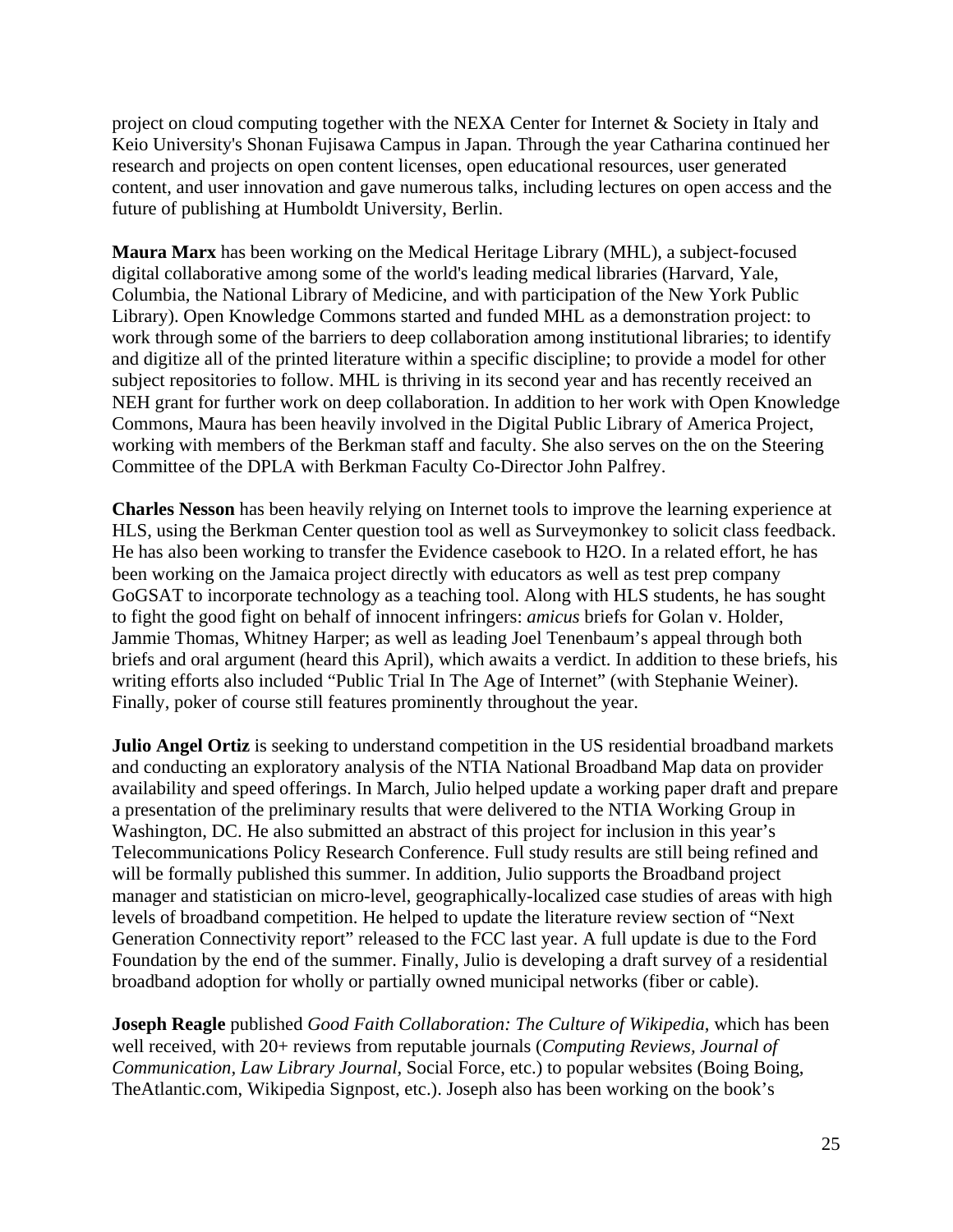Creative Commons-licensed digital edition. An additional publication from this year is a contributed chapter to *Critical Point of View: A Wikipedia Reader*. Joseph helped launch and facilitate Berkman's Wikipedia Reading Group and List and furthered his historical research on Wikipedia, including a reconstruction of Wikipedia's first edits from 10 years ago. Most of this year was focused on gender and free culture. His article on "Gender Bias in Wikipedia and Britannica" is now pending publication and his argument on "Free as in Sexist?: Free Culture and the Gender Gap" is under review. Coincidentally, this topic received quite a lot of news coverage over the winter. Joseph has been able to germinate a number of new research ideas, including his approach to research on plagiarism and Wikipedia production. He also continued to advance and support Thunderdell, a suite of mindmap bibliographic tools; and extend and take up maintenance of mw, a version control system interface for editing MediaWikis.

**Wendy Seltzer** expanded her copyright and patent scholarship, publishing two law review articles bringing perspectives of user innovation and free expression to critique different aspects of the Digital Millennium Copyright Act (anti-circumvention and the notice-and-takedown regime, respectively). She published in *IEEE Security and Privacy* "Exposing the Flaws of Censorship by Domain Name" and will present "Software Patents and Software Development" at TPRC, among other invited talks. Wendy represents the Non-Commercial Users' Constituency in ICANN and serves on the boards of the Tor Project and the World Wide Web Foundation US.

As part of the research agenda of Law Lab, Faculty Co-Director Yochai Benkler, Research Fellow **Aaron Shaw**, and several collaborators continued a series of empirical studies into the design, mechanisms, and impacts of online cooperation. The results of these efforts include a forthcoming paper in *American Behavioral Scientist* analyzing participation dynamics in the US political blogosphere as well as a large scale experimental study comparing incentives in an online labor market that was recognized among the best papers at the 2011 ACM Conference on Computer Supported Cooperative Work (CSCW) this year in Hangzhou, China. This line of research continues through a series of ongoing studies investigating the effects of reputationbased awards on Wikipedia and another project examining the relationship between user participation and the success of venture-funded Internet startups between 2001-2008. In addition to this work with the Law Lab, Aaron pursued several additional projects, including a study of young people's Internet use and political engagement in collaboration with Faculty Associate Eszter Hargittai as well as another project examining the sources and dynamics of status inequalities on a large-scale political blog.

**Tom Stites** has made great headway on detailed business planning for the Banyan Project, which he founded, and, as his fellowship year ends, he is well down the path to launching a pilot project. Through Berkman, Tom received guidance from business school professors that helped shape his approach to business planning. He also received pro bono advice from the Law School's Transactional Law Clinic, which filed Banyan's application to the IRS for 501(c)(3) status. One of the high points came early in his fellowship year, when he presented Banyan's pioneering concept of relational and collaborative journalism for critique at a fellows hour. The feedback was invaluable. Banyan business planning spawned a Berkman research project to explore ways that cooperatives might serve as the foundation for new business models for journalism and to define public policy issues this idea raises. Tom represented Berkman as a speaker on the future of journalism at the National Conference on Media Reform, the Summer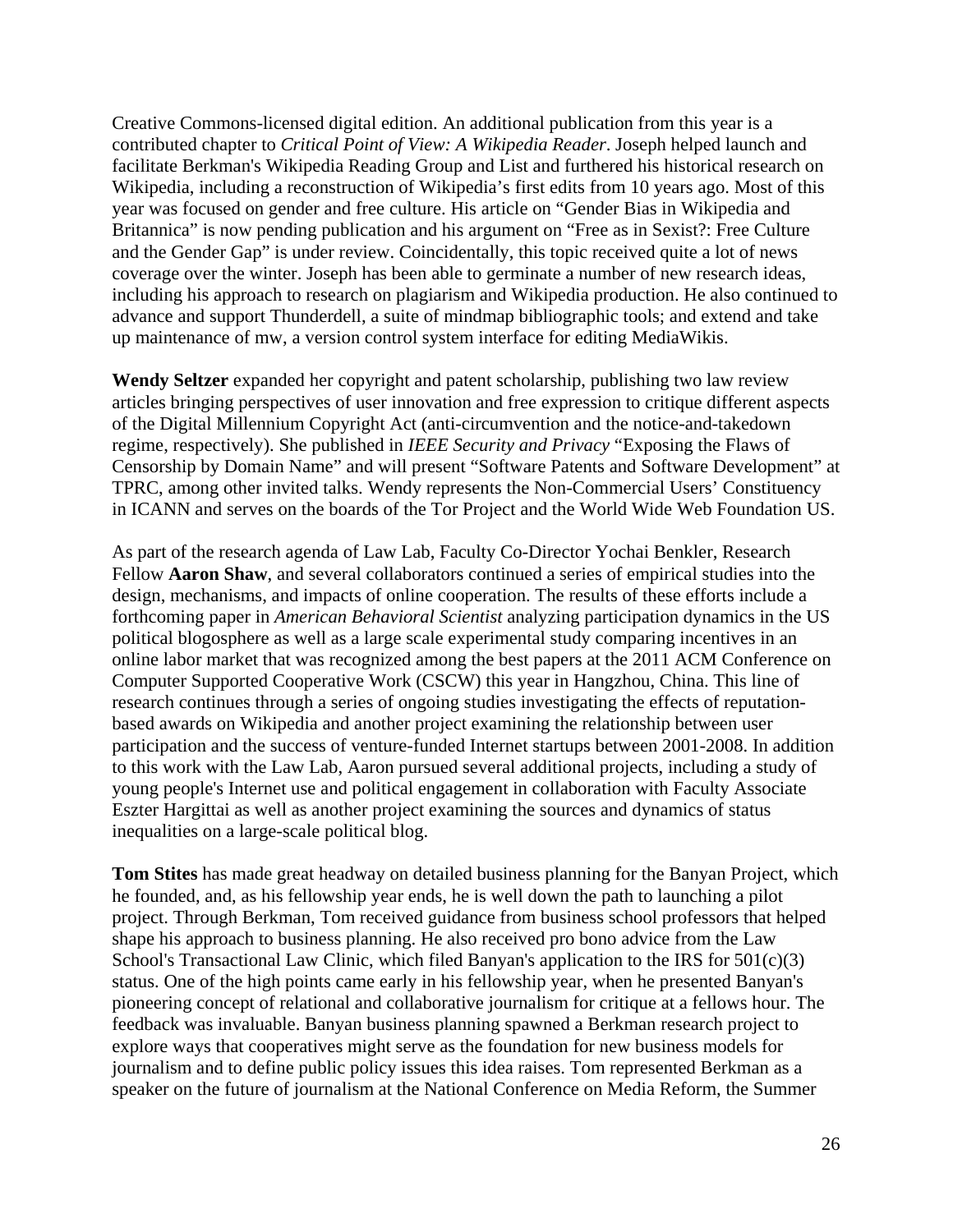Institute of Center for Popular Economics, and the Washington State News Council, as well as several journalism conferences. He continues to work on the Banyan Project, which aims to strengthen democracy through reliable, original Web-based journalism that serves less-thanaffluent everyday citizens and engages the civic energy of this huge public, which is ill-served by mainstream journalism. The mission and value proposition—delivering useful news tailored so that this specific public finds it relevant, respectful, and trustworthy—flows from a groundbreaking and massively scalable business model that requires little advertising to thrive. Banyan's professional editors and reporters will work in close, collaborative, and accountable relationship with readers as their collaborators.

**Peter Suber** continued his work for open access (OA) to peer-reviewed science and scholarship, in collaboration with the Berkman Center, HLSL, and the Office for Scholarly Communication. He published more than a dozen articles during the year, among them pieces documenting unanimous faculty votes for university OA policies, analyzing the standoff between the University of California and the Nature Publishing Group, detailing his personal experience selfarchiving in Harvard's OA repository, unearthing a history of politically selective calls for OA, re-examining William Garvey's 1979 thesis ("in some disciplines, it is easier to repeat an experiment than it is to determine that the experiment has already been done") in the age of the Internet, and reviewing the major OA developments of 2010. He consulted with more than 20 institutions developing OA policies, and recently finished two books on OA to appear early in 2012 from MIT Press.

For most of the academic year, **David Weinberger** researched and wrote a book, titled *Too Big to Know*, about the nature of knowledge in the Age of the Net. It will be out in January 2012, from Basic Books. David also completed most of the research for a *Scientific American* article on the limits of Big Data. He served as the interviewer in the majority of Radio Berkman podcasts. As a member of the Fellows Advisory Board, David has been among those providing advice to the Center and mentoring to incoming Fellows. As Co-Director of the Harvard Library Innovation Lab, he has been informally involved in the Center's increasing library-centered activities, including the Center's serving as the Secretariat for the Digital Public Library of America. As a Franklin Fellow at the US State Department, there has been some intersection with his role at the Center, including hosting a meeting with State's eDiplomacy group at the Berkman Center. David participated in many of the Center's conferences, sometimes speaking, sometimes facilitating, and almost always blogging. In addition, he has given numerous academic talks and invited lectures, has continued to advocate for an open Internet, and continues to blog, tweet, and podcast.

**Jonathan Zittrain** is madly working to get a fully free (both as in beer and as in speech) torts course and syllabus ready to go by September. He has begun writing a book called *COG* about human computing. Herdict remains both up and running and very much in development. Jonathan is thinking through how to use our existing mobile phones and other devices to achieve ad hoc mesh wireless networks in times of trouble, when traditional wifi access points and cellular networks are down. He is also contributing to the FCC as visiting scholar and to the boards of the Electronic Frontier Foundation and the Internet Society. A few notable publications from this past year include: "Will the U.S. get an Internet 'kill switch'?" with Molly Sauter, *MIT Technology Review*; "Freedom and Anonymity: Keeping the Internet Open," *Scientific*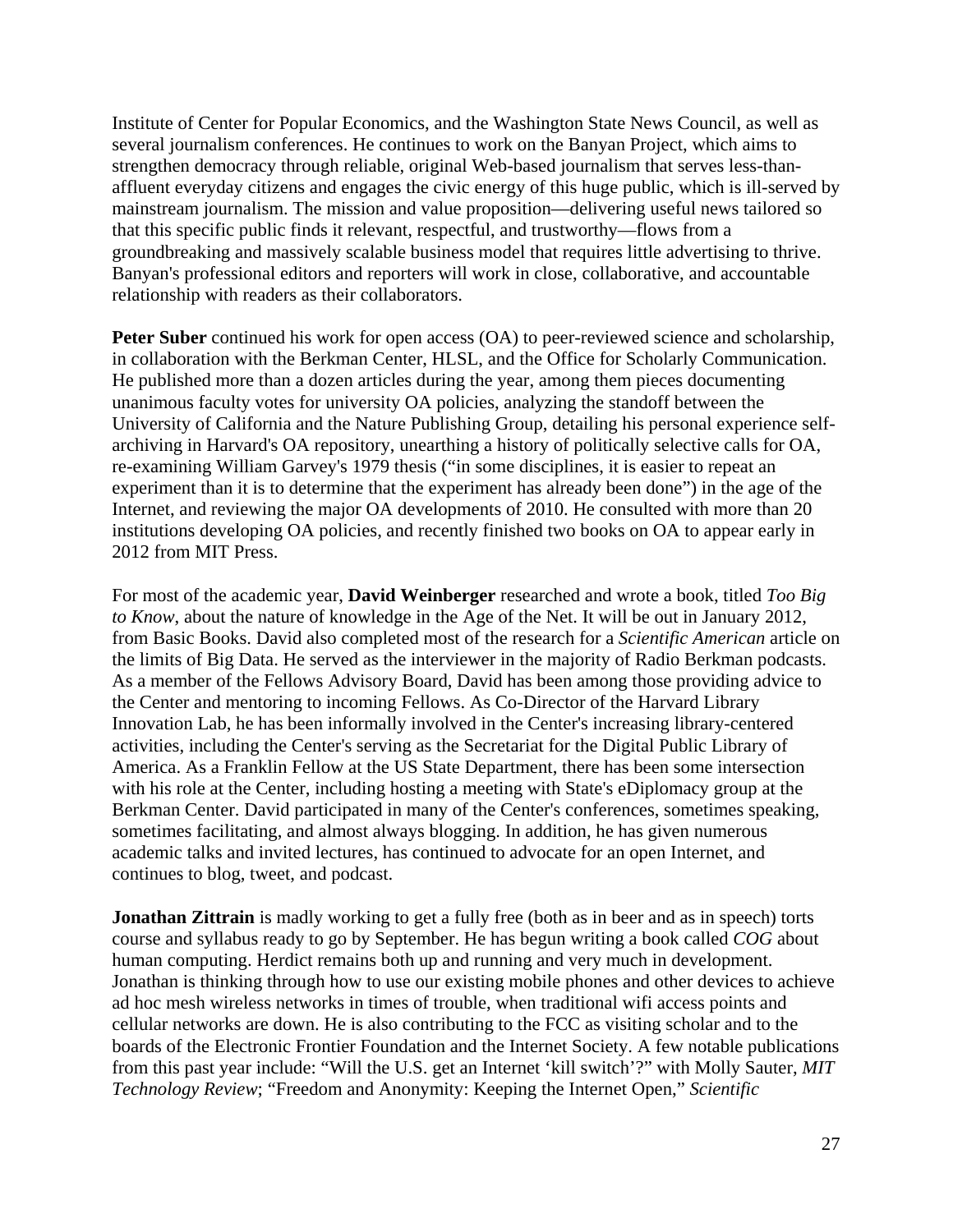*American*; "A Mutual Aid Treaty for the Internet," Brookings; "Net Neutrality as Diplomacy," *Yale Law and Policy Review*; "Accountability and Transparency at ICANN: An Independent Review," with Urs Gasser, Herbert Burkert, and John G. Palfrey.

**Ethan Zuckerman's** work at Berkman for 2010–2011 focused on two fronts: threats to online speech, and analysis of media ecosystems. On the latter topic, Ethan, Hal Roberts, David Larochelle, Catherine Bracy, and Zoe Fraade-Blanar re-launched Media Cloud with a vastly expanded set of features. The tool allows users to compare the foci of media coverage in blogs and broadcast media over the past year. Advanced features allow researchers to track the evolution of specific stories and the spread of media frames between participatory and professional media. In the online speech space, Ethan co-authored and released a study on Distributed Denial of Service attacks and their effects on human rights and independent media organizations. He worked with Hal Roberts on a study of usage of circumvention tools and a comparison of the efficacy and speed of 19 censorship circumvention tools. He also collaborated on a survey about circumvention tool usage and co-authored a paper summarizing their work in this field, as well as a number of influential blog posts focused on "internet freedom". Ethan continues to work on his book, to be published by W.W. Norton and tentatively titled *Rewire*, which looks at the challenges and opportunities of international connection in a digital age. His closing keynote at CHI on cities and serendipity is a preview of one of the chapters of the book. He has also been working closely with MIT's re-launched Center for Civic Media, which he will be leading as of September.

## **4. Publications**

This year the Berkman Center produced a number of formal publications, which we released through our website and other online channels. Large-scale efforts included the publication of an independent review of Accountability and Transparency at ICANN, a paper on Public Discourse in the Russian Blogosphere, a Circumvention Tool Usage Report, and a report on Distributed Denial of Service Attacks. Each release was promoted over our listservs and via social media outlets; in some cases hard copies of the publication were produced. Select publications included:

- **Best Practices in the Use of Technology to Facilitate Access to Justice Initiatives.**  The Cyberlaw Clinic undertook this study to help the Massachusetts Trial Court work toward a comprehensive, holistic strategic plan for maximizing technology's role in the Access to Justice Initiative. It was authored by Cyberlaw Clinic Director Phil Malone and Clinic Students Alan Cheuk, Sara Rowe, Isaac Kriegman, and Sandy Wong.
- **The Rise of the News Aggregator: Legal Implications and Best Practices.** This white paper, authored by Citizen Media Law Project fellow Kimberly Isbell, attempts to answer the question of whether news aggregators violate current law by examining the hot news misappropriation and copyright infringement claims that are often asserted against aggregators. It also provides news aggregators with some "best practices" for making use of third-party content.
- **2010 Circumvention Tool Usage Report.** This paper evaluates the usage of blockingresistant circumvention tools, simple web proxies, and VPN services and finds that overall usage of circumvention tools is still very small in proportion to the number of Internet users in countries with substantial national Internet filtering. It was authored by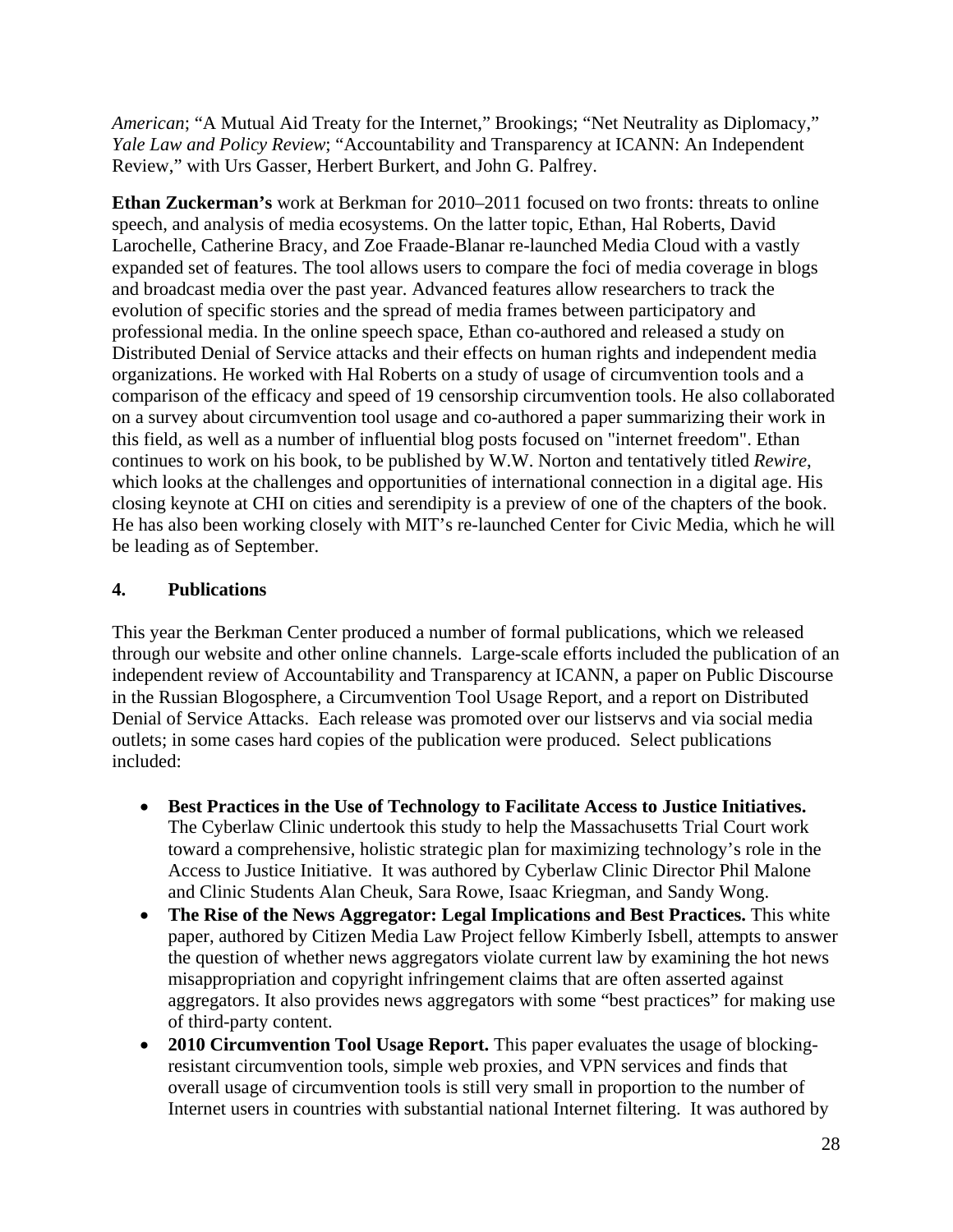fellow Hal Roberts, senior researcher Ethan Zuckerman, project manager Jillian York, research director Rob Faris, and Faculty Co-Director John Palfrey,

- **Public Discourse in the Russian Blogosphere: Mapping RuNet Politics and Mobilization.** This paper is the first release from the Berkman Center's Russian Internet research project. It analyzes the Russian blogosphere with an emphasis on politics and public affairs. It was authored by project manager Bruce Etling, affiliates Karina Alexanyan and John Kelly, research director Rob Faris, Faculty Co-Director John Palfrey, and Executive Director Urs Gasser.
- • **Accountability and Transparency at ICANN: An Independent Review.** In August 2010, selected faculty and researchers at the Berkman Center initiated an independent, exploratory study analyzing ICANN's decision-making processes and communications with its stakeholders. The study focused on developing a framework and recommendations for understanding and improving ICANN's accountability and transparency.
- **Political Change in the Digital Age: The Fragility and Promise of Online Organizing.** In this paper, project manager Bruce Etling, research director Rob Faris, and Faculty Co-Director John Palfrey discuss the possible impact of digital technologies in authoritarian and semi-authoritarian regimes.
- **2010 Report on Distributed Denial of Service (DDoS) Attacks.** This paper evaluates the impact of distributed denial of service (DDoS) attacks on independent media and human rights sites in nine countries, as well as the broader impact of DDoS attacks worldwide, and makes recommendations for how independent media and human rights sites can best respond to such attacks. It was authored by senior researcher Ethan Zuckerman, fellow Hal Roberts, research assistant Ryan McGrady, project manager Jillian York, and Faculty Co-Director John Palfrey.
- **Designing Incentives for Inexpert Human Raters.** This paper, written by fellow Aaron Shaw with John Horton and Daniel Chen, presents the results of an experiment comparing the effects of social, financial, and hybrid incentive schemes on worker performance in an online labor market (Amazon's Mechanical Turk).
- **Rethinking Music: A Briefing Book.** The Berkman Center for Internet & Society curated and contributed to a briefing book for the Rethink Music conference. The book includes the Center's own framing paper, which introduces a number of issues that were discussed during the course of the conference. Contributions from a wide range of contributors, addressing some of the most current and compelling issues in music law and policy, shaped the rest of the publication. (For additional detail, see Clinic section, above)
- **Online Security in the Middle East and North Africa.** In this report we describe the results of a survey of 98 bloggers in the Middle East and North Africa (MENA) carried out in May 2011 in order to study bloggers' perceptions of online risk and the actions they take to address digital communications security, including both Internet and cell phone use. It was written by research director Rob Faris, fellow Hal Roberts, project coordinator Rebekah Heacock, senior researcher Ethan Zuckerman, and Executive Director Urs Gasser.

The Berkman Center's paper series with the Social Science Research Network provided additional visibility and access for these publications, as well as for new papers by Berkman Center faculty co-director **John Palfrey**, "Four Phases of Internet Regulation," and faculty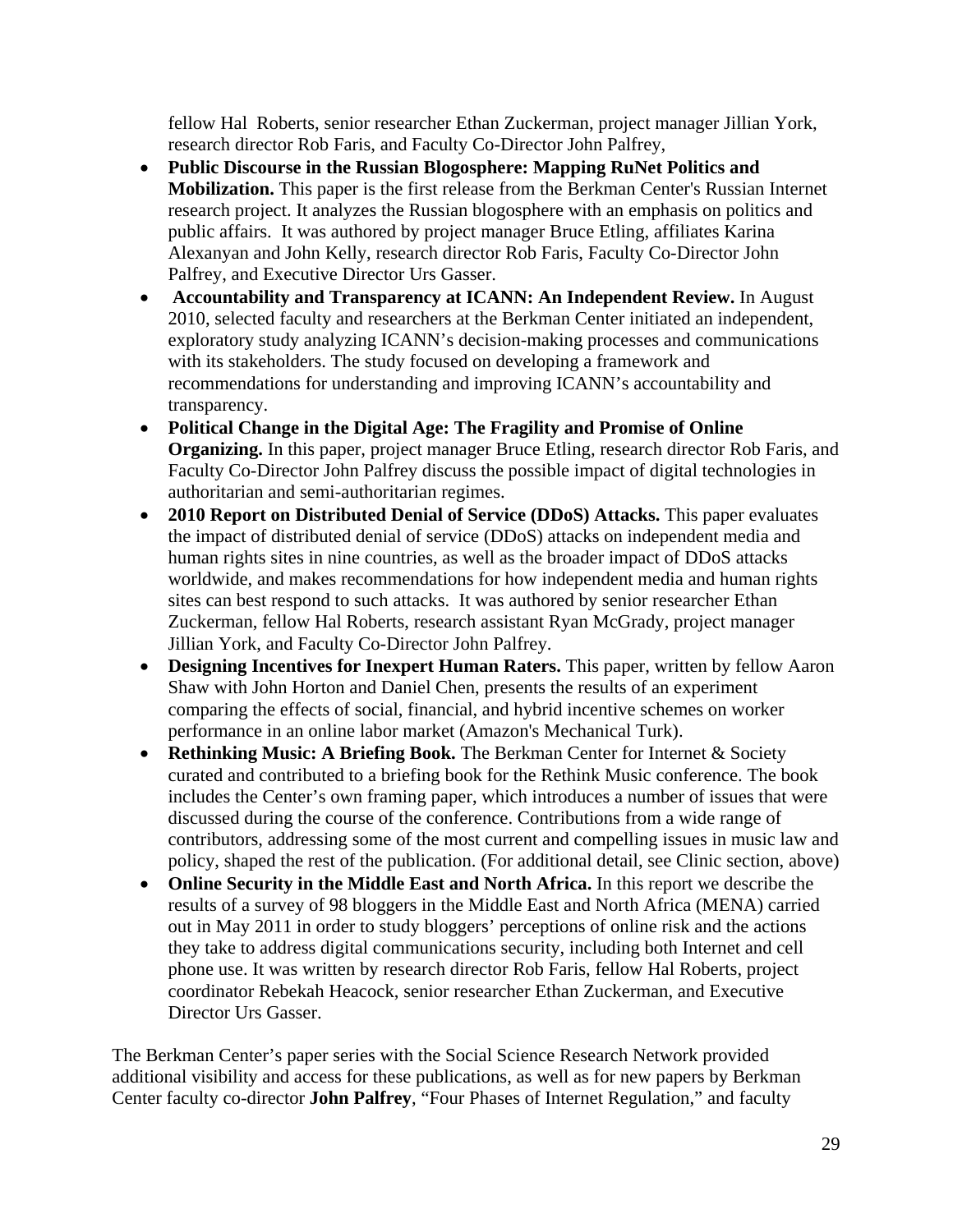associate **James Bessen**, of Boston University School of Law, "A Generation of Software Patents."[http://papers.ssrn.com/sol3/JELJOUR\_Results.cfm?form\_name=Pip\_jrl&journal\_id=4 11981]

Last but not least, this year saw the publication of three books by Berkman Center-affiliated scholars:

- Faculty associate **Lewis Hyd**e's *Common as Air: Revolution, Art, and Ownership;*
- Fellow **Joseph Reagle**'s *Good Faith Collaboration: The Culture of Wikipedia;* and
- Faculty associate **Dan Gillmor**'s *Mediactive*.

In addition to these formal publications, members of our community very actively produce writing and commentary on blogs and other online spaces. These online writings are aggregated and can be found on the Berkman Center website at http://cyber.law.harvard.edu/planet/current/.

# **D. Communications and Digital Media**

The Berkman Center's communications are an important component of our commitment to access to knowledge and the public good, as well as a driver of our community's growth. Increasingly, our research initiatives depend, at least in part, on successful communications with a research community or wider audience for their general success. Since 2007–2008, our communications team has continued to develop an adaptive and modular approach, with the goal of being able to offer a range of facilities and services at relatively low cost and with minimal production time.

Our communications continue to yield high attendance at Berkman events, as well as an ever increasing number of requests for comment from faculty and fellows, who are quoted almost daily in a vast range of news publications. As in past years, the Berkman faculty, fellows, and researchers were consulted by, and quoted in, a wide range of outlets, including the *New York Times*, *The Economist*, BBC, NPR, *Wall Street Journal*, *Washington Post*, *Financial Times*, and many others.

Berkman's own media, including web presences and mailing lists, anchor our communications and community work. Excluding our many project-specific websites, our main website and its resources are visited approximately 5 million times per year. The weekly *Berkman Buzz* has grown to over 9,000 subscribers, and an additional 9,000+ subscribers receive emails from our outgoing research list. Over 8,000 people receive the Center's weekly *Events and Digital Media Roundup*. Berkman's employment, special events, and *Filter* newsletter mailing lists have also continued to gain subscribers. In addition, Berkman maintains substantial beachheads in platforms such as Facebook, YouTube, and Twitter, the latter having served as a key amplifier in recent years.

Berkman's digital media outputs have been attracting more and more followers and have improved in quality and strategic focus. We continue to improve the quality and delivery of our popular Tuesday lunch series. Nearly all public meetings, presentations, lectures, and other relevant events are webcast live, then archived online in a variety of formats, including opensource codecs and low bandwidth audio-only versions. In addition to webcasting and archiving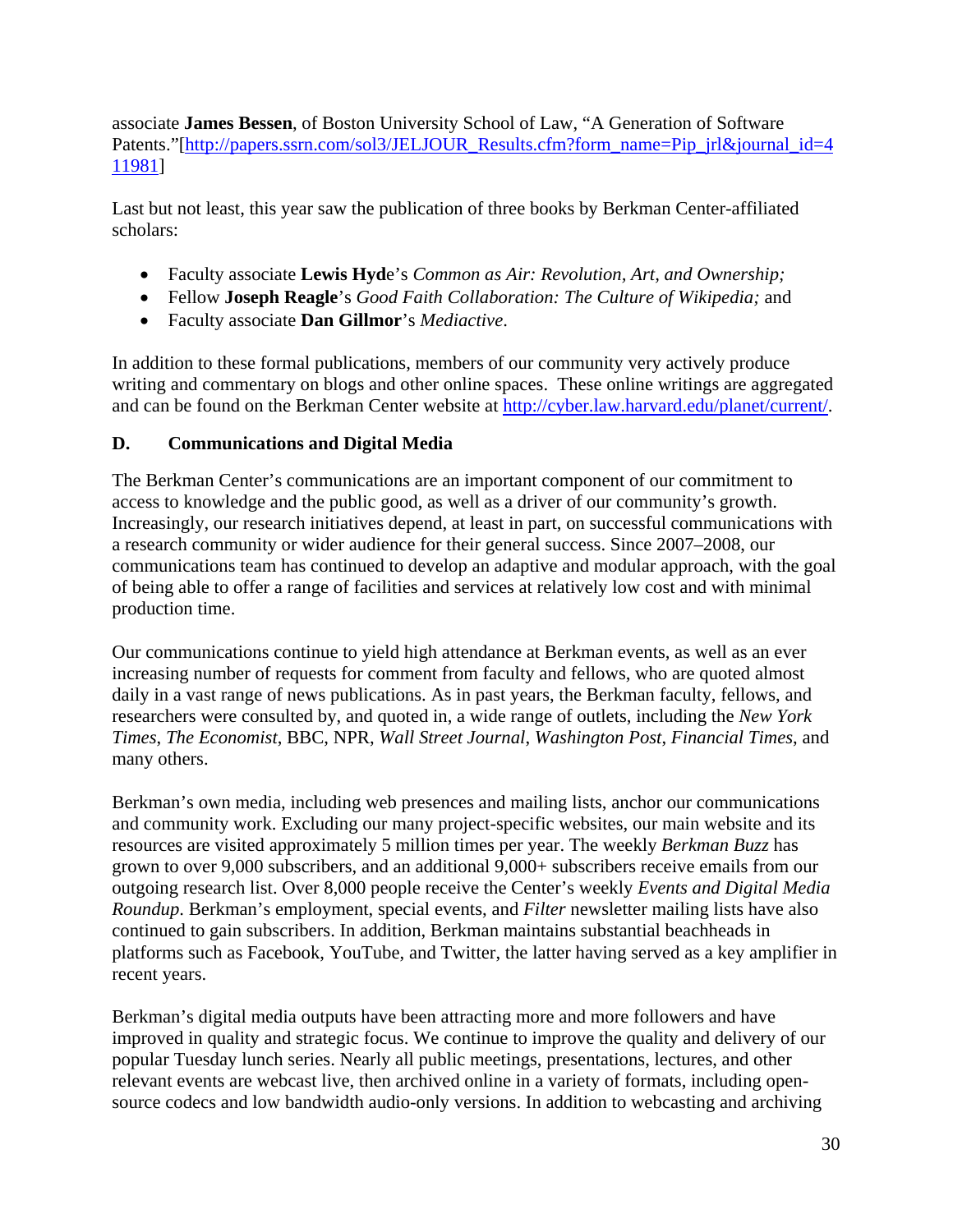events-based discussions, the Center produced several unique video packages, including a special series of videos for this spring's "Hyper-Public" conference and other featured events. The communications team has focused on a strategy of synthesizing and summarizing various conversations happening within the Center to better communicate the work of projects to their audiences and continue the threads of conversation outside of the walls of the Center.

Berkman Fellow David Weinberger and digital media producer Daniel Jones brought Radio Berkman into its third year with 21 brand new episodes. The weekly radio-style podcast features highly produced interviews with authors, thinkers, and Center researchers on timely and provocative topics. Episodes have seen an increase in listenership from an average of 1300 to an average of 2100. Our audience has expanded especially thanks to special episodes explaining issues surrounding Wikileaks, an entire series of special episodes on the music industry in collaboration with our partners in the Rethink Music conference, and a second season of our extremely popular series with Professors Jonathan Zittrain and Larry Lessig.

Our digital media stream is syndicated through the MediaBerkman blog, iTunes, Odeo, and PRX, and further distributed through YouTube, ikbis, DotSub, and Vimeo; it is frequently resyndicated, embedded by third parties, and widely linked to by outlets such as the online technology journal *Ars Technica.* Over 700 Berkman media pieces are available online.

The communications team plans to be even more aggressive with Radio Berkman and our other digital media outputs in the coming year, expanding reach and improving quality with the help of partnerships and sponsorships.

# **E. Conferences and Events**

Through discussions, lectures, conferences, workshops, and other gatherings, the Berkman Center convenes diverse groups around a wide range of topics examining the Internet as a social and political space. The unique interactions generated through these events—both as process and as product—are fundamental elements of the Berkman Center's *modus operandi*.

While research and teaching are our top priorities, these auxiliary connections facilitate the continuous expansion and renewal of Berkman's core network. They also stimulate interactions with other disciplines and institutions, such that diverse perspectives—from academics, policymakers, activists, students, and technologists—can be brought to bear on the complex issues generated by the interaction between technology and society.

# **1. Ongoing Events and Series**

**Luncheon Series**. Every Tuesday for the past nine years, we have hosted a lunch gathering in our conference room. Each session involves a short presentation by a guest speaker or one of our community members, talking about a hard problem or challenge that emerges from his or her current work. These presentations attract a loyal following among students, faculty, and others from Harvard and beyond, are webcast live, and are made available as a podcast series. Each week, the luncheon reaches about 40 people in person, in addition to many others who follow live online, and still others who tune in asynchronously. Many important projects and scholarly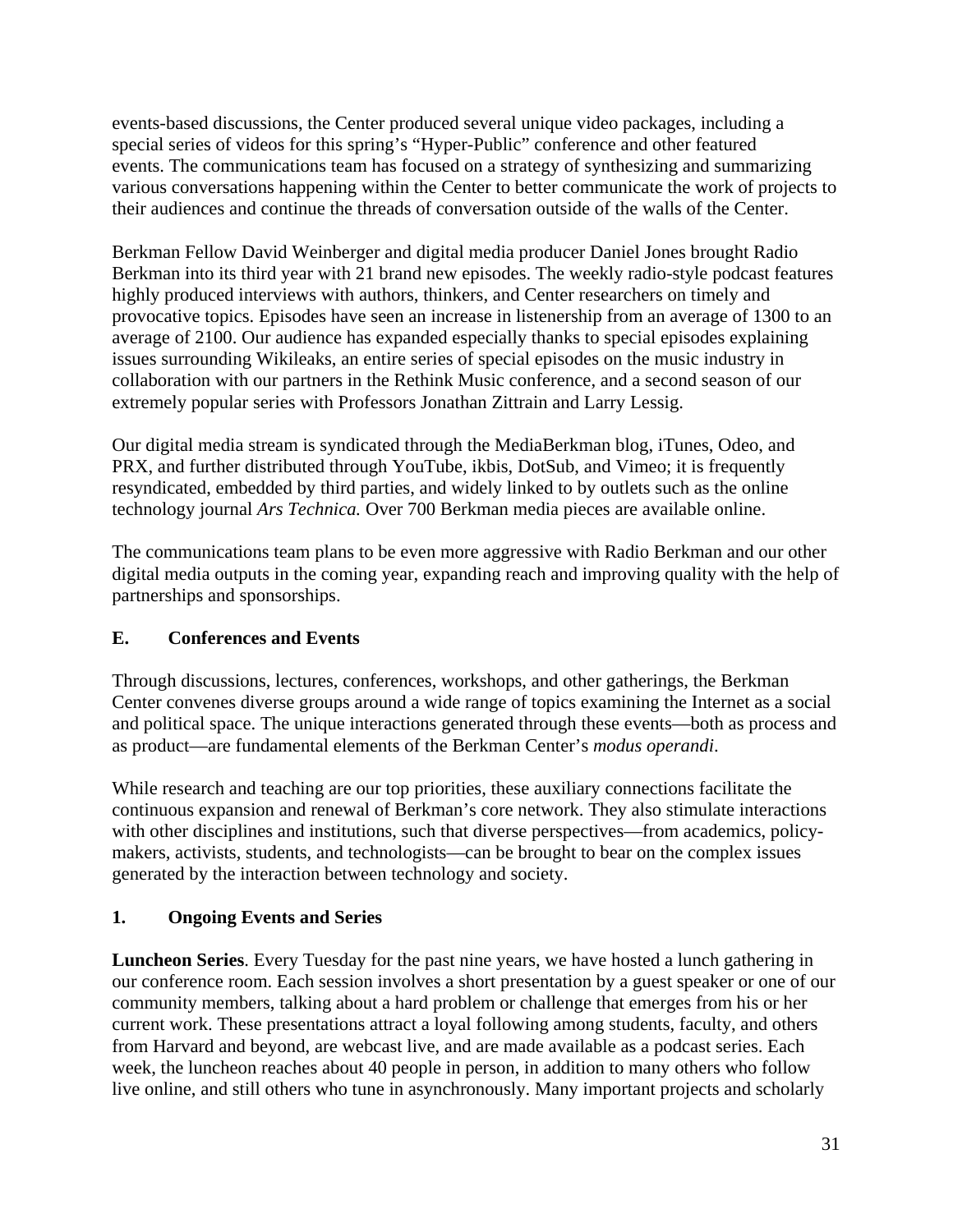works have been vetted—and impacted—early in their trajectory at the Berkman Luncheon Series. This year's luncheons featured:

- **Erez Lieberman Aiden**, Harvard Society of Fellows, and **Jean-Baptiste Michel**, FQEB Fellow at Harvard—both visiting faculty at Google—analyzed a corpus of digitized texts containing about 4% of all books ever printed, referring to this terrain as "culturomics."
- **Kate Crawford**, author of *Adult Themes* and Associate Professor in Media Research at the University of New South Wales, discussed how we manage the increasing demands of network connectivity from mobiles, email, and social media.
- In a talk co-hosted with our colleagues at Harvard's CRCS, **Cynthia Dwork**, Distinguished Scientist at Microsoft, talked about an alternate notion of privacy for statistical databases, which she calls "differential privacy."
- **Sasha Costanza-Chock**, Assistant Professor of Civic Media at MIT and media maker, works in the interrelated areas of social movements and information and communication technologies, and discussed "Transmedia Mobilization," inviting us to rethink the relationship between social movements and the media opportunity structure.
- **Kim Dulin** & **David Weinberger**, co-directors of the Harvard Library Innovation Lab at Harvard Law School, demonstrated their lead project (ShelfLife) and talked about the Lab's proposed multi-library metadata server (LibraryCloud).
- Berkman Center fellows **Eszter Hargittai**, Associate Professor of Communication Studies and Faculty Associate of the Institute for Policy Research at Northwestern University, and **Aaron Shaw**, Ph.D. candidate in the Sociology Department at UC Berkeley, presented their research on The Internet, Young Adults, and Political Participation around the 2008 Presidential Elections.
- **Eric von Hippel**, Professor of Engineering Systems at MIT and Berkman Center Faculty Associate, presented on a paradigm shift in innovation, where individual users and open collaborative innovation are increasingly competing with and may displace producer innovation in many parts of the economy.
- **Brian Kernighan**, Berkman Center fellow and Professor of Computer Science at Princeton University, posited that technology has buried us in an avalanche of numbers and graphs and charts, many of which claim to present the truth about important issues, and focused on how we can reclaim basic numerical literacy in the digital age.
- **Dorothea Kleine,** Lecturer in Development Geography at the UNESCO Chair/Centre in ICT4D at Royal Holloway, University of London, led an open conversation on the diverse and potentially conflicting ideologies embedded in state ICT policies and technical artifacts and the intended and unintended consequences.
- **Susan Landau**, Fellow at the Radcliffe Institute for Advanced Study at Harvard University and affiliate of CRCS, offered thoughts from her book on *Surveillance or Security? The Risks Posed by New Wiretapping Technologies*. Susan's talk was the first in our lens highlighting issues related to privacy and security in digitally networked environments.
- **Larisa Mann**, Ph.D. candidate at UC Berkeley Law School's Jurisprudence and Social Policy Program, whose research focuses on culture, copyright law, technology, and power, grounded in an ethnographic case study of Jamaican music-making practices, talked about how the street dance, the explosively creative heart of Jamaican musical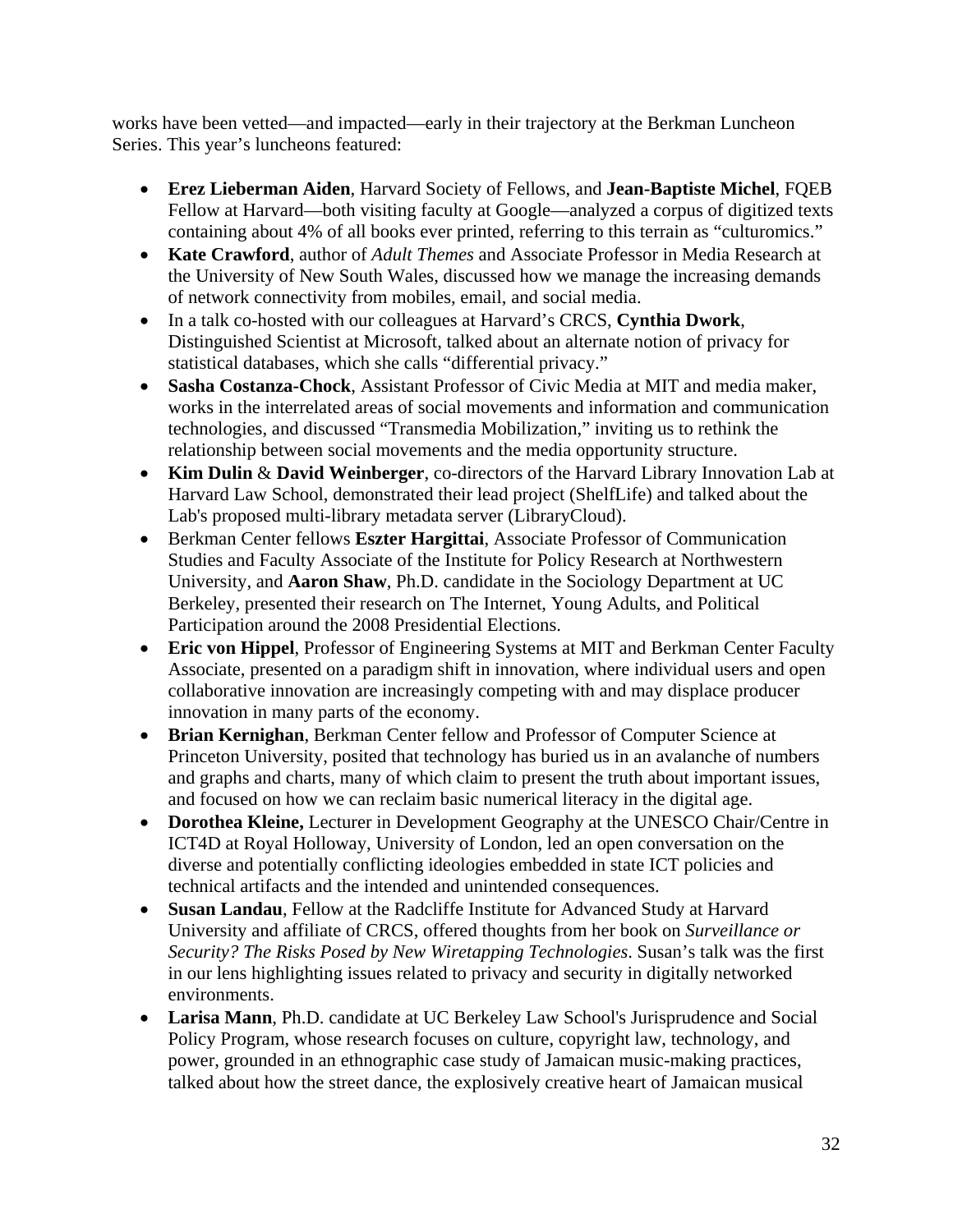practice, suggests several ways that technology can serve as help or hindrance to people currently excluded from formal systems of power.

- **Juan Carlos de Martin**, Co-Founder and Co-Director of the NEXA Center for Internet & Society at Politecnico di Torino, and **Charles Nesson**, HLS Faculty / Berkman Center for Internet & Society, posed the question: how can we best develop the potential of an Internet-enabled University without losing sight of the University's ultimate goals in society?
- **Andy Oram**, editor and blogger at O'Reilly Media, suggested a more comprehensive architectural approach to discussing questions of cloud computing and open source software.
- **Juliet Schor**, Professor of Sociology at Boston College, discussed peer production and open-source practices to accelerate the design and diffusion of ecologically intelligent and efficient modes of provision in agriculture, consumption, and manufacturing.
- **Tim Wu**, policy advocate, author of *The Master Switch*: *The Rise and Fall of Information Empires*, professor at Columbia Law School, and chairman of media reform organization Free Press, discussed the ideas presented in *The Master Switch*. Wu was recognized in 2006 as one of 50 leaders in science and technology by *Scientific American* magazine, and in 2007 Wu was listed as one of Harvard's 100 most influential graduates by *02138* magazine. Wu also co-authored *Who Controls the Internet? Illusions of a Borderless World* with Harvard Law School professor Jack Goldsmith.
- **Ethan Zuckerman**, senior researcher at the Berkman Center, co-founder of Global Voices Online, and incoming director of the Center for Civic Media at MIT, and **Hal Roberts**, Berkman Center fellow, presented on their research "Distributed Denial of Service Attacks Against Independent Media and Human Rights Sites."

**Harvard-MIT-Yale Cyberscholar Working Group**. The working group is a monthly forum for students, fellows, and affiliates of Harvard's Berkman Center, Yale Law School's Information Society Project, and the Comparative Media Studies Department/Future for Civic Media at MIT. Members discuss research and papers in progress. Some of this year's discussions included:

- **Brad Abruzzi**, Berkman Center Fellow and Associate Attorney in the Office of the General Counsel at Harvard University, presented his article on "Copyright and the Vagueness Doctrine," which undertakes a searching constitutional review of the Copyright Act against the void-for-vagueness doctrine, which requires that laws identify with some measure of specificity and clarity what sort of conduct is prohibited and what is not.
- **Nicholas Bramble**, Lecturer in Law and MacArthur Fellow in Law at the Information Society Project at Yale Law School, explored what we can learn from the success of safe harbors.
- **Karen Brennan**, MIT Media Lab, presented on Issues of Structure and Agency in Computational Creation, In and Out of School.
- **Leah Buechley**, Assistant Professor at the MIT Media Lab, used sales data, publicly available project documentation, and surveys to discuss how How Hardware's Long Tail is Supporting New Engineering and Design Communities.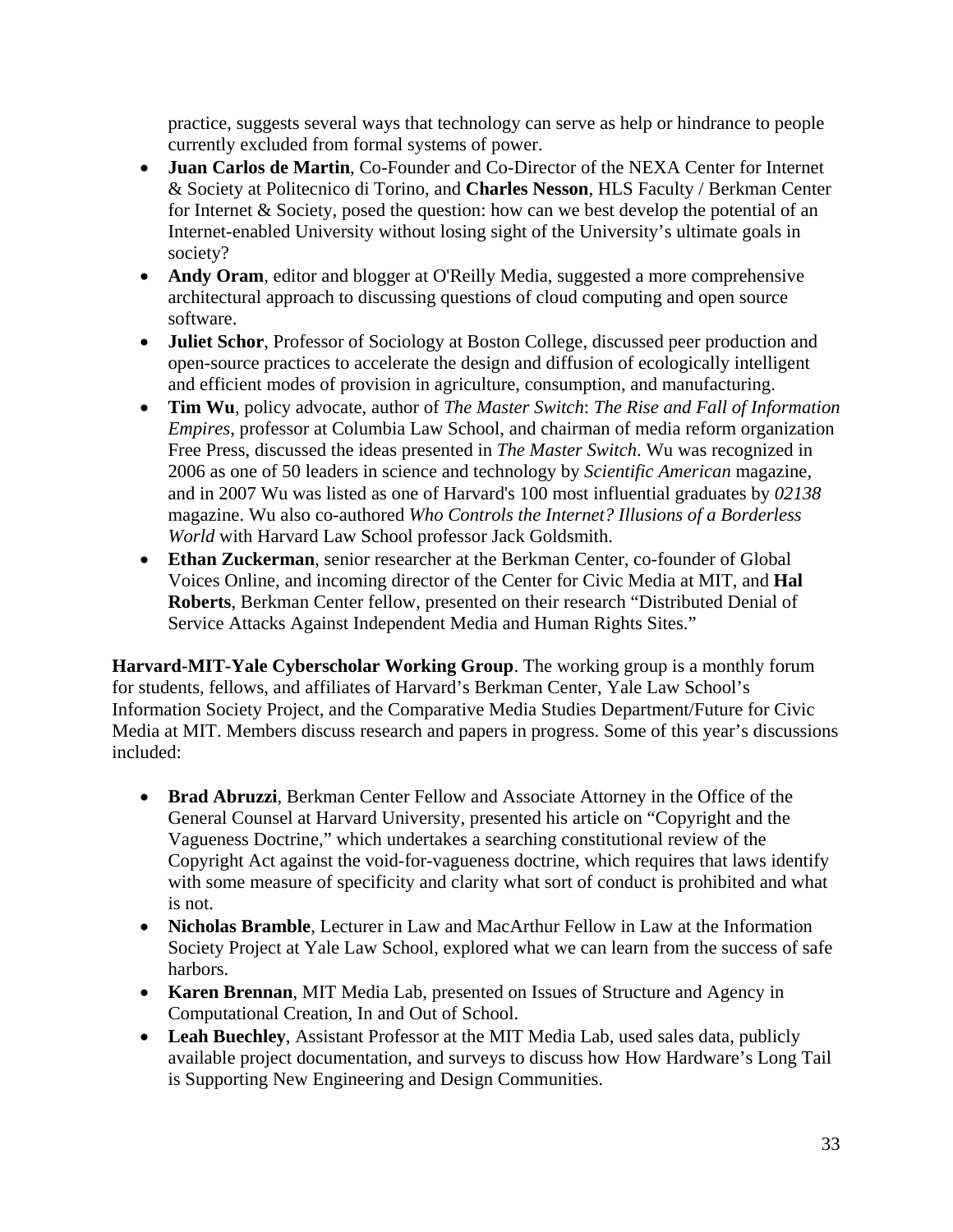- **Konstantin Mitgutsch**, Max Kade visiting researcher at the Education Arcade of the Comparative Media Studies Program of the MIT, discussed Recursive Learning in Computer Games, Game Design & Learning Theories.
- **Yanni Loukissas**, Postdoctoral Associate, Program in Science, Technology, and Society, MIT, talked about developing tools for information visualization that will bring social science questions into view for human-centered computing.
- Berkman Fellow **Toshie Takahashi** examined the historical and current trends of mobile internet use among Japanese youth.

# **2. Conferences and Special Events**

The Center's conferences engage students, faculty, and fellows, as well as government representatives, business leaders, and civil society, through their unique tenor and approach, often touching off new collaborations. A selection from this year includes:

- **Academic Uses of Social Media: Exploring 21st Century Communications**: Social media—from blogs to wikis to tweets—have become academic media, new means by which scholars communicate, collaborate, and teach. A distinguished faculty panel, which included Harvard Faculty members Michael Sandel, Nancy Koehn, N. Gregory Mankiw, Harry Lewis, and moderator John Palfrey, talked about how they are adopting and adapting to new communication and networking tools. Berkman affiliated and researcher at Microsoft Research danah boyd offered a keynote at the event.
- **The Cablevision Case—2 Years Later: A Conversation About Copyright, Content, and the Cloud**: Presented by the Cyberlaw Clinic at the Berkman Center for Internet & Society and Harvard Law School's Journal of Law and Technology, R. David Hosp of Goodwin Procter LLP and Ed Weiss, New England Sports Ventures, discussed the Second Circuit's decision in *Cartoon Network v. CSC Holdings*, 536 F.3d 121 (2008) known as the "Cablevision" case—which stands as the leading federal court decision to address copyright issues in the context of cloud-based content storage systems.
- **Common as Air:** Lewis Hyde, Berkman Center Faculty Associate and Professor at Kenyon College, discussed *Common as Air* with Carl H. Pforzheimer University Professor and Director of the University Library at Harvard Robert Darnton, who referred to the book in the *New York Times* as "an eloquent and erudite plea for protecting our cultural patrimony from appropriation by commercial interests." The event was co-hosted with the Humanities Center at Harvard University.
- **Digital Natives Film Screening**: As the conclusion of the Berkman Center's summer interns collective project, the Center hosted a film screening, featuring short YouTube videos that were produced by teams of summer interns, each of which featured a chapter and key questions from John Palfrey and Urs Gasser's book *Born Digital*.
- **Four Ideas for a Better Internet:** This event featured four TED-style talks by students in the Difficult Problems in Cyberspace seminar, a joint venture of Harvard Law School and Stanford Law School, led by Professor Jonathan Zittrain. Bringing together esteemed thinkers and innovators, this event examined the hard problems at the core of the developing online space, with topics drawn from the areas of Cybersecurity, Diplomatic Transparency, Crowdsourcing, and Privacy and Reputation.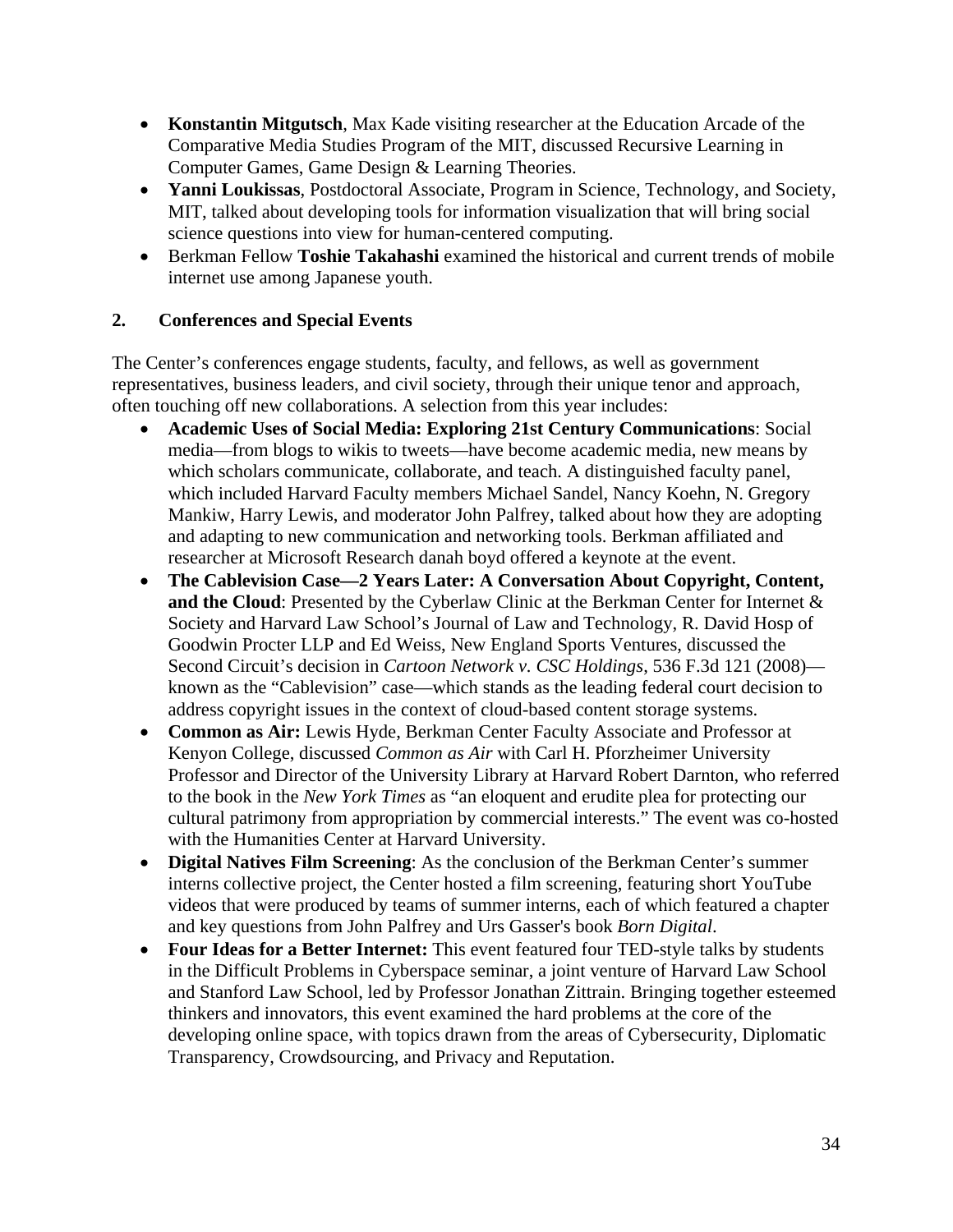- **The Googlization of Everything**: Siva Vaidhyanathan, a cultural historian and media scholar at the University of Virginia, questioned whether Google's dominance is the best situation for the future of our information ecosystem.
- **Hyper-Public: A Symposium on Designing Privacy and Public Space**: Technology is transforming privacy and reshaping what it means to be in public. Our interactions personal, professional, financial, etc.—increasingly take place online, where they are archived, searchable, and easily replicated. Discussions of privacy often focus solely on the question of how to protect privacy. But a thriving public sphere, whether physical or virtual, is also essential to society. Hyper-Public brought together computer scientists, ethnographers, architects, historians, artists, and legal scholars to discuss how design influences privacy and public space, how it shapes and is shaped by human behavior and experience, and how it can cultivate norms such as tolerance and diversity.
- **Internet Architecture and Innovation:** Barbara van Schewick, Associate Professor of Law at Stanford Law School and Director of Stanford Law School's Center for Internet and Society, discussed her widely praised book, *Internet Architecture and Innovation*.
- **Mapping the Russian Blogosphere:** Hosted by USIP's Center of Innovation for Science, Technology & Peacebuilding, experts from Harvard University's Berkman Center for Internet & Society and Morningside Analytics presented their new research on the Russian blogosphere, while prominent Russia experts and notable bloggers responded. The research team mapped this extensive social network, analyzing over 11,000 Russian language blogs to understand how politics is discussed, by whom, and if there is evidence of political and social mobilization in the blogosphere. The team also analyzed the blogosphere's place within the overall Russian online and traditional media ecology, including discussion of top political YouTube videos.
- **Media Law in the Digital Age: The Rules Have Changed, Have You?** In association with the Center for Sustainable Journalism at Kennesaw State University, Berkman's Citizen Media Law Project brought together panels of legal practitioners, journalists, and academics to discuss the latest legal issues facing online media ventures. Topics included: libel law, copyright law, newsgathering law, and advertising law, as well as the legal issues arising from news aggregation, managing online communities, and business law considerations for start-up online media organizations.
- **Open House:** The Berkman Center hosted its annual open house in the fall of 2010, which offered Harvard students, faculty, fellows, staff, and other members of our community an opportunity to learn more about our research and ways to get involved in our community. This year's open house attracted over 300+ participants.
- **Open Video Conference:** The Berkman Center helped to support the Open Video Conference 2010, which focuses on creating and promoting free and open technologies, policies, and practices in online video.
- **Rethink Music**: During the 2010–2011 academic year, the Berkman Center worked with Berklee College of Music on a series of initiatives relating to music law and business. In October 2010, the Center hosted a small working group meeting at Harvard Law School, featuring a range of industry stakeholders (including representatives from the academic, legal, creative, policy, and business communities). This "Rethink Music Working Group" spent a day identifying and discussing a wide variety of legal and business issues relevant to creators and distributors of music and served as a precursor to the "Rethink Music" conference, held in Boston in April 2011. The conference, put on by Berklee College of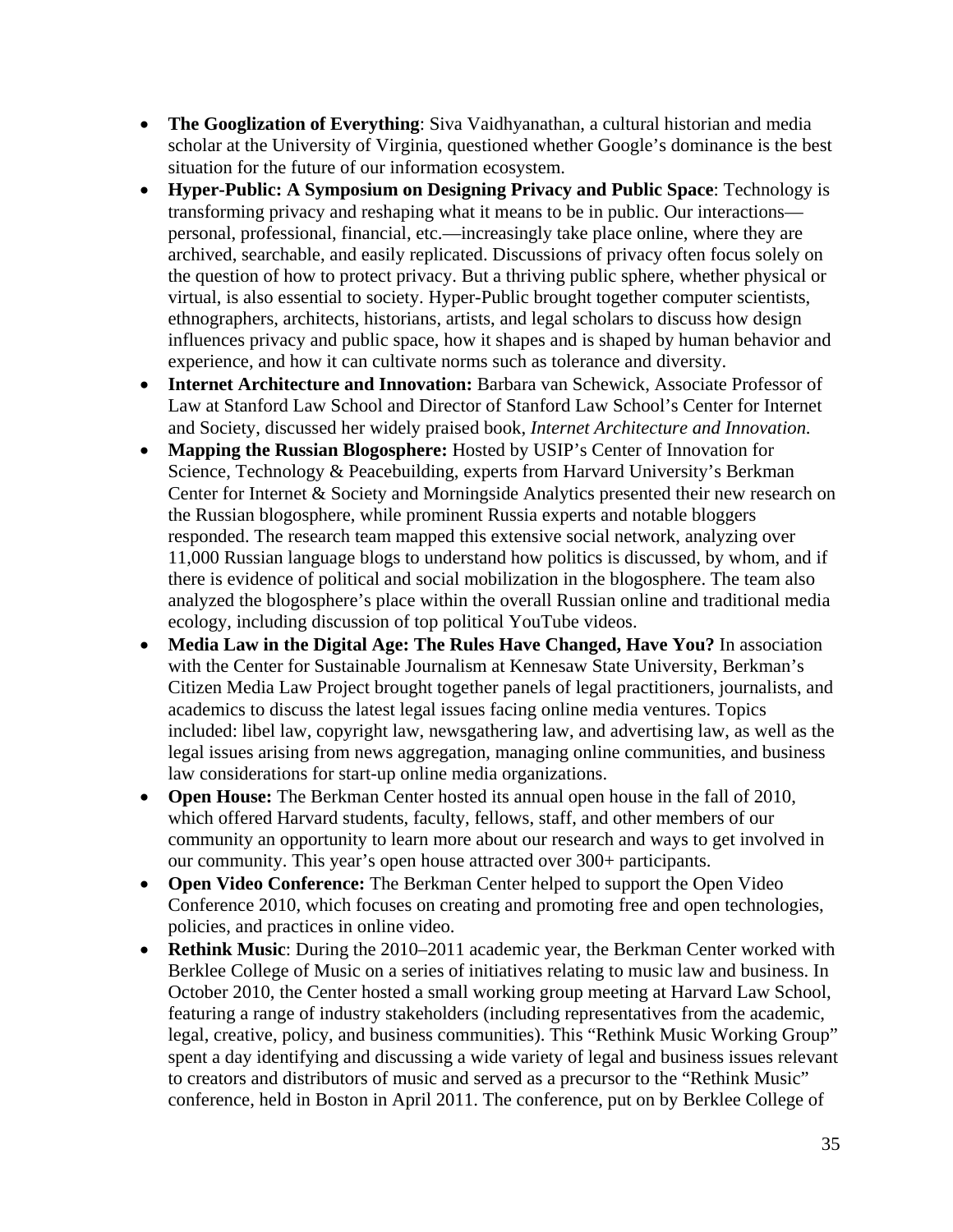Music and MIDEM in association with the Center and Harvard Business School, brought together more than 500 participants to discuss the most important issues facing the music industry and content owners, creators, and consumers today. The Berkman Center played a major role in the conference. The Center provided input advice during its conception and planning regarding the roster of speakers and make-up of panels. It managed an academic call for papers, working with Harvard Law School's *Journal of Sports & Entertainment Law* to select a paper that proposed "changes to intellectual property or other laws that relate to the creation, production, distribution, performance, or other use of musical works." (Mary LaFrance of UNLV's William S. Boyd School of Law, who authored the paper selected as part of the call—"From Whether to How: The Challenge of Implementing a Full Public Performance Right in Sound Recordings"—presented her work at the Rethink Music conference.) The Berkman Center also assembled a briefing book that compiled contributions from a variety of authors and industry stakeholders regarding cutting-edge issues of music law and policy. (For additional information, see Clinical section above.)

- **Students for Free Culture Conference**: The Students for Free Culture Conference was a gathering of student activists, intellectuals, artists, hackers, and generally interested people to discuss the latest issues in the free cultural world, especially with a focus on student involvement and participation. The conference featured keynotes from the creators of Diaspora, Pablo Ortellado, and Susan Crawford, as well as panels on remix culture, open education, and fashion and copyright.
- **VRM+CRM 2010:** Lead by Berkman alum Doc Searls, Berkman hosted a workshop on "vendor relationship management." The aim of this event was to get VRM and CRM developers and other interested parties (such as CRM customers) together to start building out the common ground between them.

## **3. Working Groups**

Berkman Fellow and practicing higher education attorney Brad Abruzzi has convened a **Copyright/Intellectual Property Law Working Group** within the Center. The Working Group intends to meet on a biweekly basis to discuss its members' several independent research projects in the area of IP law, and to date presenters have discussed the disjunct between the constitutional requirements of "nonobviousness" (in patent law) and "originality" (in copyright law) for federal statutory IP protection; statistical trends in software patenting; and proposed fair use/ fair dealing amendments to the Indian copyright statutes. In the fall the Working Group hopes to carry forward its principal object of promoting its members' own research projects, while at the same time assuming a public aspect that will bring IP developments and issues of moment into Berkman-hosted events.

**Wikipedia Reading Group**: This group is a small, user-driven forum for discussing Wikipediarelated topics. The group discussed recent research, current practice in different fields, engagement of universities in Wikipedia and other broad collaborations, and historical parallels in large-scale synthesis and sharing of knowledge. Participants are welcome to report on their own work and experiences and contribute to the reading list. For each item they read as group, they also linked to a summary page on AcaWiki (a wiki for summaries of academic articles and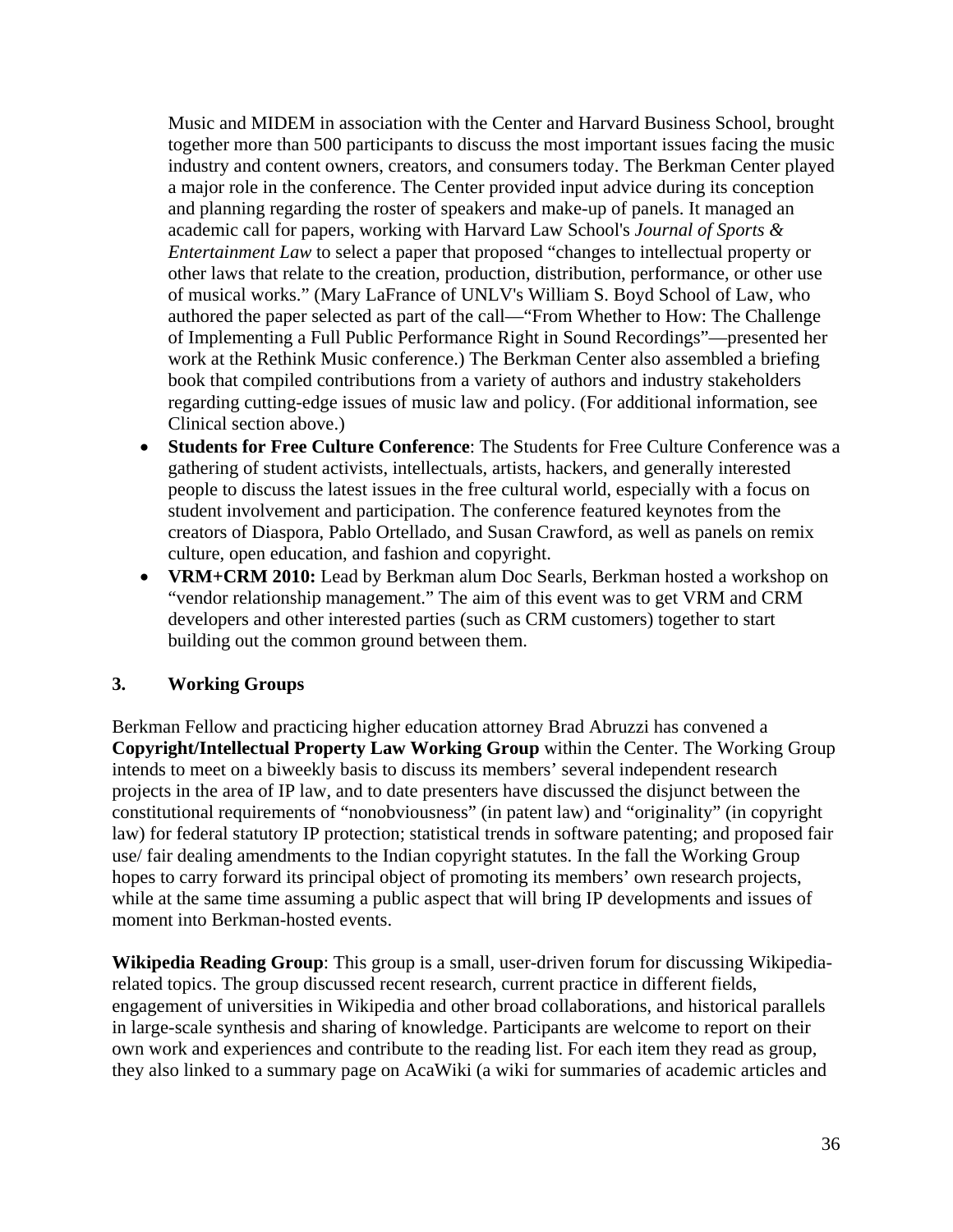books). Participants are each encouraged to contribute and collaborate on the AcaWiki summaries to help create resources for others reading or referring to these work in the future!

**Center for Research on Computation and Society**. This was the second year of a joint Fellowship Program between the Berkman Center and the Center for Research on Computation and Society (CRCS) at the School for Engineering and Applied Sciences. The relationship between the two was strengthened by cross-promoted and -attended events, and a co-sponsored talk by Cynthia Dwork of Microsoft (see above). CRCS mounted a number of luncheon talks on work being done by their fellows.

# **4. Project Events**

A number of Berkman projects used events to connect with other researchers and to share and develop their work. Some examples include: a fall workshop on "Exploring Children's Digital Safety in Developing Nations"; a meeting on "The Future of Consumer Protection" with the University of St. Gallen; a strategic brainstorming session as part of our ICT4Peace paper series; a series of workshops around the Digital Public Library of America; and a meeting on cybersecurity, information about which can be found above.

In addition to these events, a wide variety of internal conversations were hosted with numerous guests from diverse sectors and disciplines, including: Stewart Baker (first Assistant Secretary (acting as Under Secretary-equivalent) for Policy at the United States Department of Homeland Security), Donald Brinkman (Microsoft), Noel Dickover (US State Dept), Zack Exley (Wikipedia), Tony Falzone (Stanford Fair Use Project), Archon Fung (HKS), Felipe Hauser, David Hornik (August Capital), Robert Kirkpatrick (UN Global Pulse Initiative), Pablo Ortellado (Brazilian Scholar), Amanda Palmer (Musician), Geanne Rosenberg (CUNY), Alec Ross (US State Dept), Sheryl Sandberg (Facebook), Ben Schneiderman (UMD), Eliot Schrage (Facebook), Ben Scott (US State Dept), Alec Tarkowski (Creative Commons Poland), a delegation of Chinese media scholars, professors from Keio University, and many more.

# **F. Technical Infrastructure Support**

"The Geeks," as the technical staff at Berkman are affectionately called, maintain the core technical infrastructure at the Berkman Center. This past year, the Geek team developed a model that can be divided, roughly, into two halves: a support and maintenance half and a software development half. All software is developed in-house or by external contractors at the Berkman Center and is managed by the centralized development team. The support half of the Geek team maintains all hardware (servers, desktops, and laptops) that run the development and production instances of all Berkman software. The entire team currently consists of Justin Clark, Dan Collis-Puro, Sebastian Diaz, David Larochelle, Anita Patel, and Edward Popko. The latest addition, Justin Clark, joined the team late in the year, having come to know Berkman via quality assurance testing of the new Herdict design implementation.

In addition to internal work, the Geeks also work hard to share their knowledge, expertise, and resources externally with the Harvard community. Berkman hosts blogs, wikis, content management systems (CMSs), and custom applications for use by departments and individuals.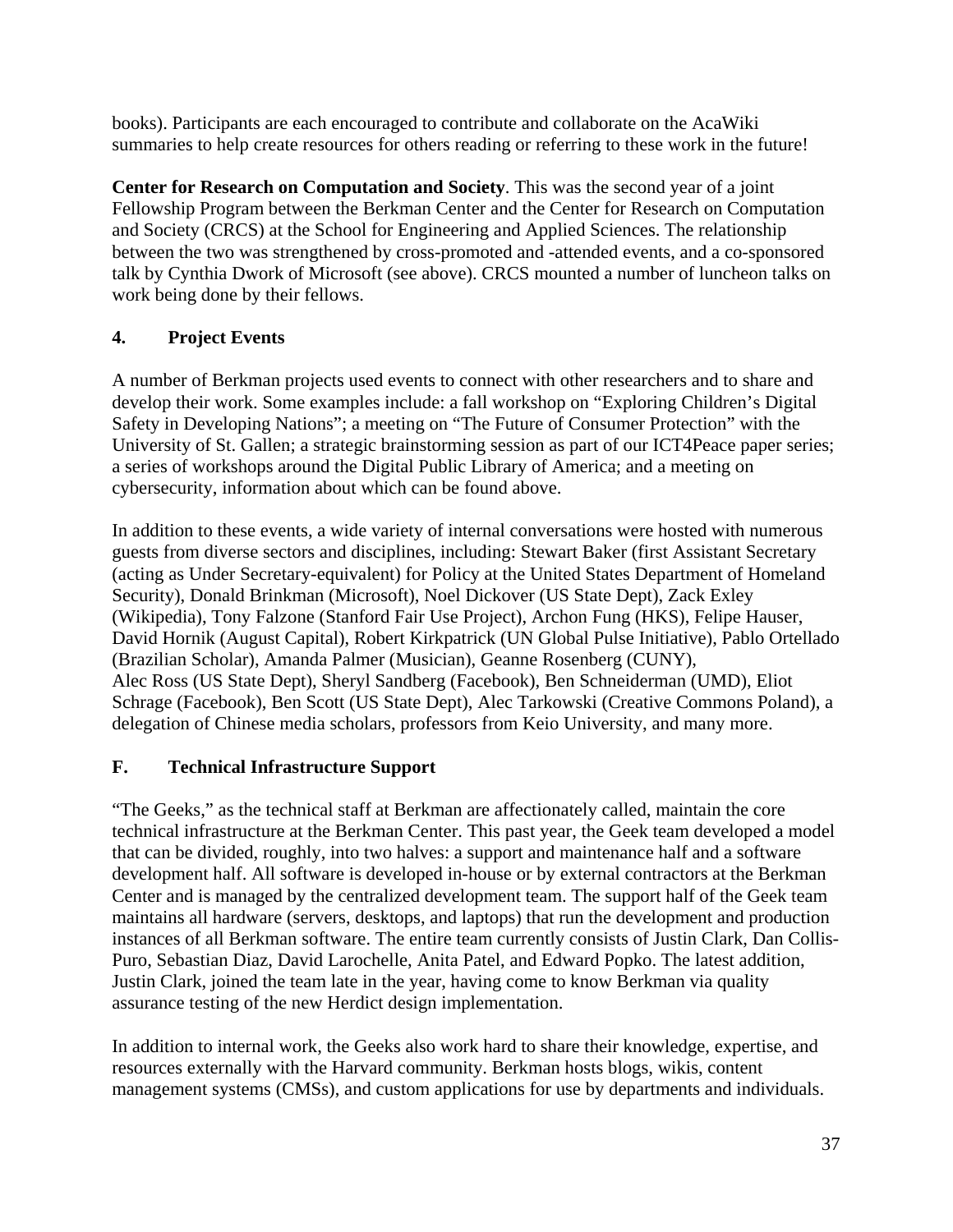The technical team publishes all of our code under open-source licenses, allowing other Harvard departments and the wider Internet community to benefit from our work. The Geeks collaborate with teams external to Berkman and share our understanding of how to navigate technology. In the fall of 2010, we began to collaborate with the Harvard Library Lab, providing the technical expertise to encourage innovation in libraries. Through this process, we have become more involved in collaborations with groups in the Harvard Library, the Harvard Law School Library, the Office for Information Services, and the Office for Scholarly Communication. Working with these groups has allowed our team to better understand how resources and projects connect across University departments, and also to foster new connections.

These collaborative efforts are enabled by the technical infrastructure built to support it. Of the 45+ servers that we run (that's an aggregate of 98 CPU cores and 220+ GB of RAM), 60% are dedicated to supporting web applications. Half of all the servers at Berkman are also virtual servers, with all new servers being deployed as VMs, and plans to migrate the physical hardware to VMs as we continue forward. Virtualization allows Berkman servers to be deployed and updated more quickly; it also enables those changes to be balanced across our physical infrastructure. These benefits preserve our production system uptime while maintaining system security. Virtualization also brings the added benefit of making Berkman's server footprint smaller and more efficient.

# **II. LOOKING AHEAD**

In the next academic year, the Berkman Center plans to intensify its activities in three analytically distinct, but interacting areas of strategic interest: interdisciplinary and technologyenabled research and teaching methods, cross-institutional collaboration, and organizational development.

## **A. Development and refinement of interdisciplinary and technologically-enabled research and teaching methods, tools, and platforms**

We will continue to develop, refine, and diversify our interdisciplinary and technologicallyenabled research and teaching methods, tools, and platforms in order to carry out innovative projects in various areas of interest. In an increasingly complex digitally networked environment, we will support projects that draw cyberlaw issues, questions, and frameworks together with new and combined methodological approaches and disciplinary perspectives in order to deepen our understanding of online phenomena across a broad thematic spectrum.

While these activities will take many forms, four efforts are exemplary: Internet Monitor, H2O, the re-initiation of iLaw, and the Youth and Media Lab. Internet Monitor is a long-term effort to integrate various Berkman research tools and datastreams regarding, broadly, the relationship between new technologies and civic engagement in order to make them both more accessible and more meaningful to a wider audience. H2O is focused on revamping a set of classroom tools designed to create collections of online content that are easily shared and remixed for diverse teaching environments. The 2011 iLaw program brings students together with practitioners and academics, embraces interdisciplinarity, and provides a unique platform for shared teaching, learning, discovery, and collaboration. The Youth and Media Lab is a youth-driven research and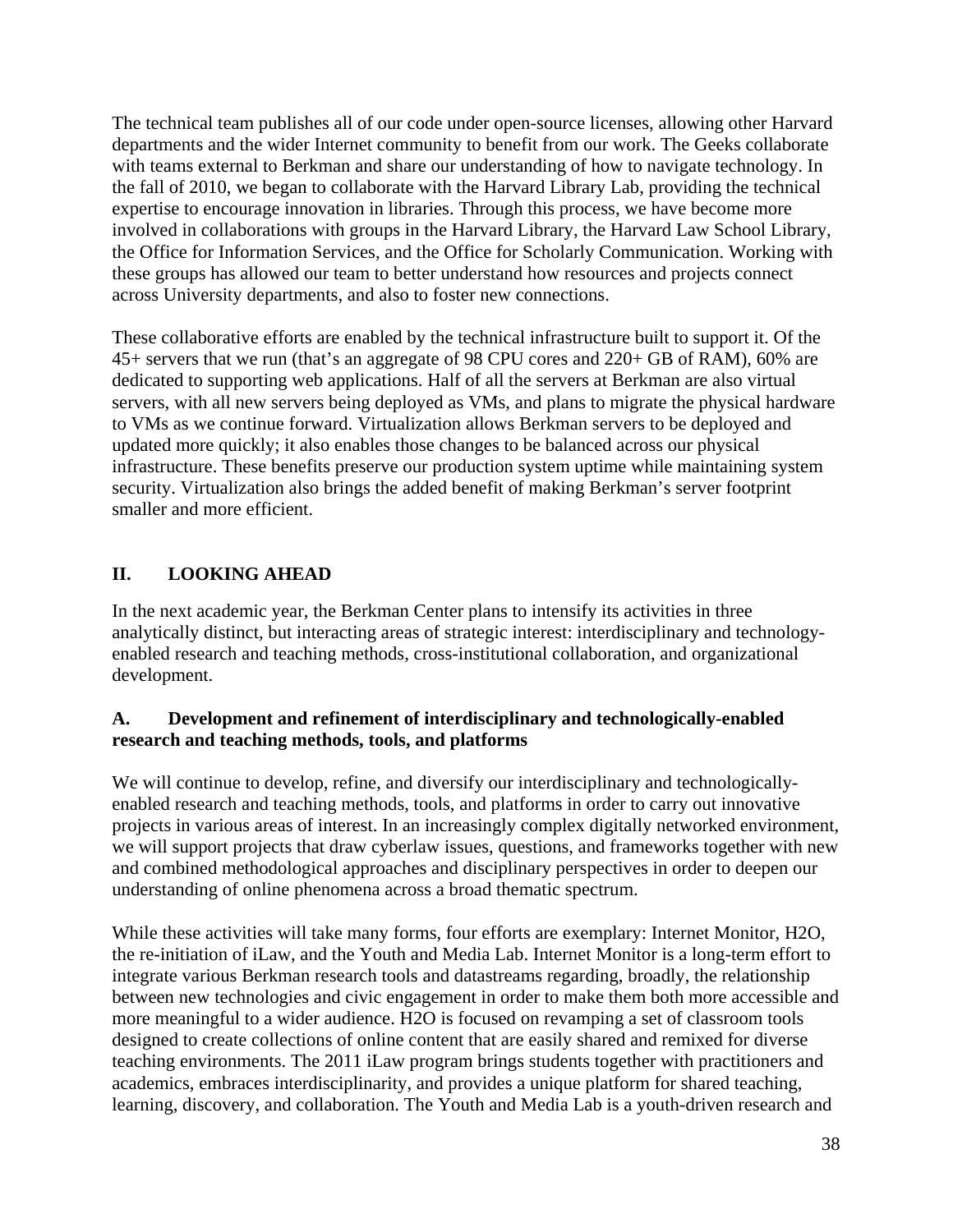development lab for information and media literacy as well as digital empowerment. Each initiative provokes and promotes the continued development of Berkman's research capacity and human network, while drawing on and synthesizing key Berkman efforts in teaching, research, and engagement.

## **B. Collaboration with other research centers (at Harvard, in the US and worldwide)**

Over the next academic year, we will seek to sustain and further deepen our innovative and productive collaborations with our network of partners in the field of cyberlaw and policy, at Harvard, nationally, and globally. We continue to pursue common projects as well as joint fellowship programs with centers in the United States, Europe, and Asia, with the goals of transferring knowledge, connecting people, and creating a human network of globally active researchers.

The collaborations we have initiated in recent years are becoming wider and deeper, and are showing great promise. Our relationship with CRCS has become natural and multifaceted, growing to include an ambitious University-wide research collaboration on privacy and cybersecurity. Through a suite of new activities related to open access issues, we plan to intensify our partnerships with HUL, HLSL, and Harvard's Office for Scholarly Communication. Domestically, our long relationship with scholars at the Georgia Institute of Technology will grow as incipient efforts examining various intersections of technology and international development come to fruition. In the context of the DPLA initiative, we will work closely with a number of institutions across the United States, including Professor Pam Samuelson's Law, Technology and Public Policy Clinic at UC Berkeley's School of Law.

At the international level, we remain close with key partners, including the NEXA Center for Internet and Society at the Politecnico di Torino, with which we are developing a shared research agenda for the next coming year; we will also welcome its director and long-standing Berkman collaborator, Juan Carlos de Martin, as a Faculty Fellow at the Berkman Center. We will continue to work closely with the Research Center for Information Law at the University of St. Gallen on annual events, research efforts, and exchanges, further facilitated by the appointment of its president Herbert Burkert as a visiting professor at HLS and Faculty Fellow at Berkman. While the tragic events of this spring have slowed efforts to further enrich our relationship with Keio University of Japan, our commitment to working together has further solidified, with Berkman Faculty Fellow Catharina Maracke facilitating the collaboration.

In addition to nurturing these well-established collaborations, we also continue to initiate new ones. For instance, we hope to extend a series of conversations with the Harvard Humanitarian Institute into more sustained interactions. While always friendly, we have recommitted ourselves to a more active engagement with the Media Lab at MIT and its Center for Civic Media, both of which are led by long-time members of the Berkman community.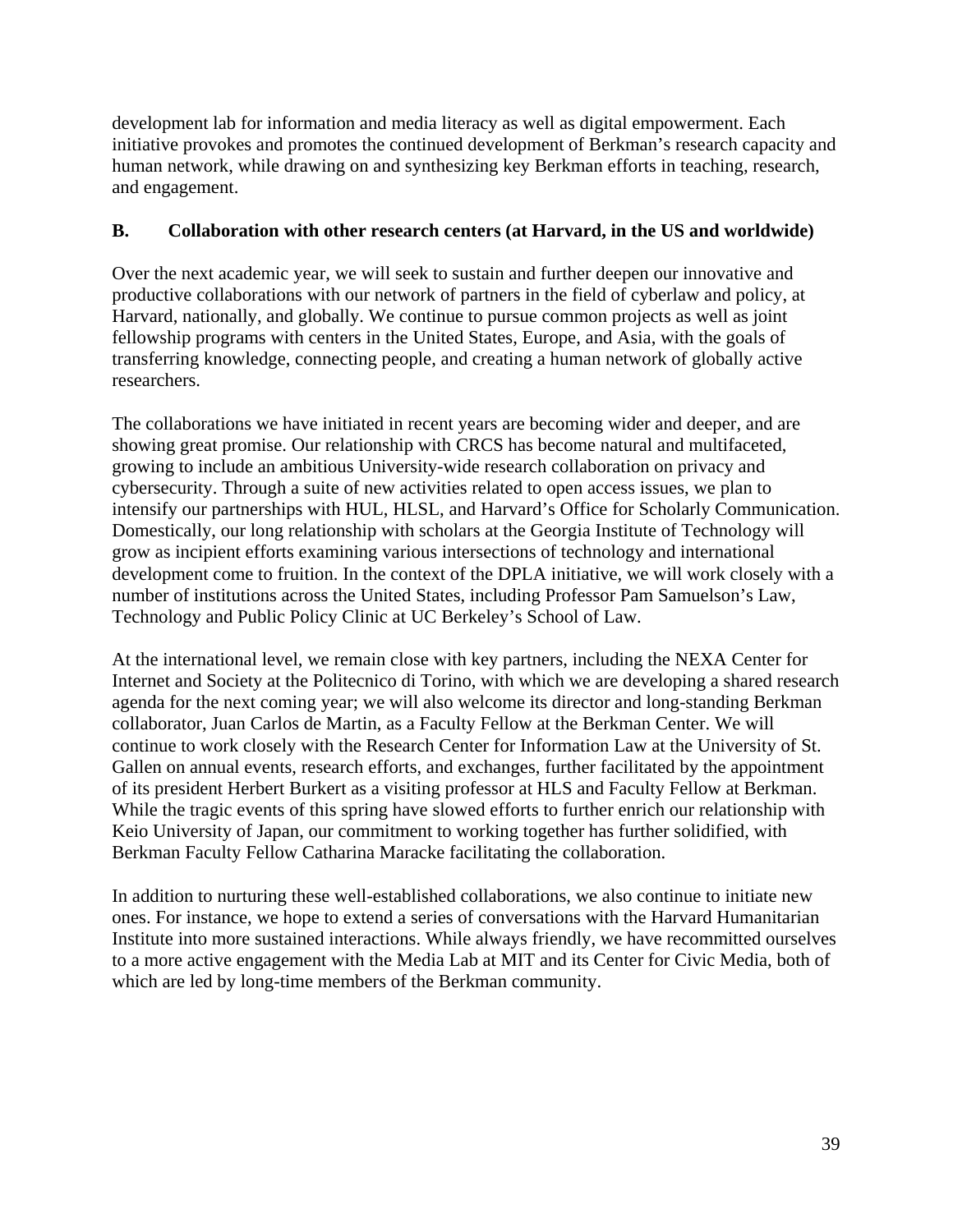## **C. Organizational development: Staff functions, diversity program, and converged research agenda**

Over the past two academic years, we have streamlined and re-organized many staff roles and activities, leading us to function more as a networked organization while also ensuring that the underlying systems are in place to support this approach. During the next academic year, we will further improve the Berkman Center's efficiency and effectiveness. In particular, we are in the process of deploying a new project management and oversight structure to increase capacity, address specific project needs, and enable us to more effectively manage our large network of alumni and collaborators while maintaining the culture and mission that have always guided the Center.

We will also continue in our efforts strengthen and implement a sustained and integrated approach to fostering diverse participation in our work. Although we have always embraced and sought diversity across activities and communities due to a shared conviction that it is essential to accomplishing our mission, we recognize the challenge of this commitment, and have worked to develop a practical action framework for incorporating diversity considerations across our activities. In the coming years, we will implement and refine this model through efforts to attract, seek, and leverage the perspectives of people from different backgrounds, views, and experiences. Our latest classes of fellows and summer interns are notable steps in this direction, and we are eager to create many more such examples in the near future.

These organizational developments and investments, in addition to platform development and collaboration, are designed to enable and foster the next generation of innovative research, teaching, and advocacy at the Berkman Center. With an agenda as ambitious as ever, and recognizing that our research and other areas of activity will continue to be tightly linked to our organizational development, we will continue to promote these efforts towards increased complementarities that can provide even better support to our community.

# **III. ADDITIONAL INFORMATION: TEAM**

The Berkman Center is fortunate to have an exceptionally deep, multi-disciplinary team of faculty, staff, fellows, and students who carry out its ambitious agenda.

## **A. Faculty**

The Berkman Center is led by its active faculty, and governed by its steering committee. The Executive group consists of Prof. William Fisher, who serves as Chair, Urs Gasser as Executive Director, and Faculty Co-Directors Prof. Yochai Benkler, Prof. Charles Nesson, Prof. John Palfrey, and Prof. Jonathan Zittrain, each of whom is a director and leads specific research projects. The other members of the steering committee are Prof. John Deighton (HBS), Prof. Mark Edwards (HDS), Prof. Jack Goldsmith (HLS), Prof. Alex Keyssar (KSG), Prof. Lawrence Lessig (HLS), Prof. Charles Ogletree (HLS), and Prof. Stuart Shieber (SEAS). In January 2009, after six years as a Berkman Center fellow, Dr. Urs Gasser became Executive Director of the Berkman Center; before taking this position he was Associate Professor of Law at the University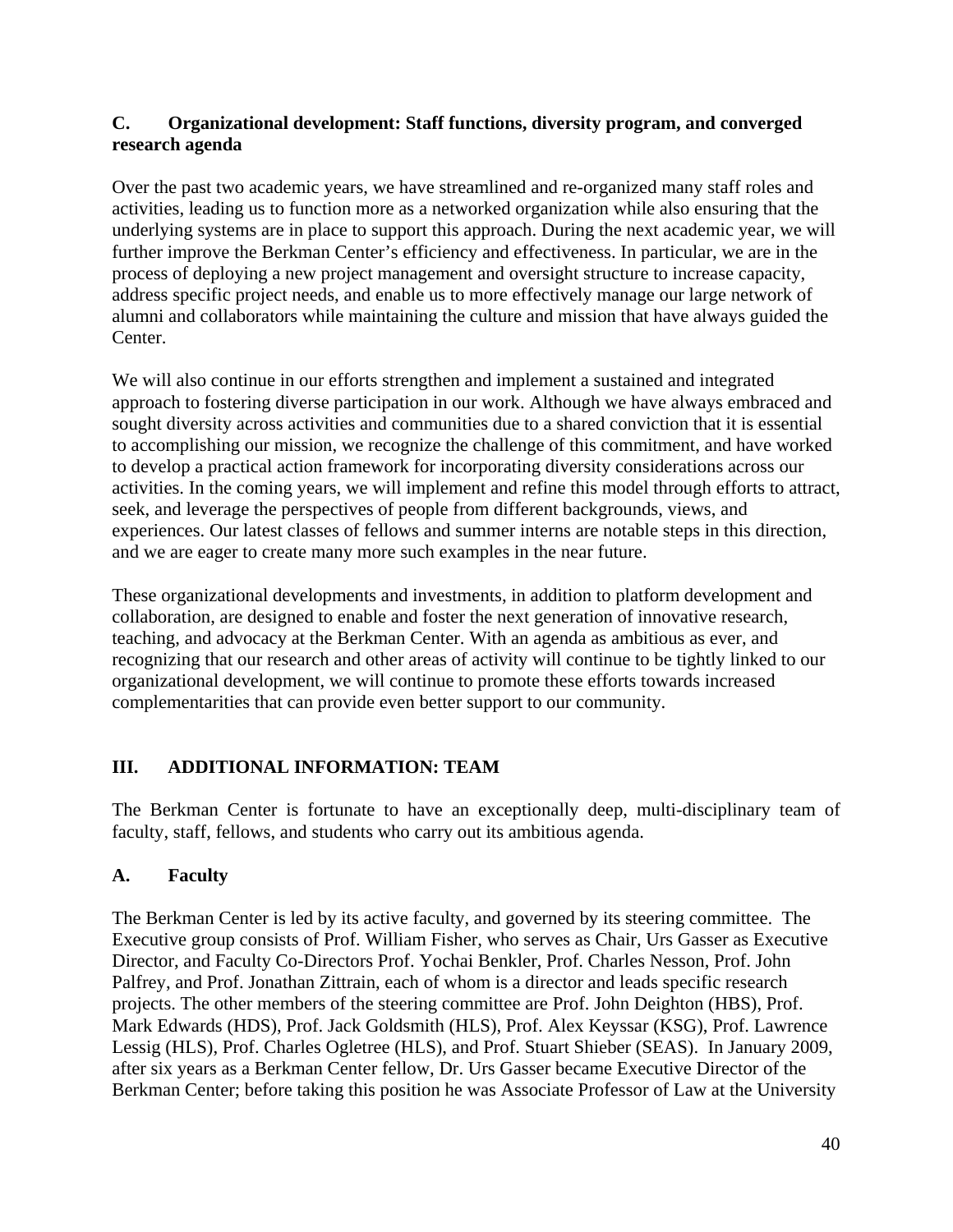of St. Gallen (Switzerland), where he led the Research Center for Information Law as Faculty Director.

*Steering Committee*: Yochai Benkler John Deighton Mark Edwards William Fisher, Chair Urs Gasser Jack Goldsmith Alex Keyssar Lawrence Lessig Charles Nesson John Palfrey Stuart Shieber Jonathan Zittrain

#### **B. Staff**

Urs Gasser, the Berkman's Executive Director, leads the Center's full-time staff, which is comprised of instructors, event organizers, communications and community-building staff, researchers, project managers, a technical team, and financial and administrative support. In the 2010-2011 academic year, our staff was comprised of the following individuals:

*Executive Director:* Urs Gasser *Managing Director*: Colin Maclay *Research Director*: Rob Faris *Clinical Program Director:* Phil Malone *Office Manager*: Carey Andersen *Program Coordinator*: Amar Ashar *Clinical Program Assistant Director and Clinical Instructor*: Christopher Bavitz *Junior Systems Administrator*: Justin Clark *Co-Director, Law Lab*: John Clippinger *Systems Administrator*: Dan Collis-Puro *Senior Systems Administrator*: Sebastian Diaz *Project Manager, Internet & Democracy*: Bruce Etling *Financial Associate/Law Lab Coordinator*: Karyn Glemaud *Project Coordinator, Digital Public Library of America, Blogging Common, mGive, IWPR*: Rebekah Heacock *Digital Media Producer*: Dan Jones *Lead Engineer, Media Cloud*: David Larochelle *Project Manager, Herdict, Broadband, H2O, Cooperation*: Laura Miyakawa *Financial Manager*: Jon Murley *Project Manager, Law Lab, Global Network Initiative, Interoperability,Cloud Computing, Privacy and Security*: Caroline Nolan *Project Coordinator, Interoperability, Cloud Computing, Privacy and Security*: David O'Brien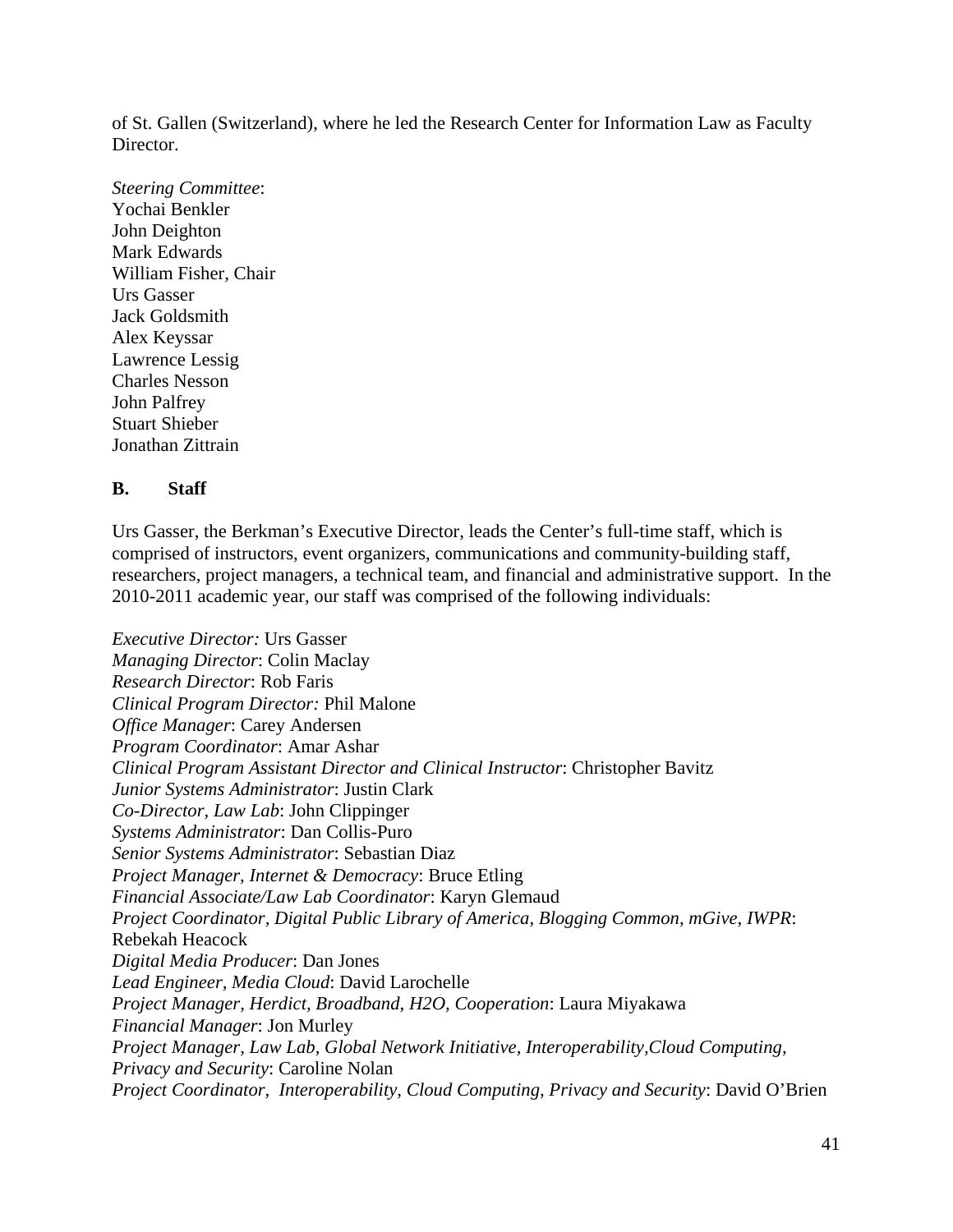*Junior Web Developer*: Anita Patel *Desktop Support Specialist:* Ed Popko *Clinical Program Assistant Director and Clinical Instructor*: Dena Sacco *Community Coordinator:* Rebecca Tabasky *Project Manager, OpenNet Initiative, Circumvention, Surveillance, DDoS*: Jillian York *Communications Manager:* Seth Young

To note, all three of our new full-time hires this year—Justin Clark, Rebekah Heacock, and David O'Brien—worked for the Berkman Center as interns prior to being hired into staff roles.

Additionally, tremendous support and contributions have been made by a number of key project fellows, including David Ardia (DMLP), Sandra Cortesi (Youth and Media), Jeff Hermes (DMLP), Maura Marx (DPLA), and Andy Sellars (DMLP), along with a number of key parttime researchers, including: Arthur Bright, Nathaniel Levy, Momin Malik, Joey Mornin, and Molly Sauter.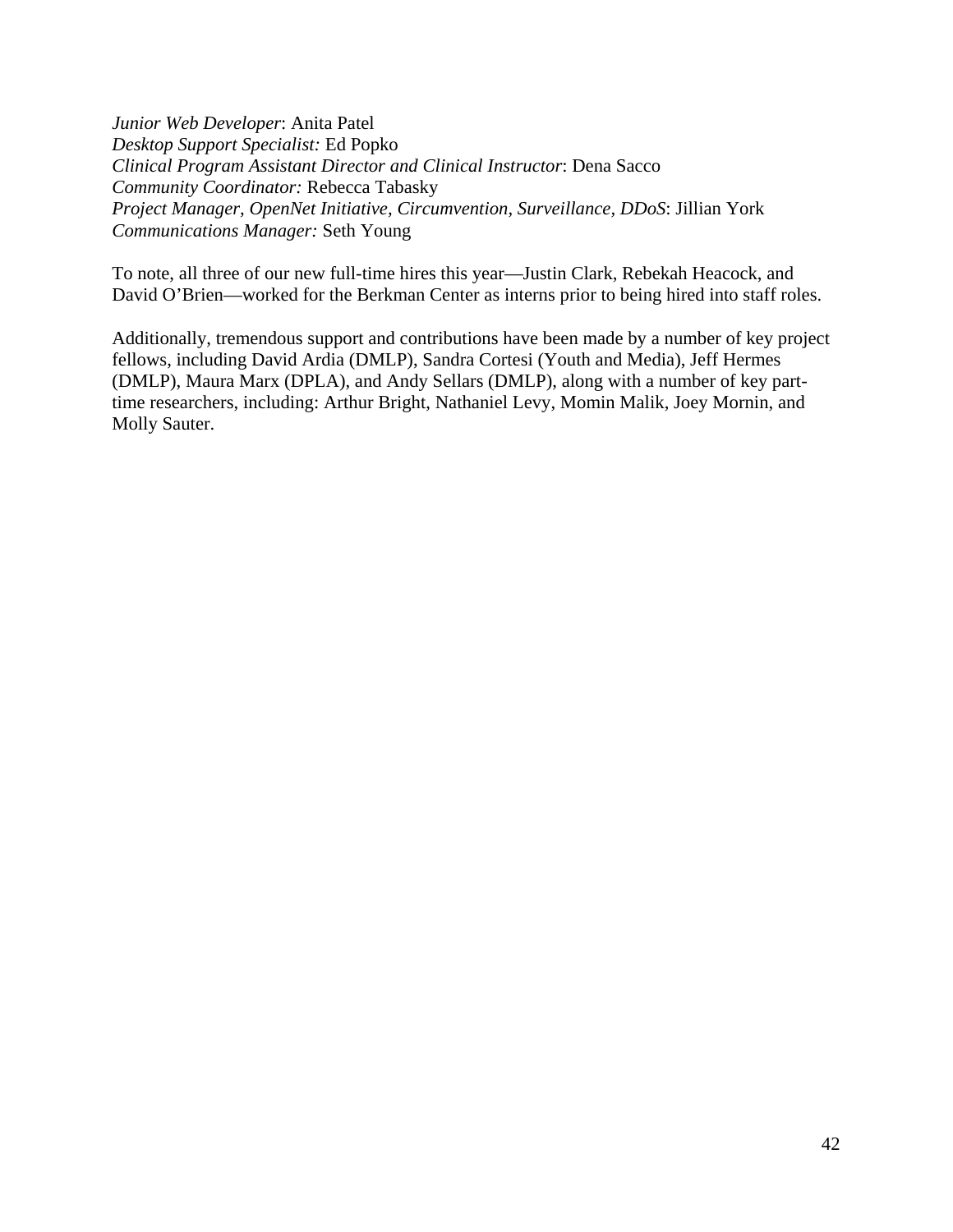# **C. Berkman Center Organizational Chart**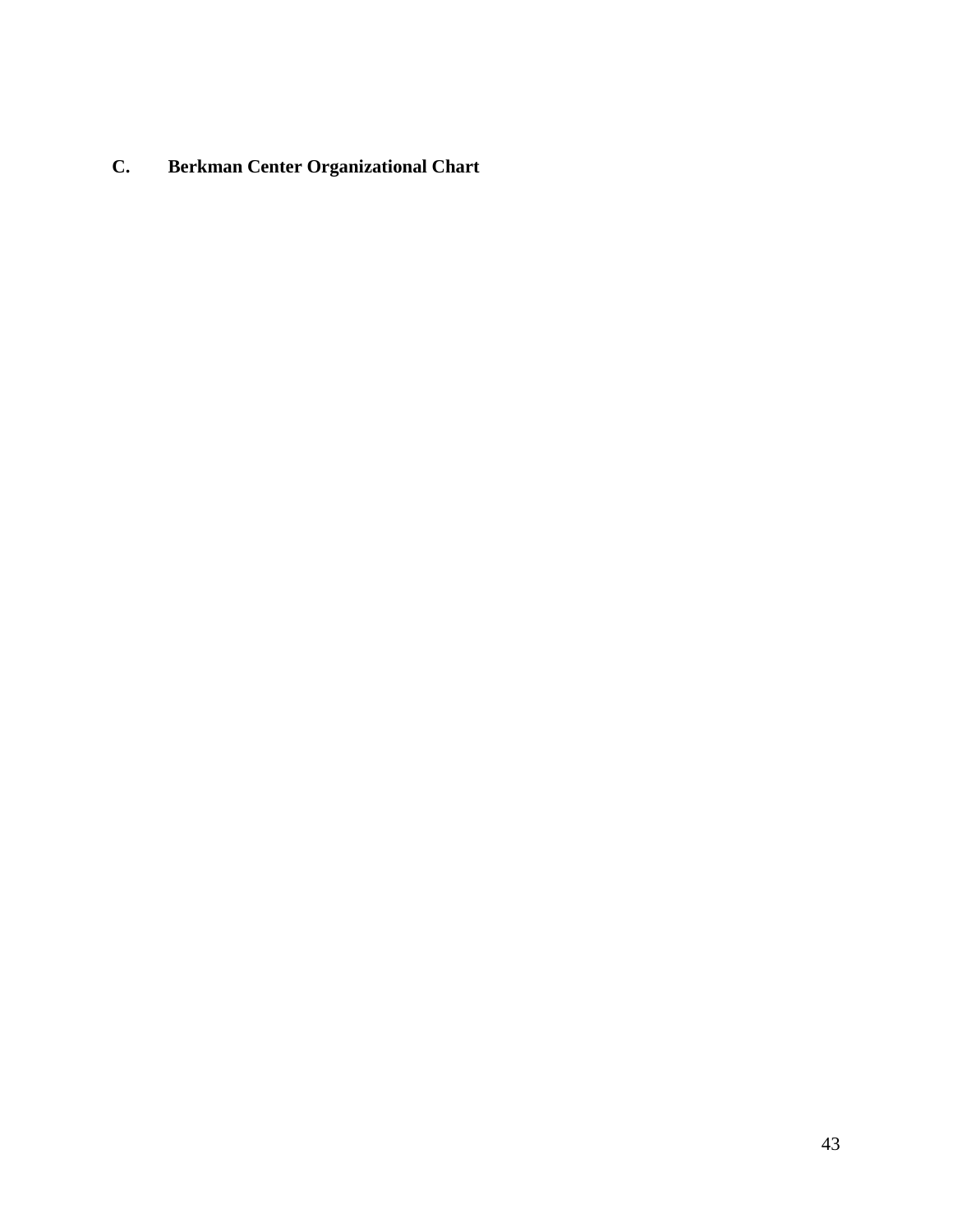#### **D. Fellowship Program**

Berkman Center research fellows are integral to all of our efforts. In choosing our fellows, we emphasize diversity of discipline and perspective; fellows who are able to work effectively as part of an intellectual community; and practitioners as well as theoreticians—unusual people who are not ordinary academics. Highlights from our 2010–2011 fellows community can be found in the Independent Scholarship section above.

We seek a community of fellows that are able to complement the Center's team as a whole. We spend a considerable amount of time each year conducting outreach, reviewing applications, interviewing candidates, and making difficult selection decisions.

Applications for selection into our 2011–2012 fellowship program continued to increase this year, with over 150 applicants submitting full sets of materials for review through our yearly calls for applications and over 100 additional applications submitted through the human resources interface for specific employee fellowship openings.

Our incoming class represents scholars and practitioners from range of disciplines, at different stages in their careers, and as part of our ongoing effort to internationalize our community, the incoming class of fellows represents over a dozen countries.

#### **2010-2011 Berkman Fellows:**

David Abrams Bradley Abruzzi Mike Ananny David Ardia Chris Bavitz Jim Bessen Glenn Otis Brown Sandra Cortesi Sasha Costanza-Chock Judith Donath Donnie Dong Yashomati Ghosh Oliver Goodenough Eszter Hargittai Jeff Hermes Jeffrey Huang Jason Kaufman Brian Kernighan Kim Isbell Catharina Maracke Maura Marx Julio Ortiz Dave Rand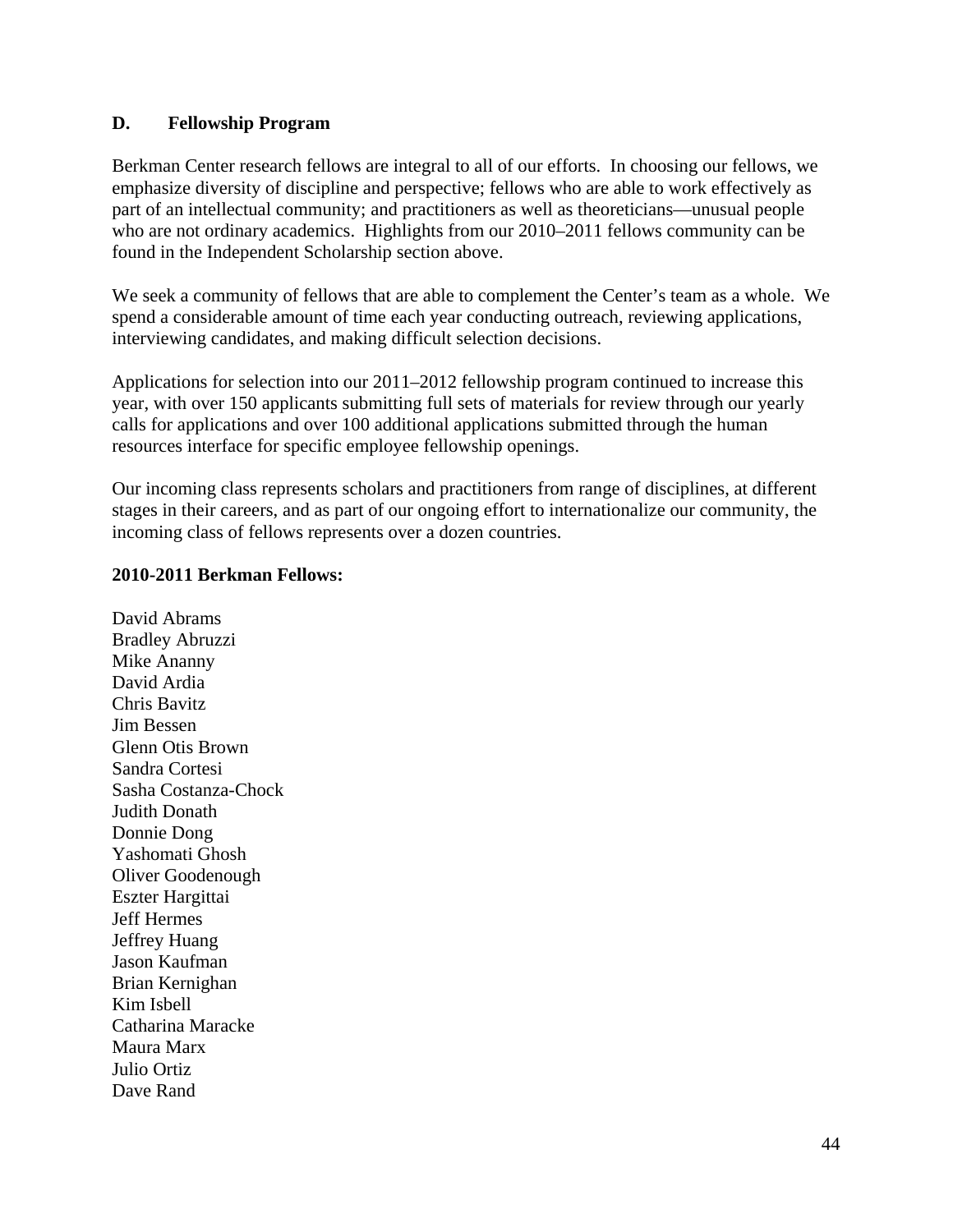Joseph Reagle Hal Roberts Dena Sacco Jeffrey Schnapp Aaron Shaw Clay Shirky Tom Stites Peter Suber Toshie Takahashi Doreen Tu Hugo Van Vuuren Kevin Wallen

#### **New 2011**–**2012 Berkman Fellows:**

**Dalida Maria Benfield**, a Ph.D. candidate in Ethnic Studies at the University of California-Berkeley, will examine the rhetorical uses of race and gender in contemporary discourses of Information and Communication Technology for Development.

**Harris Chen**, of the Ministry of Justice in Taiwan, handles cases relating to IP crimes, sexual crimes, and drug trafficking and will spend his time developing his research on cyberlaw.

**Tyng-Ruey Chuang**, an associate research fellow at the Institute of Information Science, Academia Sinica, Taipei, will research the architectures and norms of online social networks and organizations.

**Beth Coleman**, an assistant professor of writing and new media at MIT, will look at the impact of networked social media platforms on collective action.

**Juan Carlos De Martin, co-director of the NEXA Center for Internet & Society at Politecnico** di Torino, will work on the future of universities in the networked age, with a focus on their role in cyberspace.

**Mayo Fuster Morell**, who recently concluded her Ph.D. thesis at the European University Institute in Florence, will develop her research on the governance of commons-based peer production and on the free culture movement.

**Alison Head**, of the Information School at the University of Washington, will explore what happens to "Born Digital" students after college.

**Jerome Hergueux**, a Ph.D. candidate in economics at Sciences Po Paris, will develop new interactive survey methods to uncover the foundations and dynamics of interactions and behavior in online social spaces.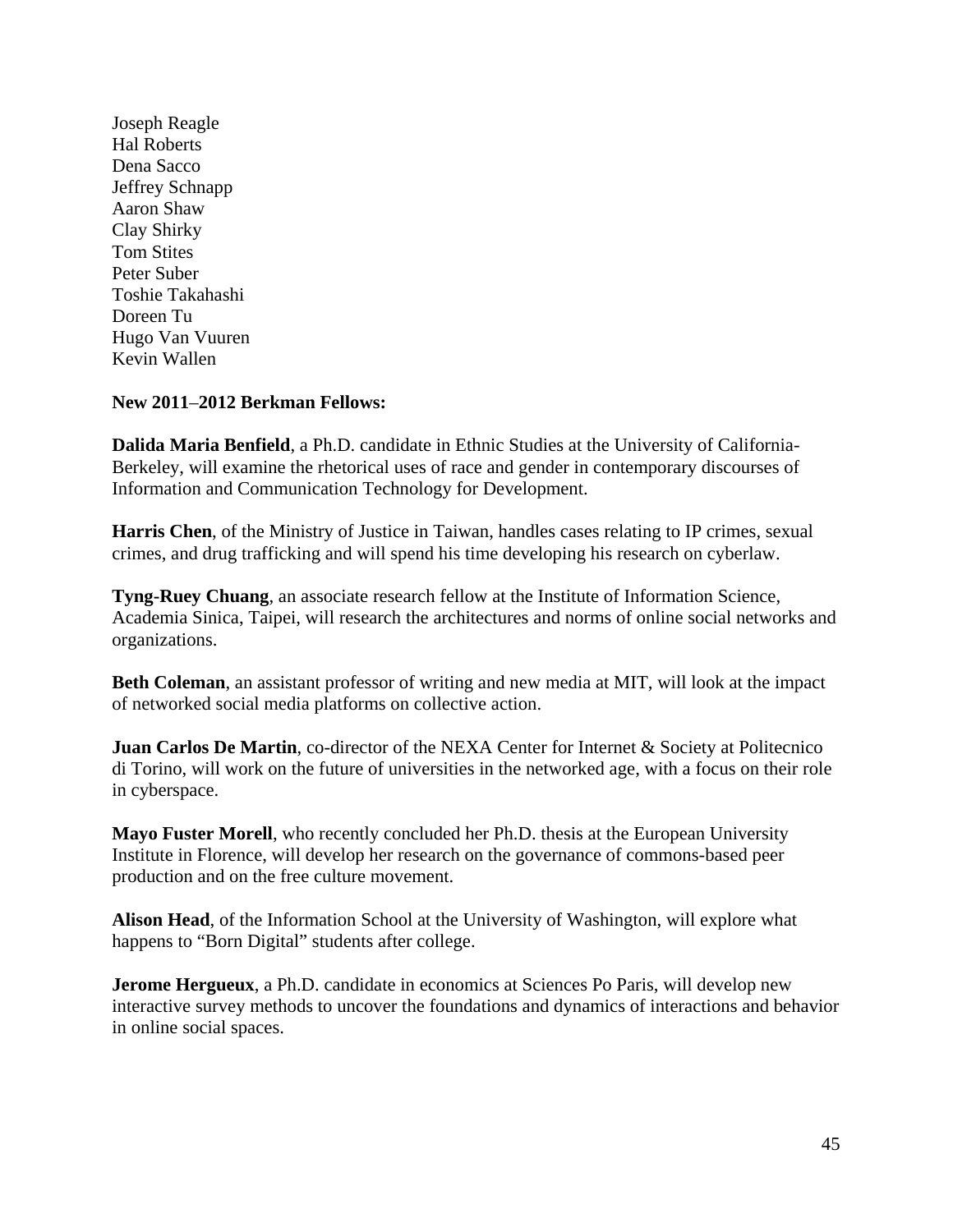**Felipe Heusser**, a Ph.D. candidate in government at the London School of Economics, will work on his doctoral thesis, "Freedom of Information (FOI), a closer look from Regulations, Institutions and the Internet."

**Benjamin Mako Hill**, a Ph.D. candidate in management and media arts and science at MIT, will explore the question, why do some peer production projects successfully attract contributors while most do not?

**Vivek Kundra** will collaborate with the Center in its research activities in the areas of cloud computing, open data, and open government.

**Catalina Laserna**, a lecturer on anthropology at Harvard, will work on writing a book on her theory of "cybercy"—how the affordances of digital media transform learning and enable deep understanding in preexisting oral and literate traditions.

**Kevin Lewis**, Ph.D. candidate in the Department of Sociology at Harvard, will examine patterns of mate choice in online dating.

**Betsy Masiello**, from Google, will research the practical applications of predictive analytics and the ethics surrounding their use.

**Giuseppe Mazziotti**, an assistant professor in intellectual property law at the University of Copenhagen, will conduct research on intellectual property infringement cases against Google in Europe.

Musician **Erin McKeown** will work to connect the worlds of policy, art, and technology while considering questions about how to make a creative life a viable vocation.

**Andres Monroy-Hernandez**, a Ph.D. candidate at the MIT Media Lab and a soon-to-be postdoctoral researcher at Microsoft Research, will study the design of sociotechnical systems that support amateur collaboration in online communities.

**Intisar Rabb**, an assistant professor at Boston College Law School and faculty affiliate in research at the Islamic Legal Studies Program at Harvard Law School, will work with a team to develop *islawmix*, a project aimed at connecting news readers, media producers, and legal scholars with credible, authoritative information about trends in Islamic law.

**Justin Reich**, a doctoral student at the Harvard Graduate School of Education, will continue his work with the Distributed Collaborative Learning Communities Project team to develop metrics of quality in wiki learning environments, and then use those metrics to identify teacher practices and school resources that predict high quality learning environments.

**Jennifer Shkabatur**, an S.J.D. candidate at Harvard Law School, will study online citizen participation in administrative agencies.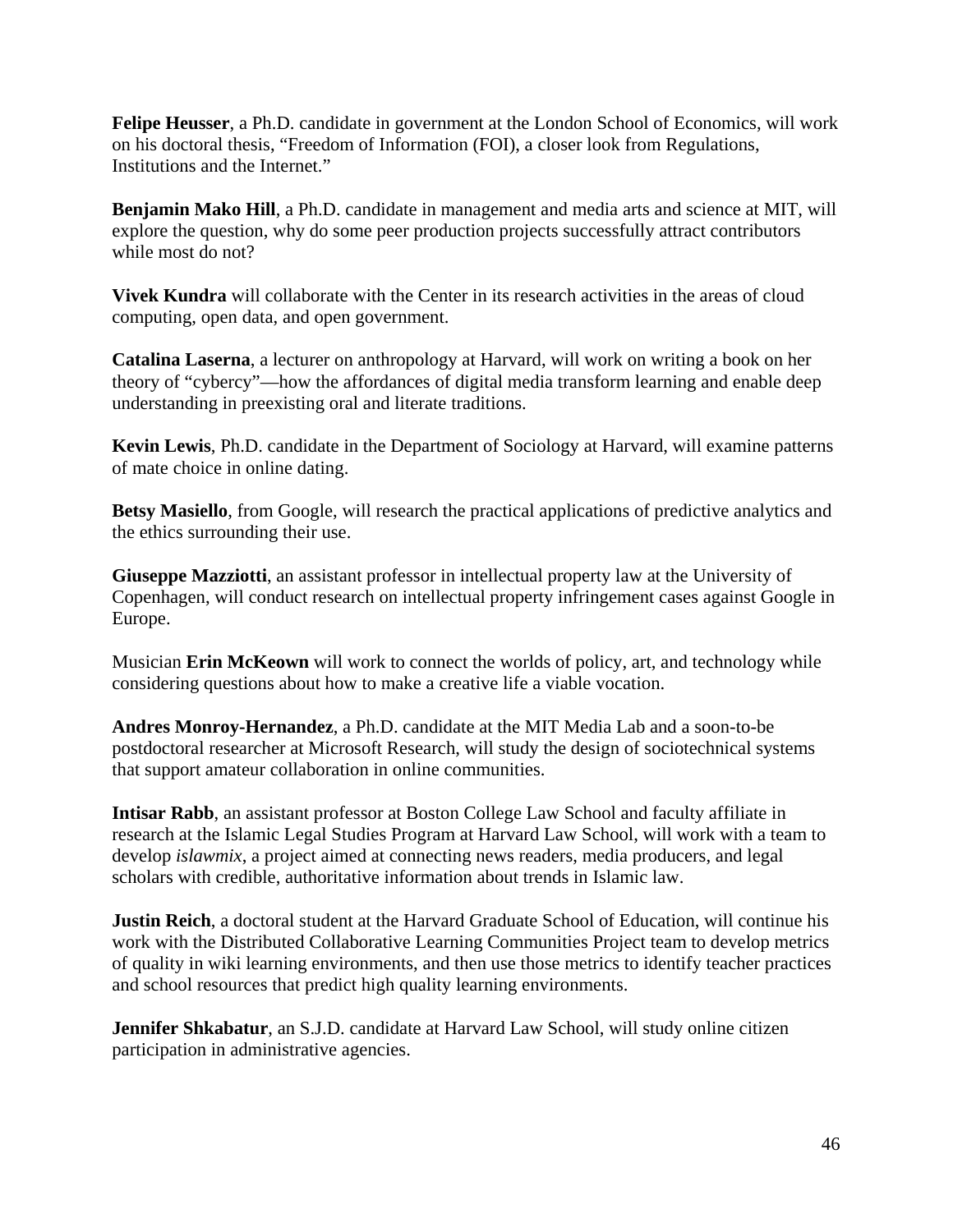**Dennis Y. Tenen**, who will join the Columbia University English faculty in 2012-2013, will research online communities and the ways in which they create cultural capital.

**Zeynep Tufekci**, who will be an assistant professor at the University of North Carolina, Chapel Hill, will focus on the relationship between changing means of connectivity and the dynamics of social change, especially in light of the uprisings in the Middle East and North Africa.

**Jia Wang**, former department director of Open Constitution Initiative in China and current L.L.D. candidate at Stellenbosch University in South Africa, will conduct research on the development of the public sphere in cyberspace and its impact on the political ecology in China.

**2010**–**1011 fellows returning for 2011**–**2012 include:** David Abrams, Brad Abruzzi, Mike Ananny, Sandra Cortesi, Sasha Costanza-Chock, Judith Donath, Oliver Goodenough, Eszter Hargittai, Jeff Hermes, Catharina Maracke, Maura Marx, Hal Roberts, Jeffrey Schnapp, Aaron Shaw, Hugo Van Vuuren, and Kevin Wallen.

In addition to fellowships, we also have two additional affiliations: Fellowship Advisory Board member and Faculty Associates.

## **Fellowship Advisory Board** (FAB)

This board was established for exceptional former fellows who have sustained their bright and sharp contributions to the Center over many years across new projects, technologies, and people. The 2010–2011 members of the FAB are continuing their role in the 2011–2012 year. They are: Wendy Seltzer Jake Shapiro

David Weinberger Ethan Zuckerman

#### **Faculty Associates**

This affiliation is for colleagues who have a faculty position and with whom we are jointly committed to building or maintaining a relationship. This category of affiliation allows us to explore opportunities for continued and future collaboration over a given academic year and provides one avenue through which we can build relationships across institutions.

The Faculty Associates for the 2011–2012 academic year are:

**David Ardia** (Assistant Professor, University of North Carolina School of Law, and co-director of the UNC Center for Media Law and Policy)

**Fernando Bermejo** (Associate Professor of Communication, Universidad Rey Juan Carlos, Madrid, Spain)

**James Bessen** (Lecturer in Law, Boston University School of Law)

**Michael Best** (Nunn Security Mid-Career Fellow and Assistant Professor jointly appointed to the Sam Nunn School of International Affairs and the College of Computing, Georgia Institute of Technology)

**Dan Gillmor** (Director of the Knight Center for Digital Media Entrepreneurship, Walter Cronkite School of Journalism and Mass Communication, Arizona State University)